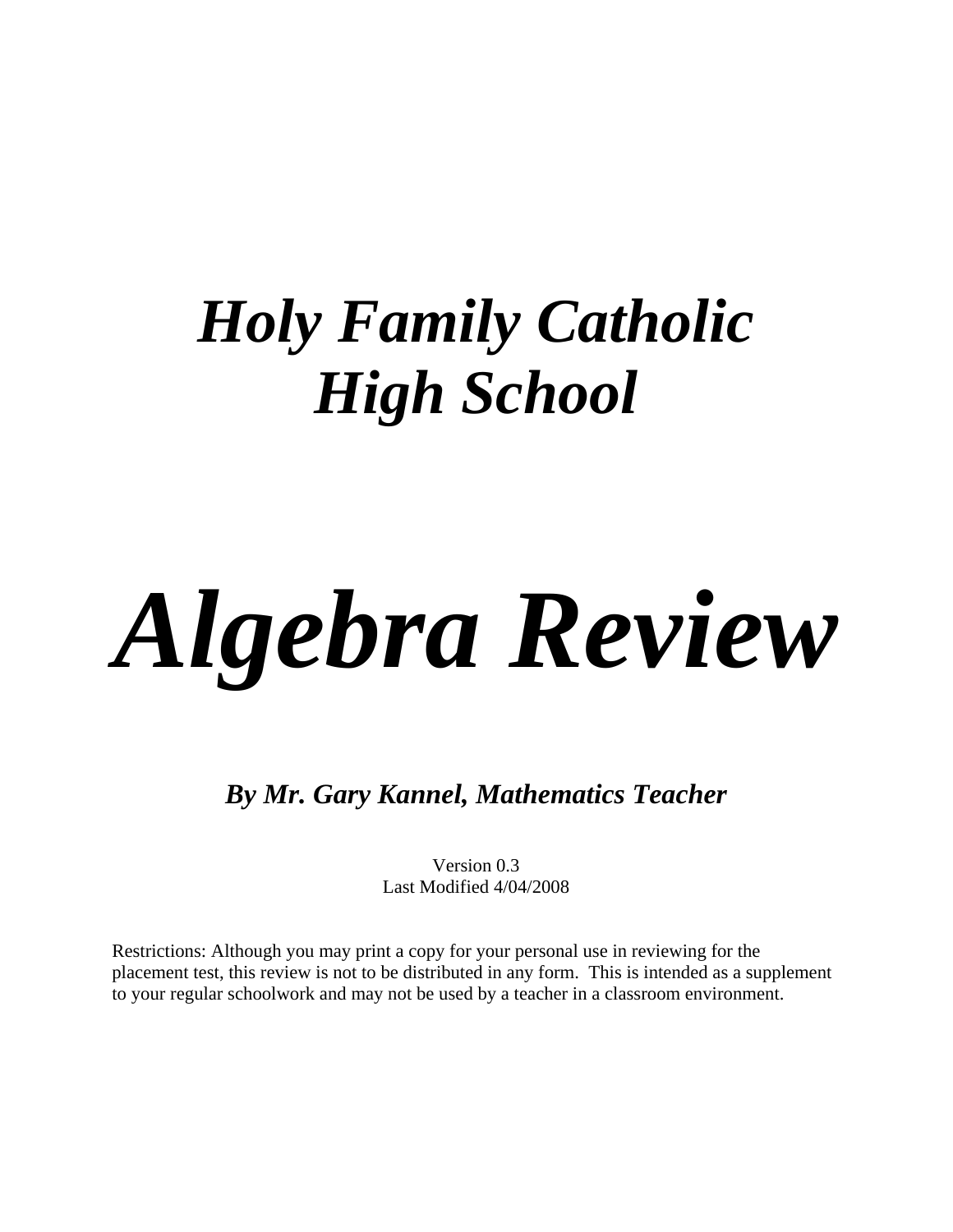This packet will review some of the topics needed on the Holy Family Catholic High School mathematics placement tests. It is by no means complete nor should it be considered a substitute for taking an actual high school level Algebra I course. It is intended only for those that completed or are at least close to completing an Algebra I course. At times it may seem like it is insultingly easy but stick with it and I believe you will learn something.

 One thing I also want to be clear about is that solving a problem is not the same as just getting the correct answer. That is like saying the only important thing about a roller coaster ride is where it ends. It really is how you get there that matters most. Okay I won't pretend that anyone reading this will think that solving a math problem is as much fun as a roller coaster though, perhaps, to some of you it is just as terrifying – in that case, perhaps I can help. Anyway, please pay attention to how the problem is solved and how the work is shown. When it finally does come to the test, you will be graded not just on the correct results but also how you solved your problems. That does not mean that it is do it my way or you automatically lose points. There are frequently multiple methods of solving a problem – just make sure yours is a valid **algebraic** method and not just something else like guess-n-check.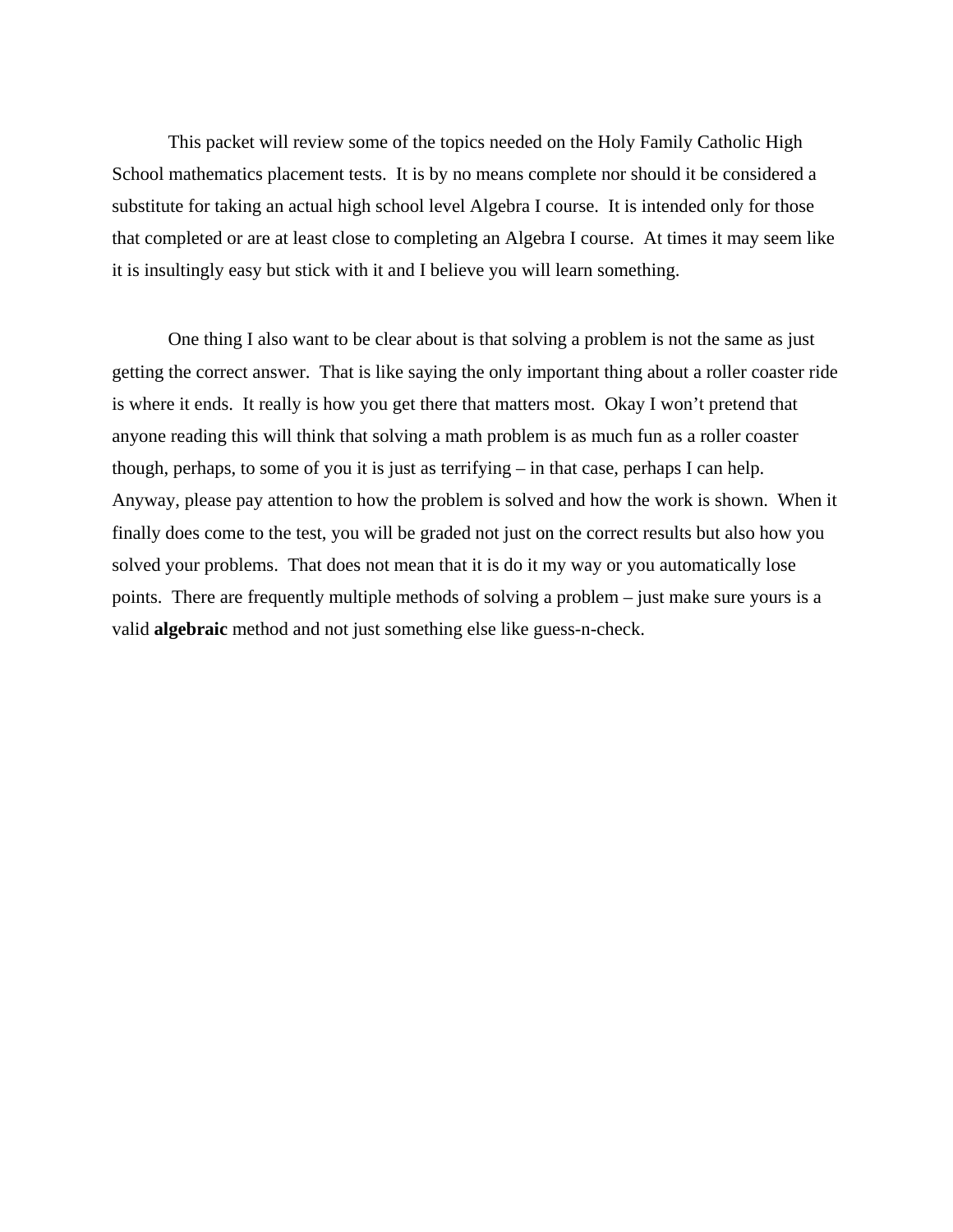### *Unit 1: Conversions and Things*

Time to get started but before we get to real algebra we will start with some basics which, by the way, you need to be able to do without a calculator.

#### **Rounding**

 Frequently (especially in the real world – aka not school) answers to problems do not work out evenly. A lot of the time we really need the exact answer so answers are stuck being messed up disasters like  $\sqrt{3} + \pi \sqrt{5}$ . Have you ever tried cutting a piece of paper to be  $\sqrt{3} + \pi\sqrt{5}$  inches long? Come on - Good luck! When the problem and situation calls for it – use rounding. Of course you are familiar with the concept but some people still make mistakes with it. For example, you could probably handle rounding to say 3 decimal places as in the following

 $3.4359 \rightarrow 3.436 \qquad 412.915389 \rightarrow 412.915 \qquad .08403 \rightarrow .084$ You know the basic rules. For example, if the digit after what you want is a 5 or higher then round up, otherwise round down.

The question now is, were you aware that 5.4302 rounded to 3 decimal places is not 5.43. It is actually 5.430. I know you are probably thinking, *what is the difference?* If they were exact numbers than there wouldn't be any but as rounded off answers there is one. 5.43 would be from rounding off to two decimal places not three – in other words less accurate. Basically if the problem asks for a certain number of decimal places (unless it works out exactly to fewer digits) keep the zeroes there.

Now some problems for you to do *(don't blame me – I made this to be an optional packet)* Round each of the following to the given number of decimal places

**P 1-1** 98.142 to 1 decimal place

**P 1-2** 9284.398 to 2 decimal places (careful – watch those zeroes)

**P 1-3** 342.5123 to 0 decimal places (or nearest integer – same thing)

**P 1-4** .03464 to 4 decimal places.

Now it is time for number conversions. We are frequently given numbers in an inconvenient form, or the natural process of solving problems generates less-than-desirable (even ugly) results. These next sections are about being able to convert from one form of a number to another.

#### **Fractions Decimals**

 This is probably the easiest conversion. A fraction is simply another way of stating a division. 2  $\frac{6}{5}$  is the same as saying 6 ÷ 2. Both forms are equal to 3. So in order to convert a fraction, all you have to do is divide the top number by the bottom number. The thing to be aware of is that the conversion may not be always work out evenly. Sometimes when you try, it just won't end so you need to round. Look to see if the problem specified a certain number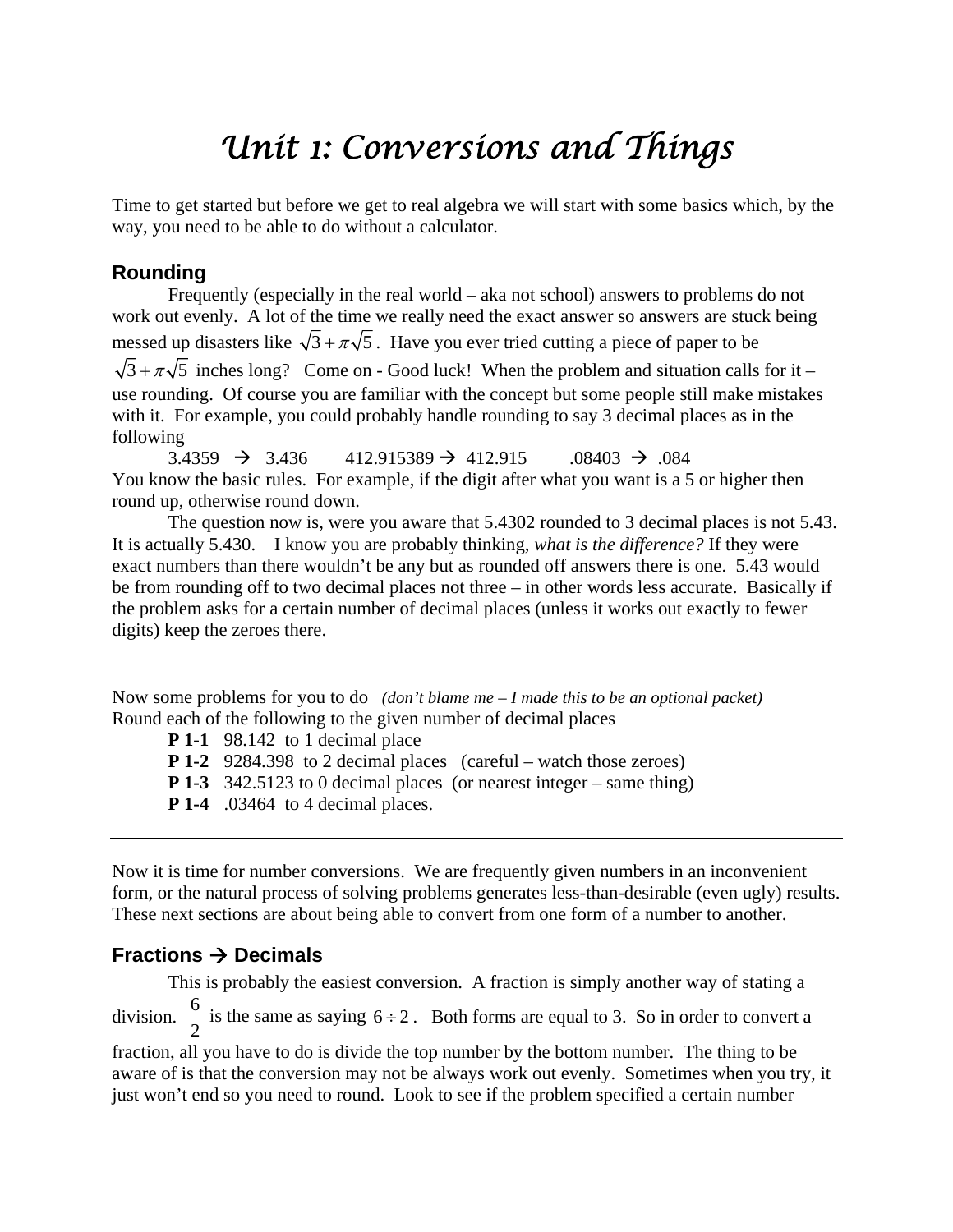places. For example trying  $\frac{7}{3}$  on a calculator will yield 2.333333333 the exact number of threes varies by calculator since in reality is goes on forever though there is an obvious pattern. You will later learn that any fraction can either be written as a terminating decimal (written exactly with set number of decimal places) or repeating (going on forever but it is just repeating the same sequence of numbers over and over again) Note that you may have heard of numbers like  $\pi$  which go on forever but do not ever repeat.  $\pi$  and numbers like it cannot be written as a fraction; hence, they are referred to as irrational numbers (cannot be written as a ratio of other numbers).

Example 1a

Convert  $\frac{435}{13}$  to a decimal rounded to 2 decimal places

Solution:  $435 \div 13 \approx 33.46$ 

Convert the fraction to decimal (round to 3 decimal places)

| <b>P</b> 1-5 $\frac{2}{7}$ |  | $P1-6$ 2/3 | <b>P</b> 1-7 $\frac{11}{2}$ | <b>P 1-8</b> ) $\frac{13}{459}$ |
|----------------------------|--|------------|-----------------------------|---------------------------------|
|----------------------------|--|------------|-----------------------------|---------------------------------|

#### **Decimals Fraction**

We will focus (for now) only on the terminating decimals such as  $.5$ . These are relatively straightforward. First, figure out what place the last non-zero digit is in. In the case of .5 it is the tenths place. Then, place the shown number over that number so in this case  $.5 = \frac{5}{10}$ although with that done you do need to try to reduce the fraction. Note that since 5 evenly divides both 5 and 10 we can reduce as follows 2 1  $10 \div 5$  $5 \div 5$  $\frac{5}{10} = \frac{5 \div 5}{10 \div 5} =$ Here is another example. .762 has the two in the thousands place so  $.762 = \frac{762}{1000} = \frac{762 \div 2}{1000 \div 2} = \frac{381}{500}$  $1000 \div 2$  $762 \div 2$  $.762 = \frac{762}{1000} = \frac{762 \div 2}{1000 \div 2} = \frac{381}{500}$ 

 Convert the decimal to a fraction (remember that you always reduce fractional answers) **P 1-9** .34 **P 1-10** .2 **P 1-11** .00982 **P 1-12** .1094

#### **Improper Fraction → Mixed Number**

Improper fractions are those that have a larger number on top (the numerator) than on the bottom (the denominator). To convert a number like  $\frac{7}{3}$  you follow this process. First, divide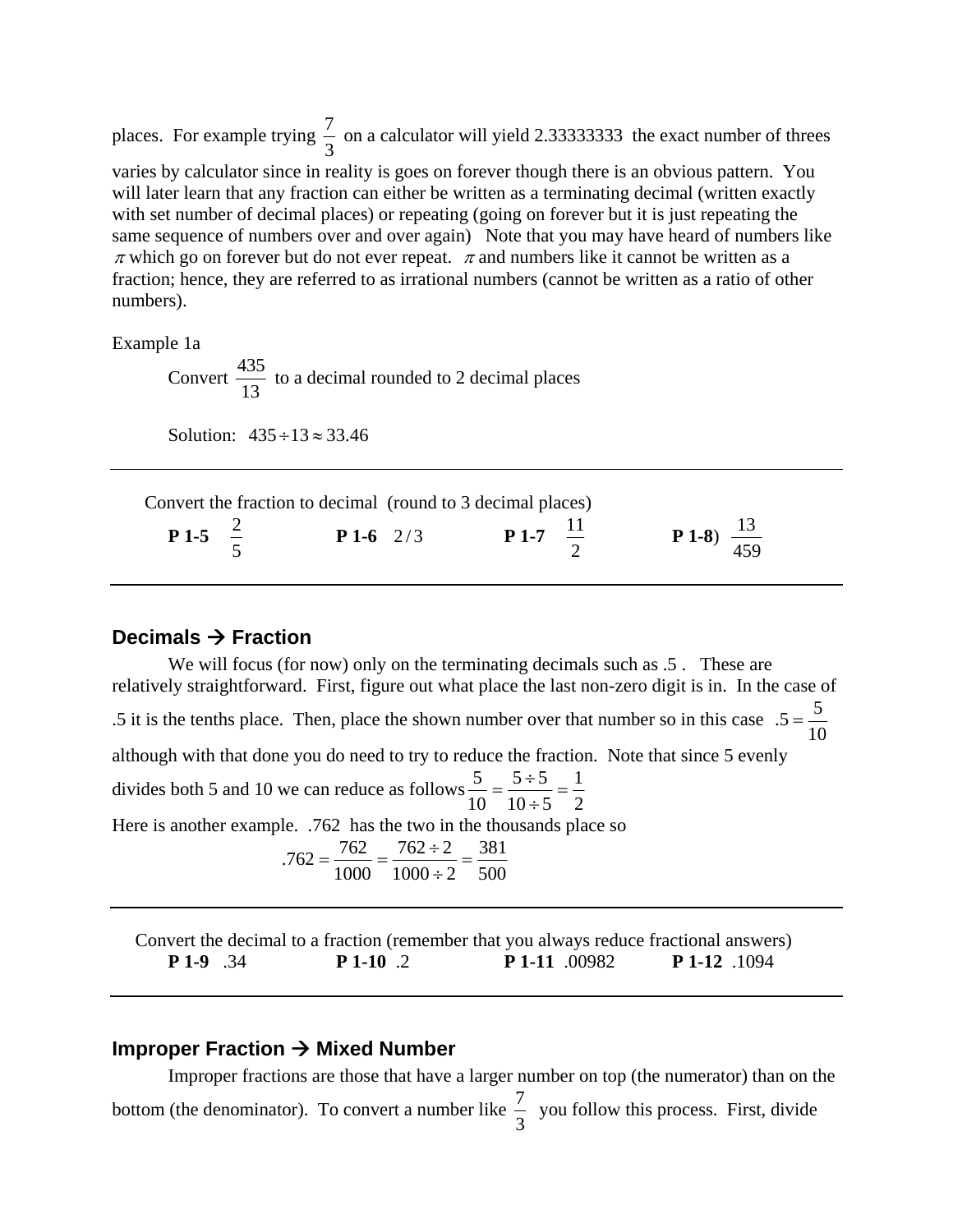the 7 by 3. Second, write that integer part (or whole part) in front of the fraction. The remainder of that division (the leftover part - in this case, a 1 since 3x2 only equals 6 so 7 has an extra 1) goes in the new numerator. The denominator stays the same. So, the result in this case is  $2\frac{1}{3}$ Here is another example:  $\frac{42}{5}$  First note that when dividing 40 by 5 we get an 8 but since 5x8 is only 40 there are still 2 left over which means: 5  $8\frac{2}{7}$ 5  $\frac{42}{7}$ 

Convert the improper fraction to a mixed number

**P** 1-13 
$$
\frac{24}{7}
$$
 **P** 1-14  $\frac{9}{5}$  **P** 1-15  $\frac{125}{3}$  **P** 1-16  $\frac{103}{5}$ 

#### **Mixed Numbers Improper Fraction**

 Mixed numbers are generally only useful as final answers. While solving, it is often easier to deal with a number when it is an improper fraction. For example, it is impossible to deal with the reciprocal of a number (useful when dividing) without first thinking of it as

fraction (improper or otherwise). Say that you have  $3\frac{4}{5}$  and want the improper fraction version.

Multiply the integer part (the 3) by the denominator (5) and then add the numerator (4). Place the result over the denominator. In other words

$$
3\frac{4}{5} = \frac{3 \cdot 5 + 4}{5} = \frac{19}{5}
$$
  
Another example would be  

$$
2\frac{1}{3} = \frac{2 \cdot 3 + 1}{3} = \frac{7}{3}
$$

convert the mixed number to an improper fraction

**P** 1-17 
$$
3\frac{2}{7}
$$
 **P** 1-18  $1\frac{11}{14}$  **P** 1-19  $8\frac{3}{6}$  **P** 1-20  $3\frac{7}{10}$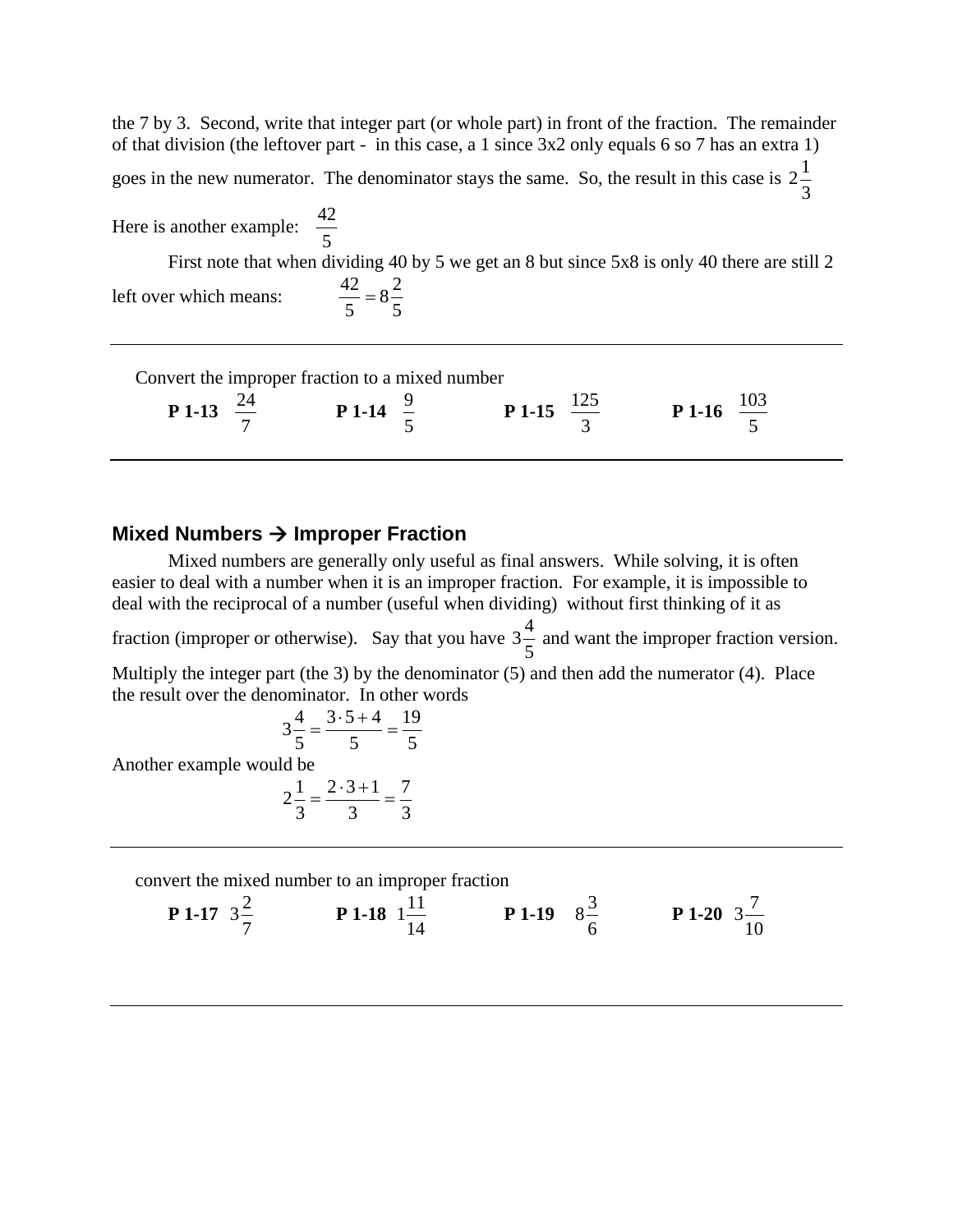#### **Decimal → Percent**

 This conversion merely requires moving the decimal point 2 places to the right. An example would be .567 = 56.7% The mistake most commonly made is to say that  $.2 = 2\%$ when in fact  $.2 = 20\%$ 

| Convert the decimal to percent |                     |              |                      |  |  |
|--------------------------------|---------------------|--------------|----------------------|--|--|
| <b>P</b> 1-21 .3456            | <b>P</b> 1-22 .0518 | $P1-23$ 2.35 | <b>P</b> 1-24 100.54 |  |  |

#### **Percent Decimal**

 This is the opposite of the last topic. For example, changing the percentage 47.89% into decimal .4789 . The key here is to still make sure that you moved the decimal point two places – but now move it to the left. The only difference is you need to move it left. You might, for example, say that  $4.2\% = .42$  when it should be  $4.2\% = .042\%$ . Another version of this mistake is to say that  $124\% = .124$  when in fact  $124\% = 1.24$ 

| Convert the percent to decimal |                     |                    |                   |
|--------------------------------|---------------------|--------------------|-------------------|
| <b>P</b> 1-25 24.5%            | <b>P</b> 1-26 26.9% | <b>P</b> 1-27 142% | <b>P</b> 1-28 .3% |

#### *Exponents*

 All exponents are is a shortcut for writing out what could be long strings of multiplications. For example  $3<sup>4</sup>$  could have just been written 3333. The first format is just a lot easier to write (especially if I said  $3^{100}$  which would otherwise require writing out a hundred 3's and quite frankly I don't have that kind of time). Before I start mentioning some of the quirks and basic facts, I should start with some terminology. Let's use  $3<sup>4</sup>$  as a reference. In the expression, the 3 is known as the base. It is that thing which has the exponent or that number which is being multiplied repeatedly. Whatever you want to think of it as, just know that the big number is called the base. The other one which is written as a superscript (a fancy word but which breaks down easily. super  $=$  above and script  $=$  written so superscript just means written above) is just called the *exponent* (like that wasn't obvious) The exponent, in this case 4, reflects the number of times the number of times the number will be multiplied.

It might be useful to review what the true definition of an exponent is.  $x<sup>y</sup>$  means to multiply 1 by x, y times. In reality then,  $3^4 = 1 \cdot 3 \cdot 3 \cdot 3 \cdot 3$ . The difference seems minor since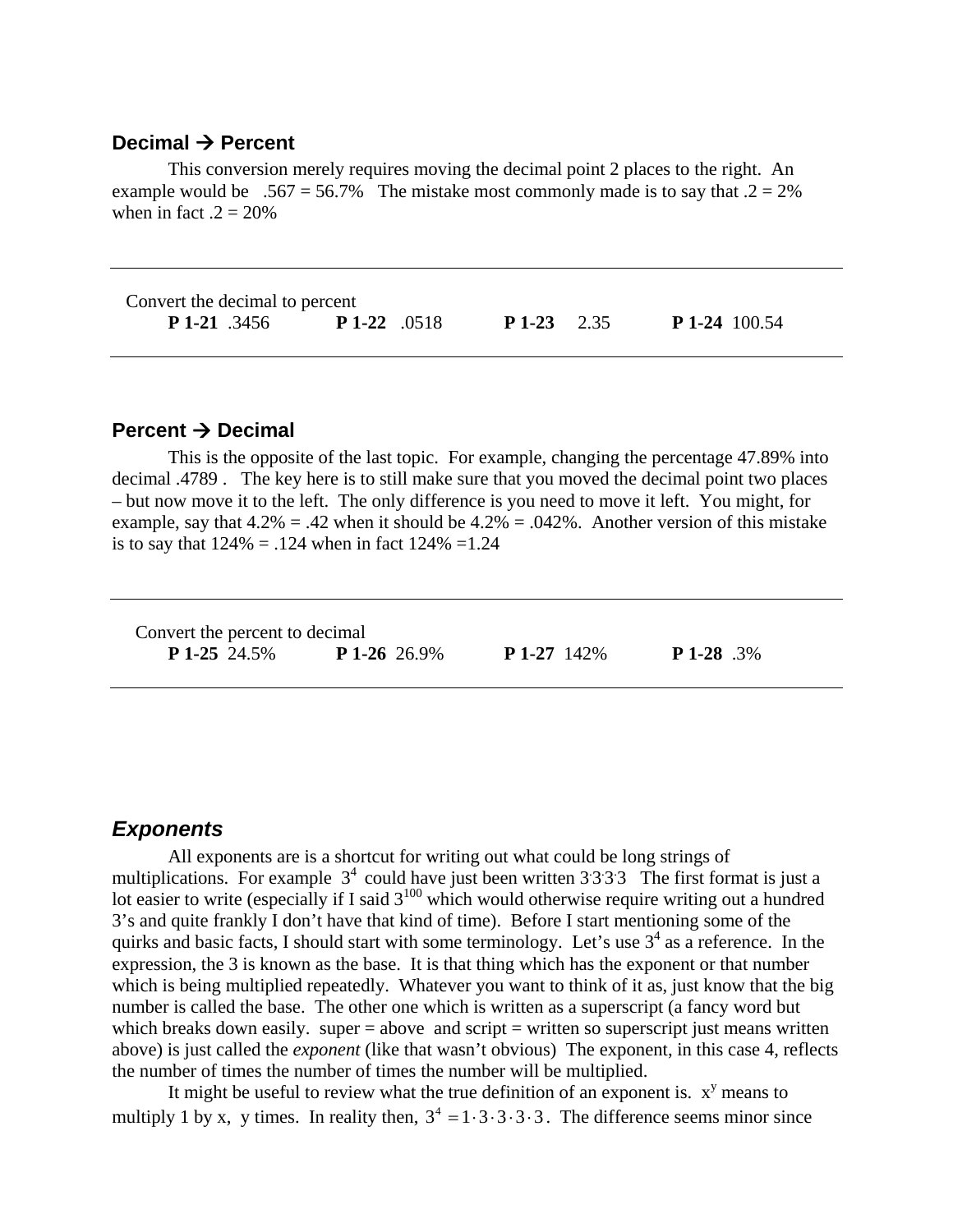putting the one in front of the 3's makes no difference in the value, but suppose we were to try  $5<sup>0</sup>$ . Saying this is just no 5's makes very little sense – because what number is it then. Now we can think of this as  $5^{\circ} = 1$ . It is a 1 multiplied by 5 zero times. By putting the one in front of every exponent expansion we do not need to consider the 0 exponent as a different rule. Confused yet? You probably are but bear with me for a little while longer. Look at the following table.

| $2^{0}$ |     |    |
|---------|-----|----|
|         | 1.2 |    |
|         | 2.2 |    |
|         | 4.2 | 8  |
|         | 8.2 | 16 |

Each time you increase the exponent by one you are simply multiplying the previous result by the base. Since it is only logical that  $2^1 = 2$  the question becomes: *what* times 2 equals the desired number 2. Well 1 is the only valid answer. If we tried saying that  $2^0 = 0$  we would have to conclude that  $2^1 = 0$ :  $2 = 2$  which is really messed up.

 Now that we have established the rule that each time the exponent is increased by 1 the previous answer is multiplied by the base we can consider the other direction. Our pattern *(notice I said "Our pattern" – I think it is supposed to make you feel like we are working together. Doesn't work does it?*) Anyway, our pattern (the one where  $2^3 = 2^2 \cdot 2$ ) would suggest that  $2^0 = 2^{-1}$  2. Since the answer is supposed to be 1 we are forced to ask what times 2 equals 1. ( $x2=1$ ) the only solution is that  $2^{-1} = \frac{1}{2}$ . This process yields the following table

| $2^{-3}$                | $\frac{1}{4}$ / 2 | $\frac{1}{8}$  |
|-------------------------|-------------------|----------------|
|                         | $\frac{1}{2}$ / 2 | $\frac{1}{4}$  |
| $\frac{2^{-2}}{2^{-1}}$ | $\frac{1}{2}$     | $\frac{1}{2}$  |
|                         |                   |                |
| $2^1$                   | 1.2               | $\overline{2}$ |
| $2^2$                   | 2.2               | 4              |
| $\frac{2^3}{2^4}$       | 4.2               | 8              |
|                         | 8.2               | 16             |

You will hopefully have noticed the following  $2^{-3} = \frac{1}{2^3} = \frac{1}{8}$  $2^{-3} = \frac{1}{2^3} = \frac{1}{8}$  It seems that negative exponents evaluate just like their positive counterparts, except the results are now placed in the denominator under a numerator of 1.

 By the way, realize that it usually does not matter what the base is when the exponent is 0. The result is nearly always 1. The only exception is  $0^0$ . Logically, 0 to any power should be 0 but by our definition it is also true that anything to the 0 should be 1.  $0^0$  can not equal two things at once so we are forced to conclude that  $0^0$  is undefined. (That is the mathematician's way of saying *– I can't make any sense of this either so I am giving up.*)

 This last section included some technical discussion and was probably confusing so I suggest reading it a few more times. Perhaps read it twice before trying the homework and once more after or, perhaps, in about a week.

Note that throughout this review I may give directions stating to use a certain number of nonzero decimal places. If I merely said 4 decimal places I would find students rounding (correctly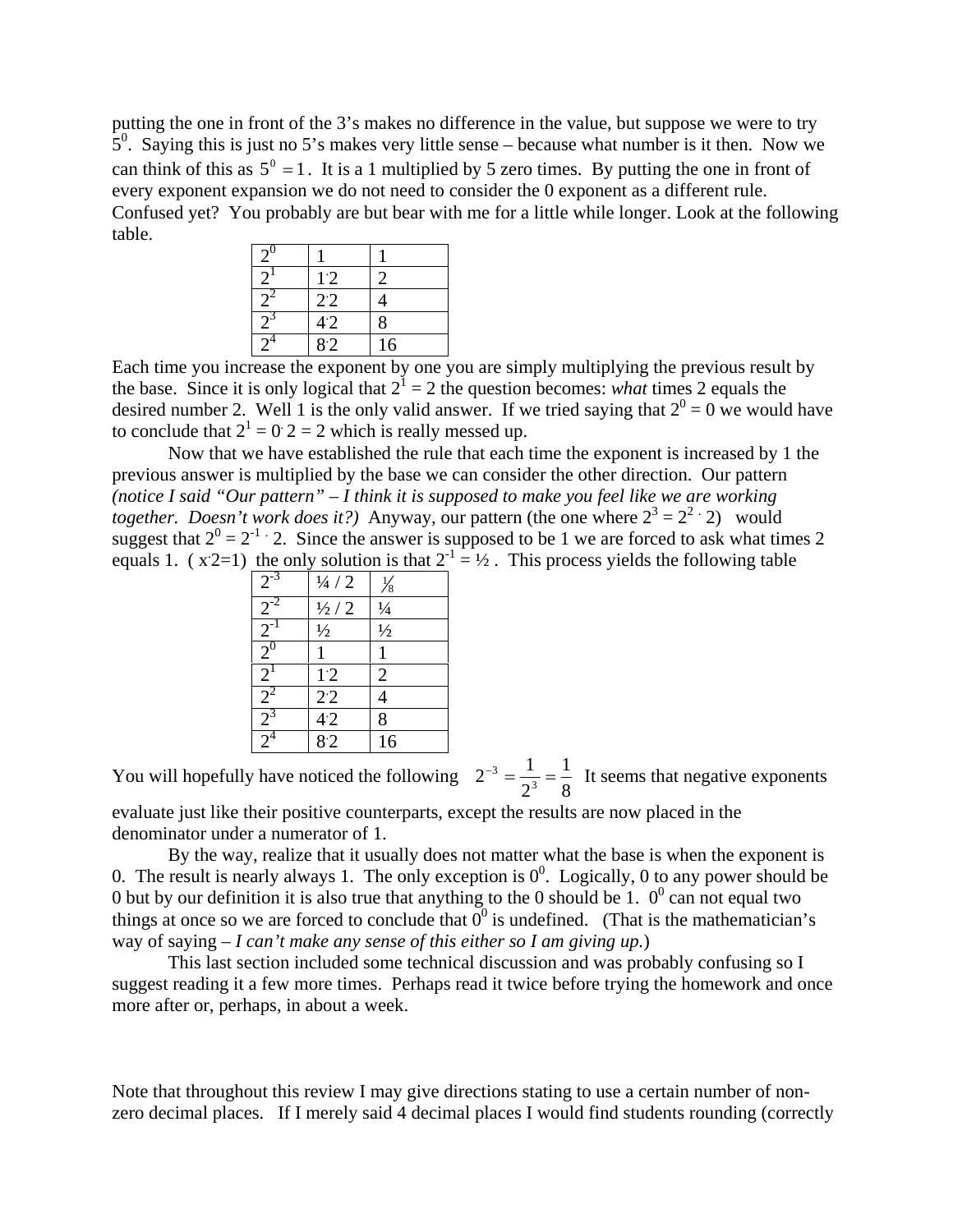I might add) answers like .0001234567 to just .0001. While correct, this is not what I want. By saying "4 non-zero" decimal places my intention is to have the first three zeroes ignored and the counting to begin with the 1. The answer is therefore .0001234. Note that if a zero appears between numbers it should be counted. Only ones that do not follow a different number are skipped. So here are some answers given the way we want

$$
.00892343 \approx .008923
$$
  
\n
$$
2.03549 \approx 2.0355
$$
  
\n
$$
.03549 \approx .03549
$$
  
\n
$$
.210542 \approx .2105
$$
  
\n
$$
.51 = .51
$$
  
\n
$$
.412003 \approx .4120
$$

Please get in the habit of using the approximately symbol whenever you are rounding off an answer. Also did you notice that I included the trailing zero in the last problem but did not add any in the one before it. Think back to the bit on rounding. It is necessary to have it there. Writing the answer as just .412 in a section requiring 4 places would have indicated that the answer was in fact *exactly* .412 when the answer in truth had to be rounded off.

Evaluate the given exponents – do this without a calculator since you may be required to do so on the test and or quiz

| <b>P</b> 1-29 $3^3$    | $P$ 1-30 $2^6$      | <b>P</b> 1-31 $5^{-2}$ | <b>P</b> 1-32 $1^8$  |
|------------------------|---------------------|------------------------|----------------------|
| <b>P</b> 1-33 $2^{-5}$ | <b>P</b> 1-34 $7^3$ | <b>P</b> 1-35 $9^3$    | <b>P</b> 1-36 $10^8$ |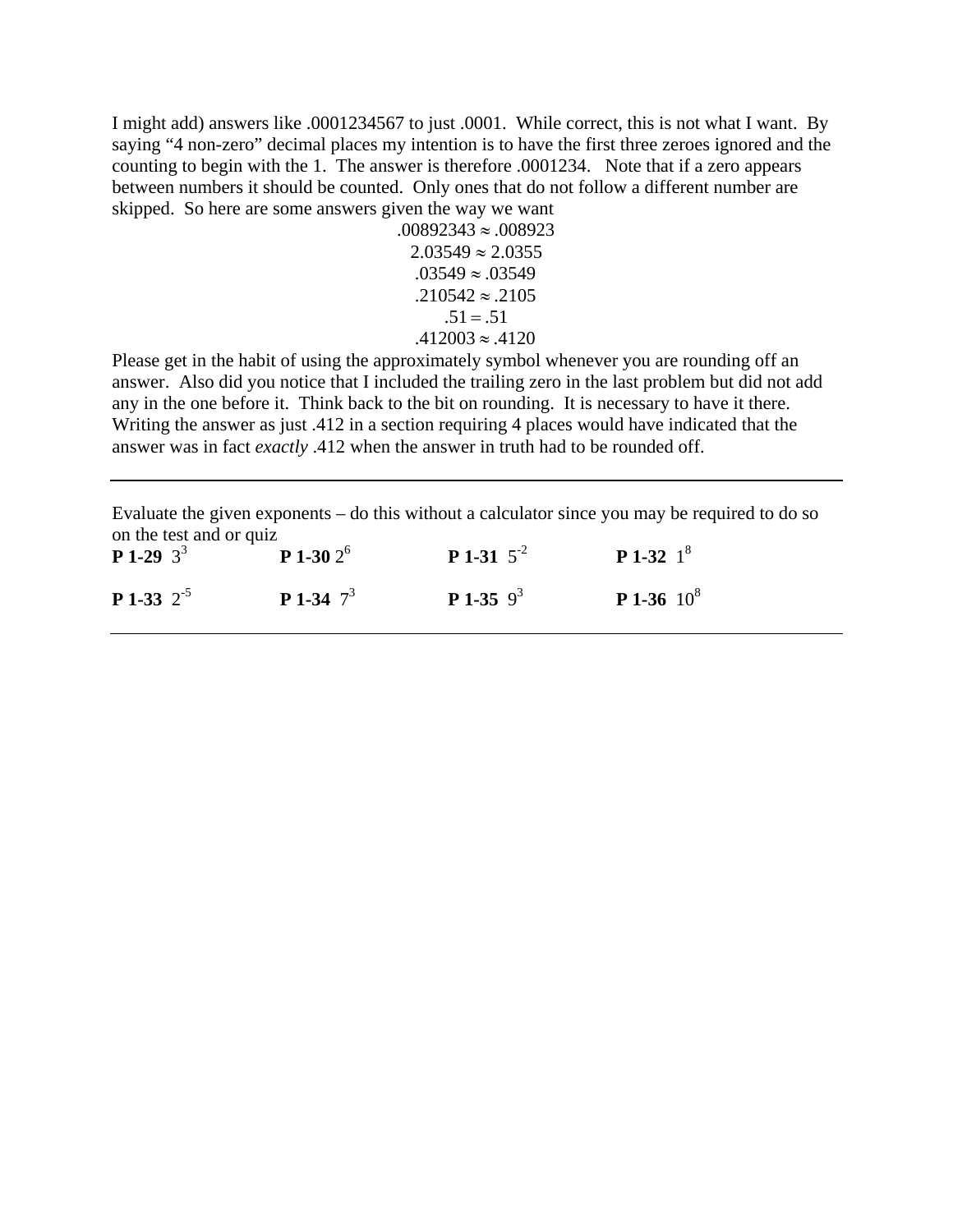### *Unit 2: Absolutely Crazy*

 I am not going to spend much time on absolute value. Absolute value is just the function that turns whatever is inside into a non-negative number. To zero and positive numbers, the absolute value bars act just like parenthesis. Example:  $|5| = (5)=5$  and  $|0| = (0) = 0$ . Just remember to not apply the absolute value function to components inside the absolute value. It is only the result of everything inside that is made non-negative. To show you what I mean - here is a common error:  $|3 + -4| = |3 + 4| = 7$ . This is not – repeat - not correct. The correct simplification is  $|3 + -4| = |-1| = 1$ . Another error is to make the final result of the entire problem positive. For example:  $-2|3 - 5| = -2|-2| = -2 \cdot 2 = -4 = 4$  which is again WRONG. The correct process yields  $-2 | 3 - 5| = -2 | -2| = -2 \cdot 2 = -4$ . The final answer can be negative. It is only the inside of the absolute value that is forced to be a positive result (or zero – let's not forget zero).

#### *Addition and subtraction*

The first part of this review is about addition and subtraction. Those ideas are so basic that you may have forgotten how you learned them. Think back to first and second grade. You probably had a number line posted on the wall. That was how you learned addition and subtractions so we might as well go back to that. Let's use the following.



Pretend that each number is equally spaced out on the line (its pretty close anyway). Say that you were given the problem of  $4 + 3$  That means that you start out standing at 4 and then take three steps to the right. You would find yourself at 7 so  $4 + 3 = 7$ . I know this is simple but just stay with me -- unless you have a headache in which case you should probably skip the next 3 paragraphs.

In general, we always think of the addition of two numbers  $(a + b)$  as starting out at the first number (a) and then taking b steps to the right. This works even if we throw in problems such as  $-5 + 8$ . We start at  $-5$  and take 8 steps to the right to end up at 3. (in other words  $-5 + 8$  $=$  3) Now we need to deal with things like  $8 + -5$ . It is possible to always think of a negative as meaning the opposite direction. We are either starting in the opposite direction from 0 or we are moving in the opposite direction from normal addition which is to the right. This means that 8 + -5 means to start at 8 and then instead of moving to the right 5 we move to the left 5. When you move 5 to the left you end up at 3 so  $8 + -5 = 3$ .

 Of course, you may have noticed that I have only talked about addition. That is because, in one way of looking at things, subtraction is not a different operation. Technically subtraction is defined as  $a - b = a + b$  so subtraction is just a way to write an addition problem.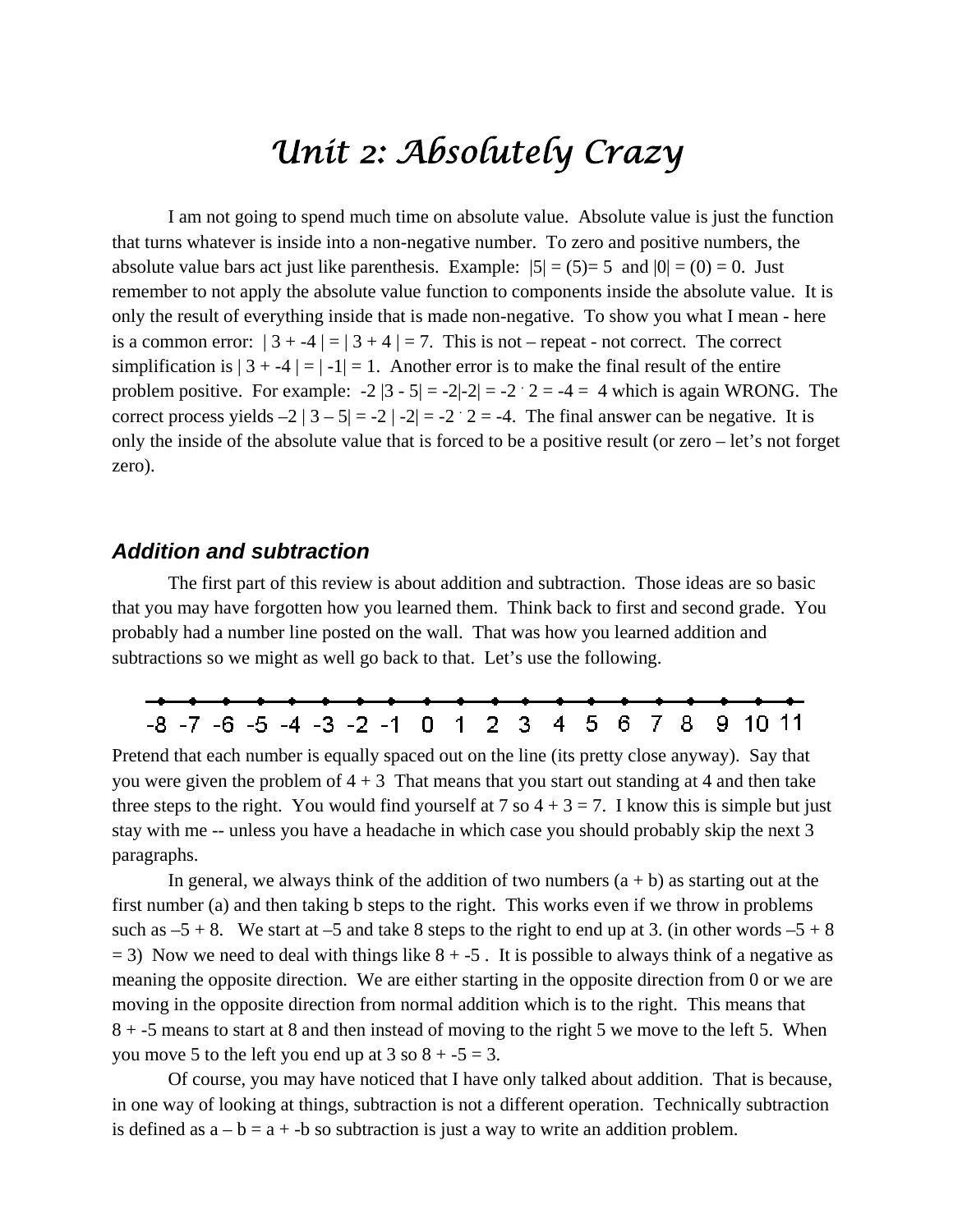**IMPORTANT:** Note that you should also learn not to think of a "-" as a negative sign. It is either a subtraction symbol, when placed between two symbols or an opposite sign when placed in front of a number or variable. While this appears to be a subtle and perhaps insignificant difference, it is important. People frequently make a mistake because they think of "-b" as negative b when it really means the opposite of b. They assume that "-b" is a negative number when that is only true when b is positive to start with. If b is a negative number than "b" is the opposite- a positive number.

Back to subtraction,  $9 - 4$  means  $9 + -4$ . Simple enough but you could have handled that with your old way of thinking about subtraction. Look at a problem like 9 - -4 You probably learned an arbitrary rule to handle this but since we now see subtraction as adding the opposite we just need to know that the opposite of  $-4$  is a positive 4 to state the following: 9 -  $-4 = 9 +$  (the opposite of  $-4 = 9 + 4 = 13$ .

**REALLY REALLY REALLY IMPORTANT:** Yes, it is true that  $x-5 = x + -5$  and there are times when the  $+ -5$  concept is very helpful while solving a problem; still, it is never acceptable as part of your final answer. If you are getting  $x + -3$  than your answer **must** be  $x - 3$ .

#### *Terminology sidebar*:

I referred to the opposite of a number earlier. This is somewhat sloppy terminology. It worked since I was dealing with the context of addition. When you want opposite to mean things like 2 and –2 then the correct term is "additive inverse." Think for a moment about what a number and its additive inverse add up to.

An identity is a number, which, for that operation, returns the starting number. Using the  $a + b$  notation, what would b have to be in order for the sum to always be a. For example,  $7 + []$  $= 7$ . What needs to go in place of  $\left[\right]$  to make it work out? Hopefully, you know it is a 0. In fact  $a + 0 = a$  no matter what a is. This means that 0 is the additive identity. As it turns out, since 0 is its own additive inverse, it is also the subtraction identity, but that term is almost never used. When, in the last paragraph, I asked you to think about the addition result of a number and its additive inverse you, hopefully, realized that the result is always the additive identity, zero. Coincidence? Not really.

| <b>P 2-1</b> What is the additive identity                 |                |                            |  |                           |
|------------------------------------------------------------|----------------|----------------------------|--|---------------------------|
| <b>P</b> 2-2 What is the additive inverse of 5             |                |                            |  |                           |
| <b>P</b> 2-3 What is the additive inverse of $\frac{1}{2}$ |                |                            |  |                           |
| <b>P</b> 2-4 How is subtraction defined?                   |                |                            |  |                           |
| <b>P 2-5</b> $ 2 - 10 $                                    |                | <b>P 2-6</b> $3 +  4 + 5 $ |  | <b>P</b> 2-7 5 -   10 - 2 |
| $P$ 2-8 2 + 14                                             | $P 2-9 9 + -4$ |                            |  | $P 2-10 26-5$             |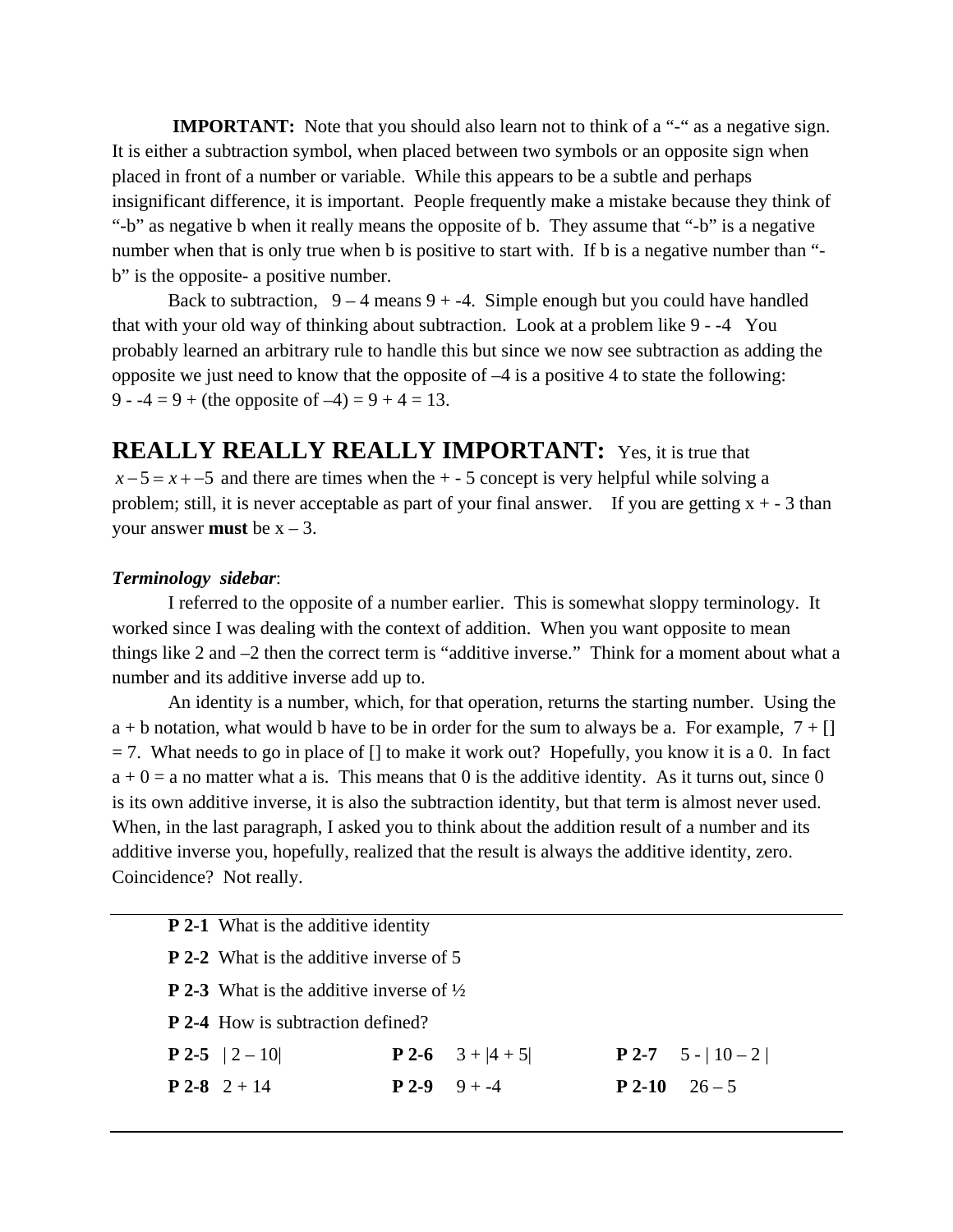#### *Multiplication*

 I probably do not have to explain what multiplication is but as long as I am explaining everything else I might as well. In its most basic form multiplication means add the first number as many times as the second number.

Example  $5 \cdot 6 = 5$  *added six times*  $= 5 + 5 + 5 + 5 + 5 + 5 = 30$ 

Of course this is only the base definition since it does a poor job explaining how to handle problems like  $\frac{2}{5} \cdot \frac{7}{3}$ 5  $\frac{2}{5} \cdot \frac{7}{5}$  Remembering that 7/3 = 2 1/3, It still makes very little sense to say this means  $5.5\div$  but we will deal with fractions later.

I just want to remind you of a few basic facts

| 1) Communitive property                                              | $a \cdot b = b \cdot a$                    | $3 \cdot 4 = 4 \cdot 3$     |
|----------------------------------------------------------------------|--------------------------------------------|-----------------------------|
| 2) Associative property                                              | $(a \ b) \ c = a \ (b \ c)$                | $(2 \t3) \t4 = 2 \t(3 \t4)$ |
| 3) Multiplication by zero                                            | a $0 = 0$ for any value of a 12345 $0 = 0$ |                             |
| 4) Identity of multiplication = 1 a 1 = a for any value of a 5 1 = 5 |                                            |                             |

 You, hopefully, remember that we talked about identities earlier during addition. It was whatever, for the given operation, yields the original number. We also noted that adding the additive inverse yields the additive identity. That suggests that the multiplicative inverses should multiply to equal the multiplicative inverse, 1. What, then, is the multiplicative inverse of numbers like 3? What would need to replace  $\lceil \cdot \rceil$  in the equation 3  $\lceil \cdot \rceil = 1$  to make it a valid equation? The only solution is what we call the reciprocal,  $\frac{1}{3}$ . For any number, the

multiplicative inverse or reciprocal is the fraction written with the numerator and denominator in the opposite positions. Numbers not written as fractions should just be thought of as over 1. So-

$$
\frac{6}{9} \rightarrow \frac{9}{6} \text{ since } \frac{6}{9} \cdot \frac{9}{6} = 1
$$
  

$$
7 = \frac{7}{1} \rightarrow \frac{1}{7} \text{ since } \frac{7}{1} \cdot \frac{1}{7} = 1
$$

Also remember the following general rules

|  | positive positive = positive $++\rightarrow+$     |  |
|--|---------------------------------------------------|--|
|  | positive negative = negative + - $\rightarrow$ -  |  |
|  | negative positive = negative $-+$ $\rightarrow$ - |  |
|  | negative negative = positive $ \rightarrow$ +     |  |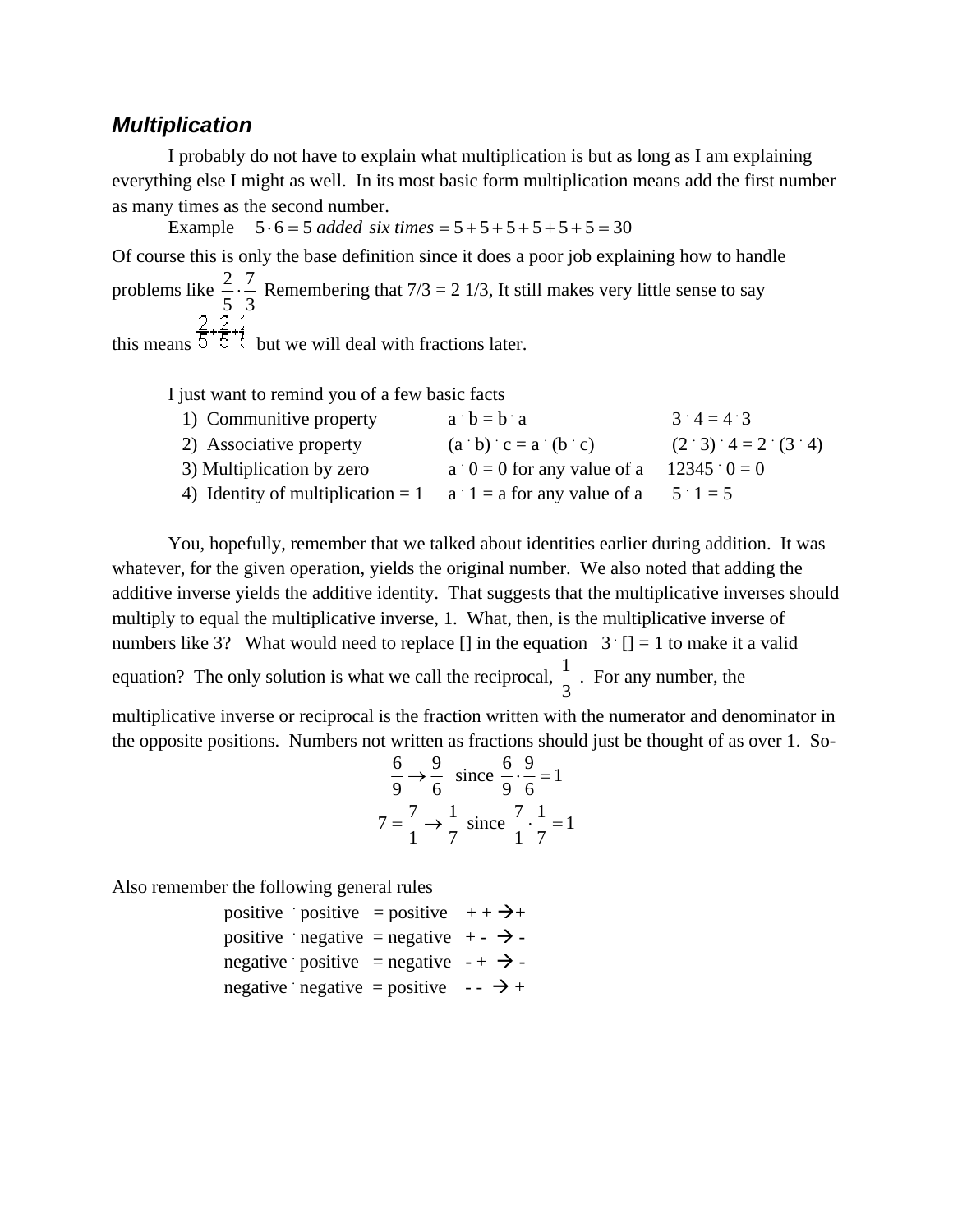**P 2-11** What is the multiplicative inverse of 5 **P 2-12** What is the multiplicative inverse of  $\frac{1}{2}$ Simplify **P 2-13**  $41 - 12 + 6 - 10$ **P** 2-14  $5 - 1 - 4 - 6 + 1$ **P** 2-15  $5 \div 4$ **P 2-16** 6 14 **P 2-17** 4 6  $1-5+2$ 

#### *Matrices*

 Matrices are a structured way to express a collection of data (or equations as we will eventually learn in some other math class) in a simple box form. For example, I could list a price table as small t-shirt are \$12.5 and medium t-shirts are \$14.00 and large t-Shirts are \$15.36 and small polo shirts are \$26.21 and medium polo shirts are \$26.75 and large polo shirts are \$26.99. This same data could be written as

|                                       | small medium large             |  |
|---------------------------------------|--------------------------------|--|
| $T - shift$ [\$12.50 \$14.00 \$15.36] |                                |  |
|                                       | polo   \$26.21 \$26.75 \$26.99 |  |

You would probably agree that the matrix form is a lot easier to deal with than the long list of prices. Imagine adding more categories of items and more sizes and the difference becomes even more obvious.

 There are times when matrices are simply data storage as in the previous example but, depending on what information is stored there, it sometimes make sense to perform operations with them. For example

$$
\begin{bmatrix} 4 & 2 \\ 1 & 9 \end{bmatrix} + \begin{bmatrix} -3 & 5 \\ 2 & 10 \end{bmatrix}
$$

The way to handle both addition and subtraction is to perform the operation on numbers that are in the same position – first row first column to first row first column. So the previous is

$$
\begin{bmatrix} 4 & 2 \ 1 & 9 \end{bmatrix} + \begin{bmatrix} -3 & 5 \ 2 & 10 \end{bmatrix} = \begin{bmatrix} 4+-3 & 2+5 \ 1+2 & 9+10 \end{bmatrix} = \begin{bmatrix} 1 & 7 \ 3 & 19 \end{bmatrix}
$$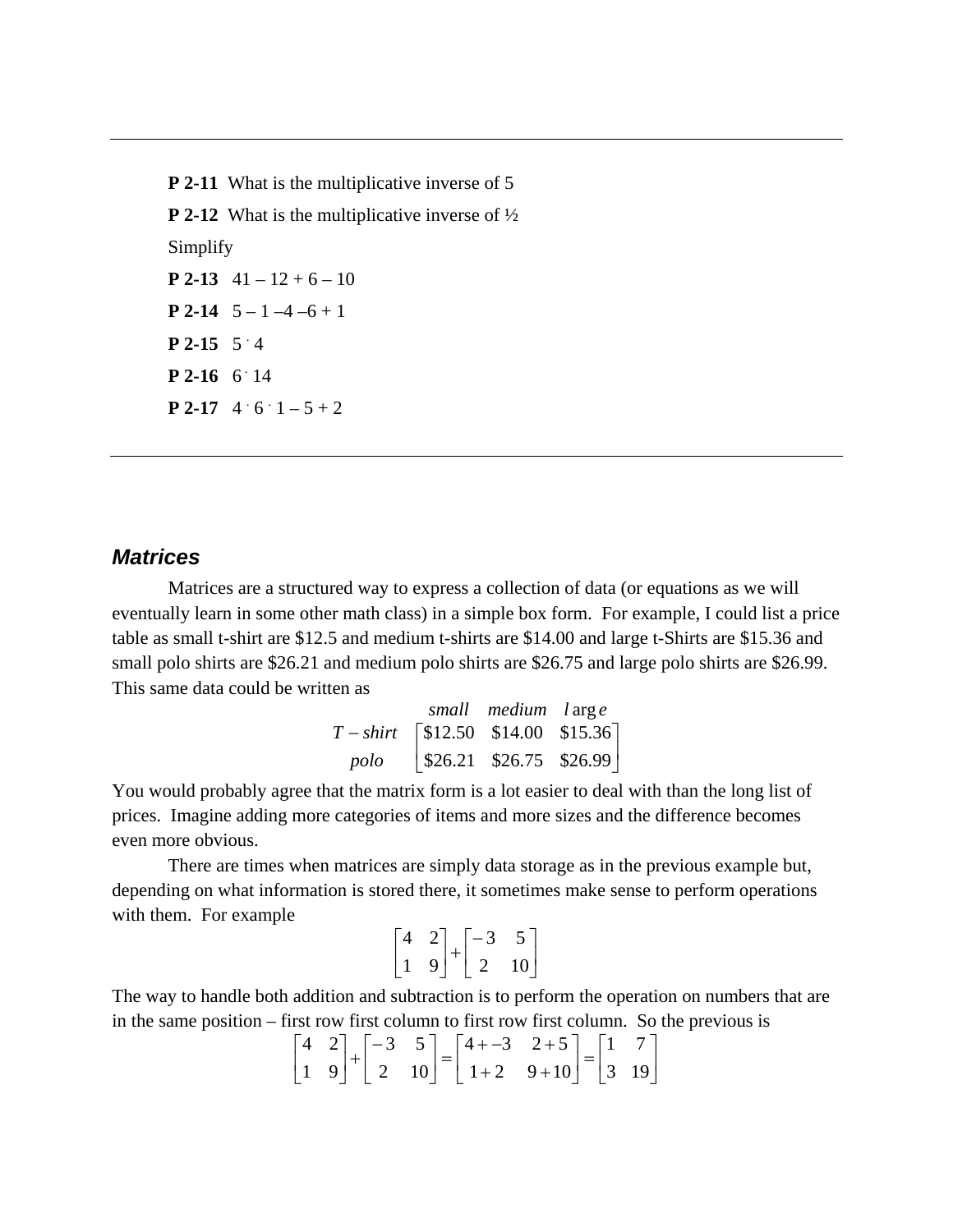Similarly

Or

$$
\begin{bmatrix} 1 & 5 \ 6 & 9 \end{bmatrix} - \begin{bmatrix} 3 & -1 \ 2 & 4 \end{bmatrix} = \begin{bmatrix} 1-3 & 5-1 \ 6-2 & 9-4 \end{bmatrix} = \begin{bmatrix} -2 & 6 \ 4 & 5 \end{bmatrix}
$$

$$
\begin{bmatrix} 1 & 2 & 3 \ 4 & 5 & 6 \end{bmatrix} + \begin{bmatrix} 2 & 9 & 7 \ 5 & -2 & -1 \end{bmatrix} = \begin{bmatrix} 1+2 & 2+9 & 3+7 \ 4+5 & 5+-2 & 6+-1 \end{bmatrix} = \begin{bmatrix} 3 & 11 & 10 \ 9 & 3 & 5 \end{bmatrix}
$$

However, what if I wanted you to do the following

|  |                                                                                                 | $-1$ ]      |
|--|-------------------------------------------------------------------------------------------------|-------------|
|  | $\begin{bmatrix} 5 & 4 & 8 \\ 2 & 8 & 6 \end{bmatrix}$ - $\begin{bmatrix} 3 \\ 2 \end{bmatrix}$ | $4 \rfloor$ |

Those two matrices don't match which actually makes this a really easy problem – all you do is say "not possible". You can only add or subtract matrices when they are the same size.

Simplify the following:

$$
\begin{bmatrix} 3 & -2 \\ 5 & 8 \end{bmatrix} + \begin{bmatrix} 10 & 7 \\ 2 & 3 \end{bmatrix}
$$
  
\n
$$
\begin{bmatrix} 1 & 6 \\ 5 & 9 \\ 4 & 2 \end{bmatrix} + \begin{bmatrix} 5 & 2 & -9 \\ 7 & 6 & 4 \end{bmatrix}
$$
  
\n
$$
\begin{bmatrix} 1 & -2 & 3 \\ -4 & 5 & -6 \\ 7 & -8 & 9 \end{bmatrix} - \begin{bmatrix} 10 & 7 & 5 \\ 4 & -2 & -1 \\ 11 & -8 & -10 \end{bmatrix}
$$
  
\n
$$
\begin{bmatrix} 4 & 2 \\ -1 & 25 \end{bmatrix} - \begin{bmatrix} 5 & 6 \\ 7 & 8 \end{bmatrix} + \begin{bmatrix} -2 & -3 \\ 8 & 9 \end{bmatrix}
$$

#### *Distributive property*

Originally, problems like  $4(x+5)$  could not have anything done without knowing the actual value of x. The distributive property lets us do something with it even though by itself we still cannot do much. The distributive property says that  $a(b + c) = ab + ac$ . Keeping in mind the definition of multiplication (ab =  $a + a + a$ ... + a b times or ab =  $b + b + b + ... + b$  a times)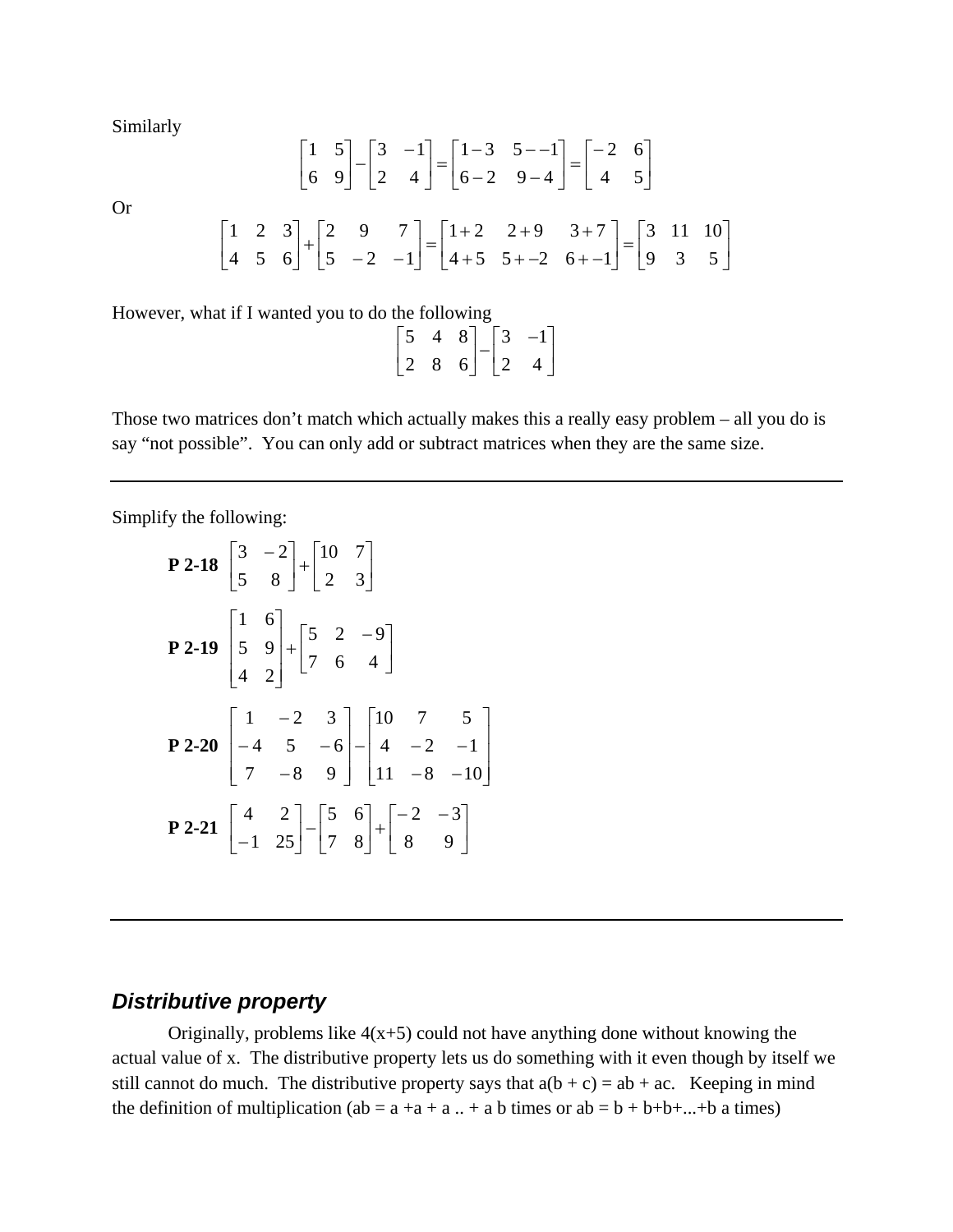*ab ac*  $b + b + b + c + c + c + c$  *each a times*  $b + c + b + c + ...b + c$  $(b+c)+(b+c)+...(b+c)$  *a times*  $a(b+c)$ 

Or more concrete

 $4x + 20$  $4x + 4 \cdot 5$  $x + x + x + x + 5 + 5 + 5 + 5$  $x+5+x+5+x+5+x+5$  $(x+5)+(x+5)+(x+5)+(x+5)$  $4(x+5)$ 

 This means that if there is a multiplication by a quantity inside parenthesis then it is possible just to multiply each part inside individually. By each part I mean each term separated by an addition or subtraction. It is not correct to say that  $2(4x+5)=24.2x+2.5=16x+10$  because the 4 and x are separated by multiplication. The correct simplification is  $2(4x+5)=8x+10$ . Part of the power of the distributive property is actually in using it in the other direction. For example since it is true to say that  $3(5x+2)=15x+6$  we must also be able to say that  $15x+6=3(5x+2)$ . So when faced with something like  $40x+24$  we can say that it is equal to  $8(5x+3)$  by using the distributive property although we often call this factoring. This property can often help us solve problems. It is not even limited simply to having numbers outside the parenthesis. It is also true that  $5x(2x+8) = 5x2x + 5x8 = 10x^2 + 40x$ 

**P 2-22**  $5 | 40 - 28 |$ **P 2-23**  $5 | 2 - 10 |$ **P 2-24** 4(x+10) **P 2-25**  $5x(2x-14)+20x$ **P 2-26**  $5 - 2(6x+13)$ **P 2-27**  $10+2-5+6(4-1)$ **P 2-28**  $15 + 2x + (3x - 20)$  4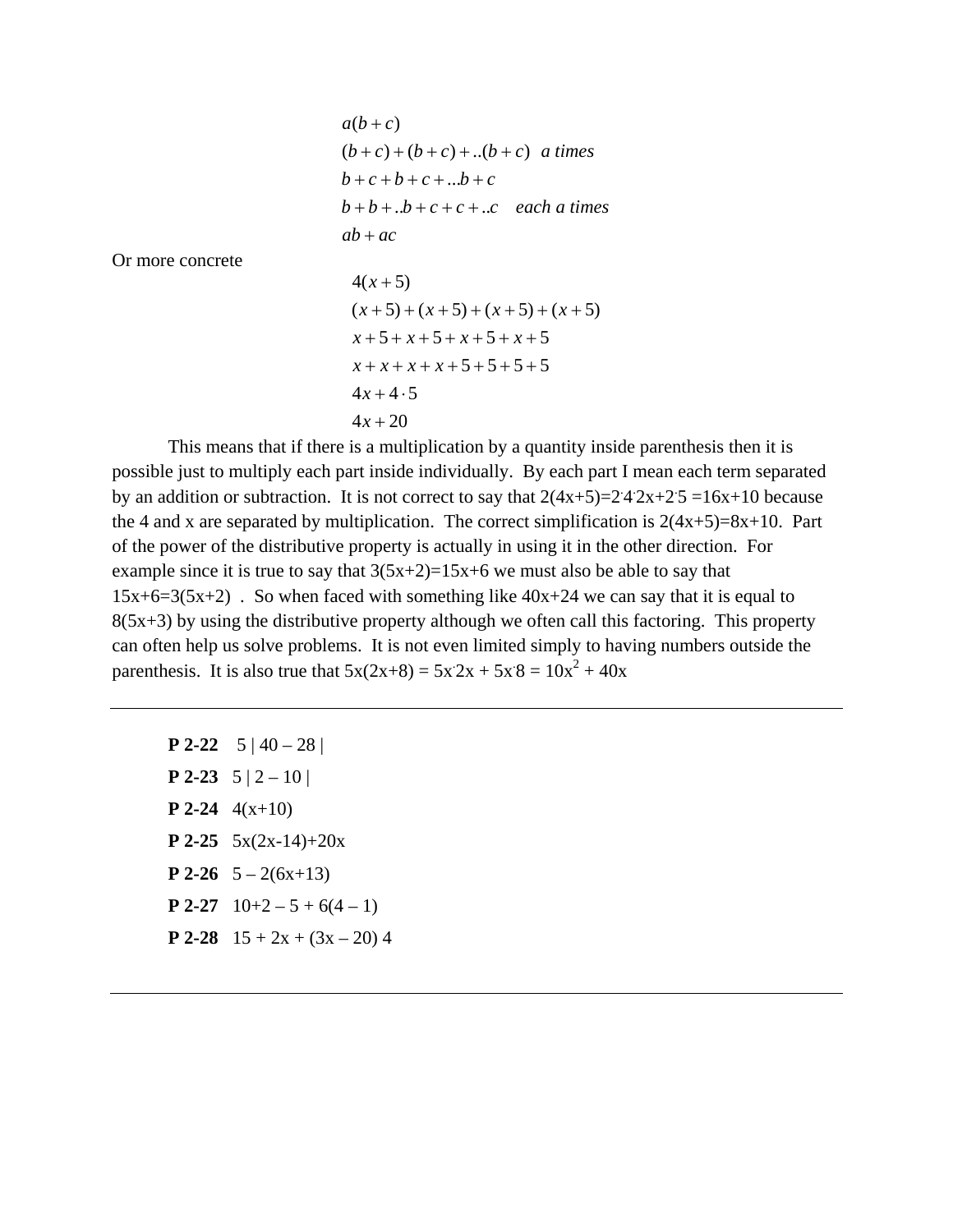### *Unit 3: Fractured Fun*

#### *Division*

 Previously we dealt with addition and subtraction and finally multiplication. Division did not come up as a real issue (not counting that fraction conversion). In truth, the operation did come up in a different way. You may remember my saying that subtraction is merely addition (subtraction = addition of the additive inverse). In the same way, division may be defined as just a multiplication and, as before, by the inverse only this time it is the multiplicative inverse. The multiplicative inverse or reciprocal of a numbers, as it is usually called, is the number which when multiplied by the original number yields a product equal to one. For example 1/3 is the reciprocal of 3 since  $3 \cdot 1/3 = 1$ . Of course as this example shows, it is often easier to figure out the reciprocal than the technical definition might suggest. All you have to do is place it as the denominator of a fraction with 1 as the numerator. Of course this would make no sense if the number started out as a fraction so here you just flip the number over – numerator to denominator and vice-versa.

 Part of the importance of defining division this way (as opposed to a definition involving something like how many of b fit in a for a/b) is that now we can basically say that anything that works for multiplication also works for division (the primary exception being that 0 is a mess for

division. It also is a great help when dividing by fractions. Consider the problem of  $\frac{3}{4} \div \frac{5}{7}$ 4  $\frac{3}{1} \div \frac{5}{7}$ .

Try figuring out how many five seventh's fit into three fourths and you will probably give yourself a headache. When division can be defined as multiplication by the reciprocal it is not that bad. You would solve it this way

the reciprocal of 
$$
\frac{5}{7}
$$
 is  $\frac{7}{5}$  so  

$$
\frac{3}{4} \div \frac{5}{7} = \frac{3}{4} \cdot \frac{7}{5} = \frac{21}{20}
$$

A couple things to be wary of

Say that you are given a problem like  $\frac{6x+5}{3}$ , you may be tempted to say 2x + 5. *(hey* 

*look x's we have to be close to algebra*) You hopefully are used to being able to reduce  $\frac{6x}{3}$  to 2x

but it does not work to do so in the original problem. Perhaps the best way to explain why this does not work is to again use the definition of division. We will use the fact that the reciprocal of 3 is 1/3.

$$
\frac{6x+5}{3} = (6x+5)\frac{1}{3} = \frac{1}{3}(6x+5)
$$
 by definition of division  

$$
= \frac{1}{3} \cdot 6x + \frac{1}{3} \cdot 5
$$
 by the distributive property  

$$
= \frac{1}{3} \cdot \frac{6}{1}x + \frac{1}{3} \cdot \frac{5}{1}
$$
any number may be placed of 1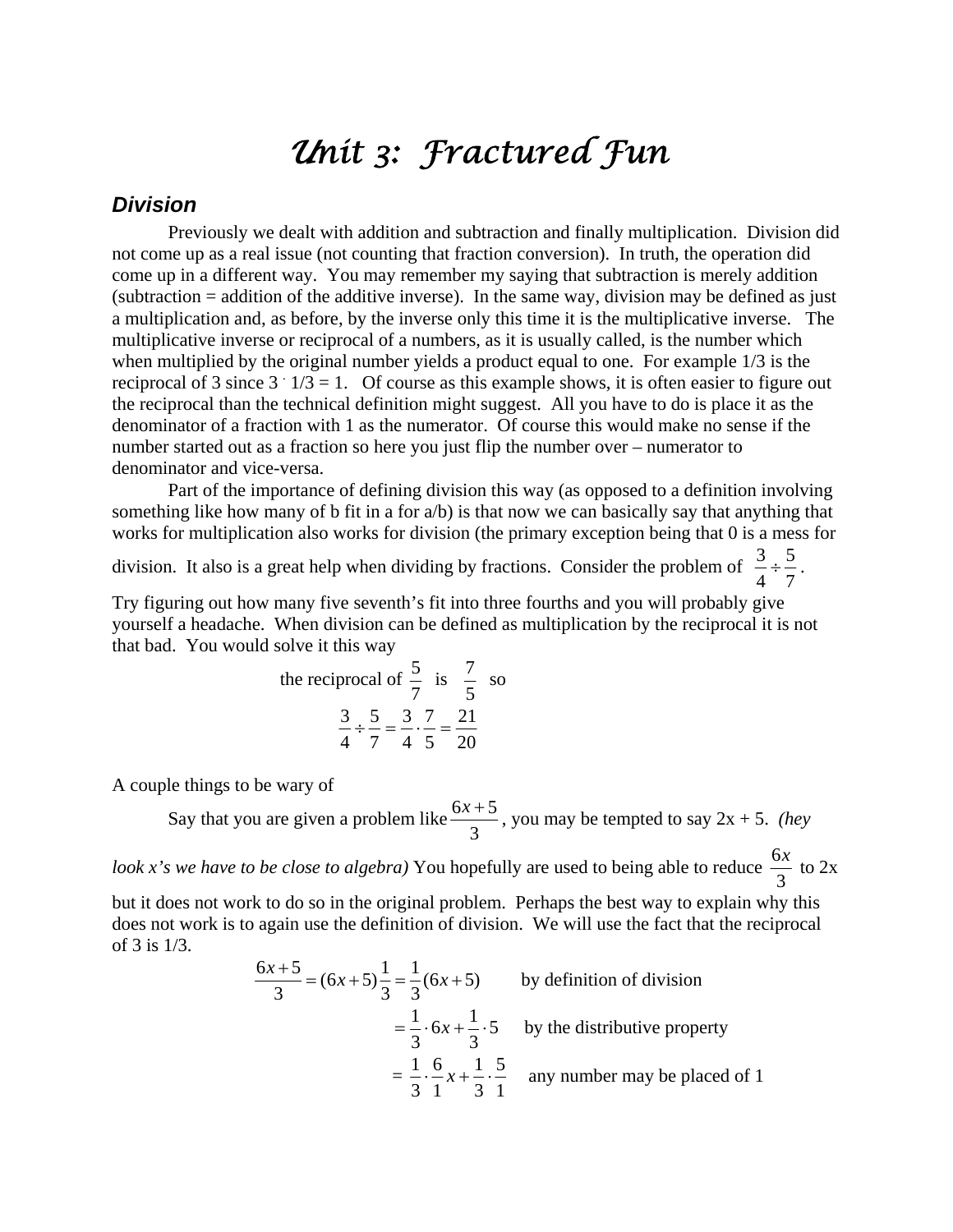$$
= 2x + \frac{5}{3}
$$
 multiplication of fraction

The other thing is just how do deal with fractions so that is our next topic

#### *Fraction operations*

 You have already been taught how to handle fractions, but this is only a review. If this quick lesson does not make sense than make sure you seek help soon. Learning to handle fractions can a big hurdle to get over but once you do, you will realize that they are not so bad

#### **Addition**

 The key to fraction addition is common denominators. That is to say that the only way to add fractions together is if they have the same denominator. If you were putting together rolls of coins, you would want every coin in a roll to be the same type. If you try to put together a roll of quarters with dimes mixed it, it would not work very well. It is about the same to try to do 

  $\frac{2}{5} + \frac{1}{2}$  without a common denominator. Keep in mind that the denominator basically tells you

what size pieces you have and the numerator is how many of those pieces you have. For

example, the  $\frac{2}{3}$  can be thought of having taken a cake( or pizza if you prefer) which was

divided into three parts of which you have 2. Since the other cake was divided into five pieces it is hard to say exactly how much you have since the pieces are different sizes. They do not fit together. But what if they were all one-sixth of a cake. Imagine cutting each of the thirds in half. You would now have 4 pieces all of which are the same size as if the cake had been cut into 6 pieces originally.

Mathematically 
$$
\frac{2}{3} = \frac{2}{3} \cdot \frac{2}{2} = \frac{2 \cdot 2}{3 \cdot 2} = \frac{4}{6}
$$

The 1 piece which was half a cake can be cut into three pieces which would yield pieces that are one-sixth the size of the original cake.

$$
\frac{1}{2} = \frac{1}{2} \cdot \frac{3}{3} = \frac{1 \cdot 3}{2 \cdot 3} = \frac{3}{6}
$$

So finally we can put is all together since all pieces are the same sizes.

$$
\frac{2}{3} + \frac{1}{2} = \frac{4}{6} + \frac{3}{6} = \frac{7}{6}
$$

Here is another example without all the narration

$$
\frac{7}{12} + \frac{3}{5} = \frac{7}{12} \cdot \frac{5}{5} + \frac{3}{5} \cdot \frac{12}{12} = \frac{35}{60} + \frac{36}{60} = \frac{71}{60}
$$

Hopefully you noticed a few things. First, that the basic process involved multiplying both the top and bottom by the same number. With top and bottom the same the fraction equals 1 and as you already learned, multiplication by one does not change anything. Second, in the final addition step, I only added the numerators and left the denominator alone. A common mistake people make is to write 71/120 but you do **not** add denominators.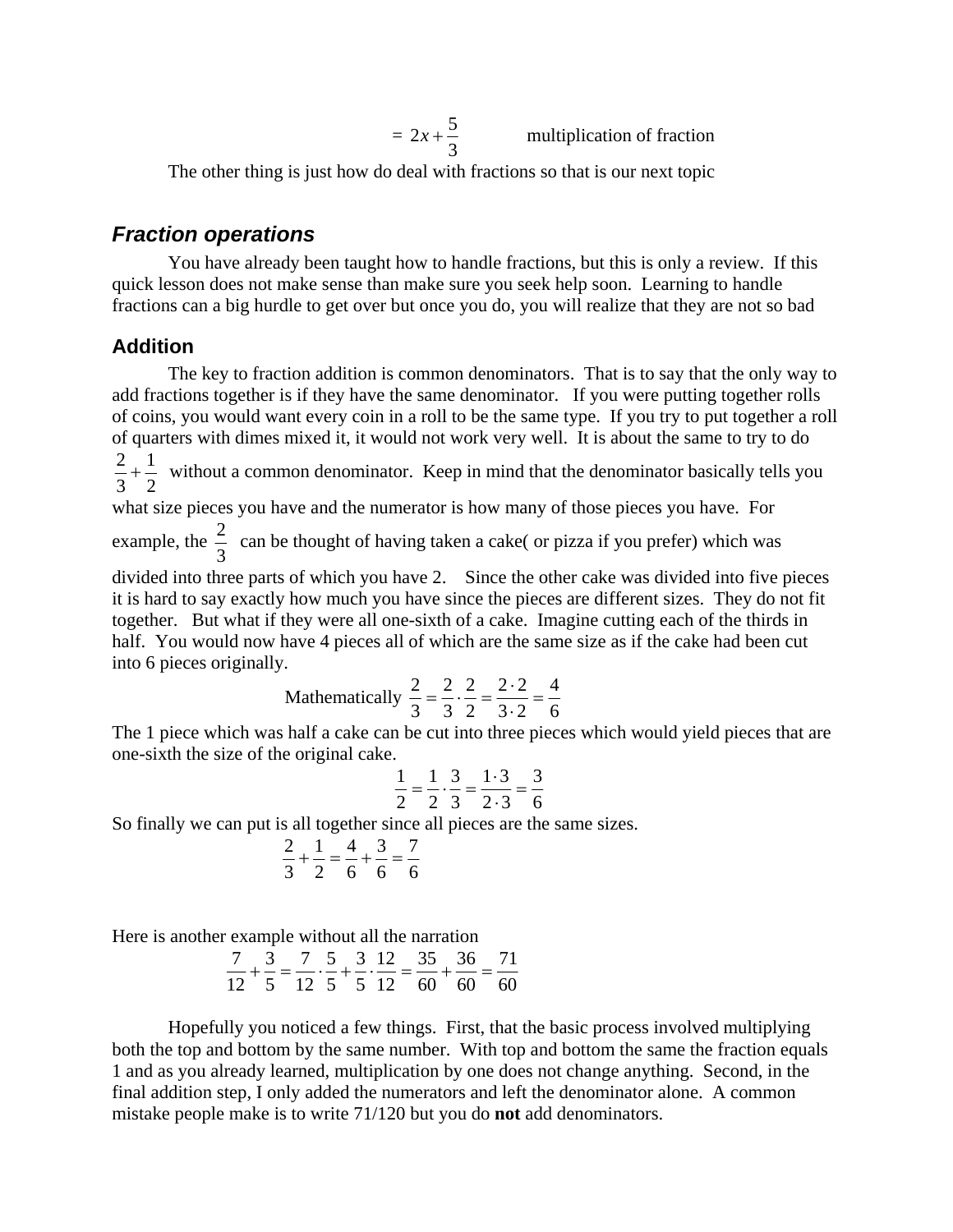Now look at the following  $\frac{4}{6} + \frac{3}{8}$   $\frac{4}{1} + \frac{3}{5}$ . It can be done several equivalent ways.

  $\frac{4}{1} + \frac{3}{2} = \frac{4}{1} + \frac{4}{1} + \frac{3}{1} + \frac{3}{1} = \frac{16}{11} + \frac{9}{11} =$ or  $48 \div 2$  $50 \div 2$   $\frac{4}{6} + \frac{3}{8} = \frac{4}{6} \cdot \frac{8}{8} + \frac{3}{8} \cdot \frac{6}{6} = \frac{32}{48} + \frac{18}{48} = \frac{50}{48} = \frac{50 \div 2}{48 \div 2} =$ 

In the first example I used what is called the least common denominator (the smallest number which is divisible by both denominators.) while the second time I just multiplied each fractions top and bottom number by the denominator of the other fraction. This second way required the extra step of reducing the fraction so it seem like an odd way to do it. In truth it does not matter which way you do it. Sometimes the extra time it would take to figure out what is the least common denominator is more than it takes to reduce the fraction which sometimes has to be done even if you did find the least common denominator.

#### **Subtraction**

 The same as addition except that you subtract the numerators after you get a common denominator.

\*\*\*Please be aware that I expect you to be able to do addition and subtraction on your own so throughout this year I expect to always see the work (ie, showing the fractions with common denominator before you write the final result)

#### **Multiplication**

 This is usually a lot easier than addition or subtraction. Addition and subtraction require the somewhat messy and frequently error prone process of common denominators. Multiplication does not require this. For multiplication you just need to multiply across numerator times numerator and denominator times denominator. So here is a typical case:

$$
\frac{3}{8} \cdot \frac{7}{5} = \frac{3 \cdot 7}{8 \cdot 5} = \frac{21}{40}
$$

While at times it is necessary to reduce the final outcome, it really never gets more difficult than that. Here is a number of examples just to justify having a section on multiplication.

$$
\frac{5}{2} \cdot \frac{5}{3} = \frac{25}{6}
$$
  

$$
\frac{9}{2} \cdot \frac{4}{3} = \frac{36}{6} = 6
$$
  

$$
\frac{12}{5} \cdot \frac{15}{7} = \frac{180}{35} = \frac{180 \div 5}{35 \div 5} = \frac{36}{7}
$$
  

$$
\frac{8}{12} \cdot 6 = \frac{8}{12} \cdot \frac{6}{1} = \frac{48}{12} = 4
$$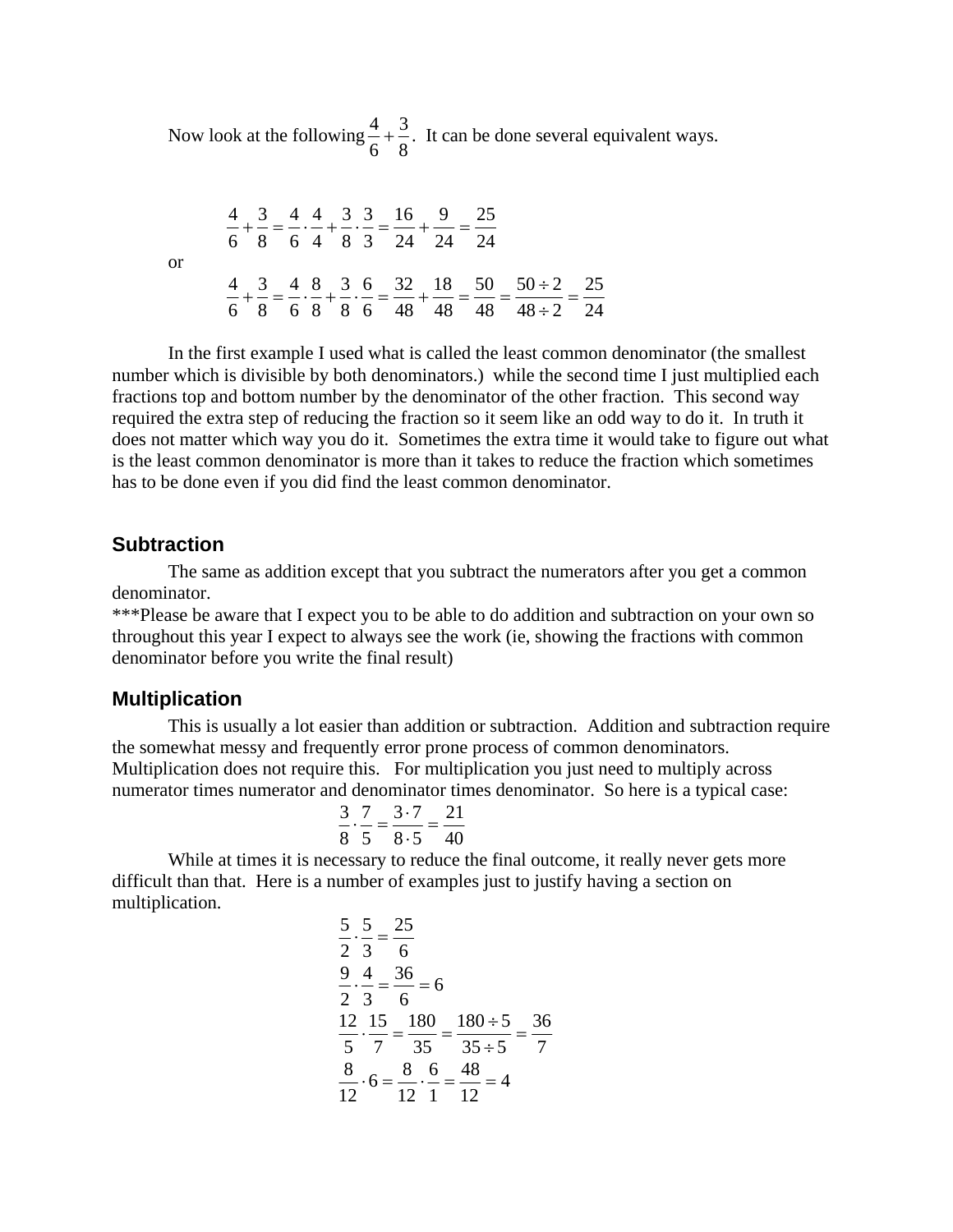$$
\frac{5}{2} \cdot \left(3\frac{4}{5}\right) = \frac{5}{2} \cdot \frac{19}{5} = \frac{95}{10} = \frac{19}{2}
$$

Note that you must always reduce your final answer!!! Also, never leave anything as a number over one in your final answer you write 6/1 as just 6. Please note that it would have been very easy to interpret the  $3\frac{4}{5}$  as 3 times 4/5 which is why mixed numbers should never show up in problems except as a final answer.

#### **Division**

Division is relatively simple once you know the trick. I actually covered it earlier but I thought this would be a good time to point out a few things. Remember that division can be rewritten as just the multiplication by the reciprocal. Look at the following example of how this is done.

$$
\frac{5}{4} \div \frac{3}{7} = \frac{5}{4} \cdot \frac{7}{3} = \frac{35}{12}
$$

A few things are worth pointing out. First note that only the second of the pair (the one being divided by) is flipped over. The first number is left alone. It is not a case of just flip one over and it does not matter which. You always leave the first alone and take the reciprocal of the second. Of course you may already be aware that division shows up in different forms so take a look at this

$$
\frac{21}{\frac{3}{4}}means 21 \div \frac{3}{4} = \frac{21}{1} \div \frac{3}{4} = \frac{21}{1} \cdot \frac{4}{3} = \frac{84}{3} = 28
$$

Again make sure you always reduce your final answer as much as possible.

| <b>P</b> 3-1 $\frac{3}{4} + \frac{7}{3}$      | <b>P3-2</b> $\frac{3}{4} - \frac{7}{3}$                       | <b>P3-3</b> $\frac{3}{4} \cdot \frac{7}{3}$              |
|-----------------------------------------------|---------------------------------------------------------------|----------------------------------------------------------|
| <b>P</b> 3-4 $\frac{3}{4} \div \frac{7}{3}$   | <b>P3-5</b> $\frac{3}{8}+7$                                   | <b>P</b> 3-6 $\frac{3}{8}$ – 7                           |
| <b>P3-7</b> $\frac{3}{8}$ .7                  | <b>P</b> 3-8 $\frac{3}{8} \div 7$                             | <b>P 3-9</b> $\frac{3}{4} + \frac{14}{13} - \frac{1}{2}$ |
| <b>P</b> 3-10 $\frac{10}{9} \div \frac{3}{5}$ | <b>P3-11</b> $\frac{\frac{1}{4} + \frac{2}{11}}{\frac{3}{4}}$ |                                                          |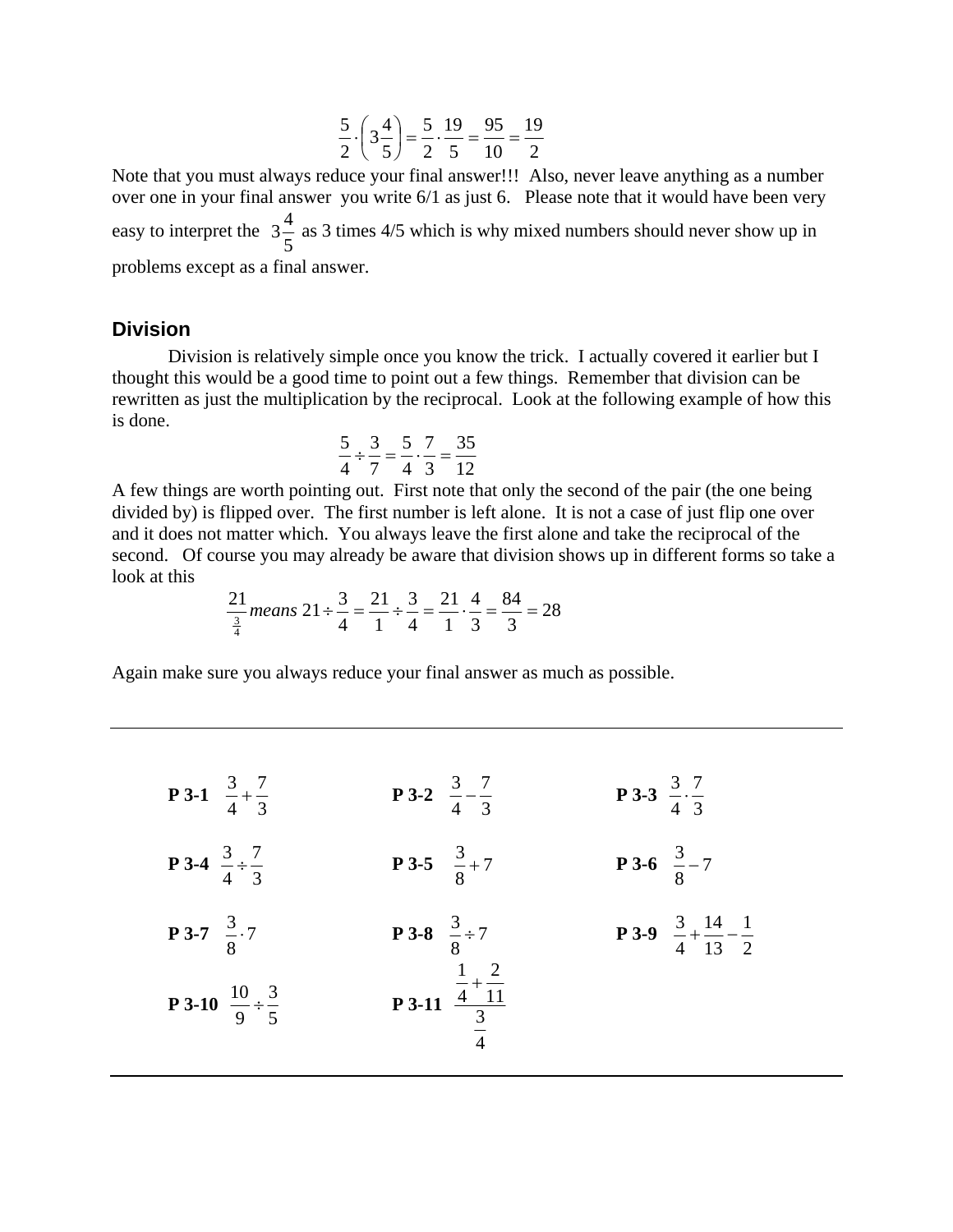### *Unit 4: Single Transformation*

 We will first deal with simple cases in which only one operation is required to solve the equation. Baring the use of more advanced functions, there are only four types that we need to worry about: addition, subtraction, multiplication, and division. In a sense however there is not even that many different things to worry about. As we will see, each case boils down to finding a way to cancel out the unwanted part. We then need to make sure that we do the same thing to both sides. By doing this we are assured that even though we are changing the appearance of the equation we are not actually changing situation. For example, suppose we had the rather ridiculous equation of 4=4. It is obviously true so hopefully no arguments so far. Now if I were to add three to just one side we would get  $4+3 = 4$  or  $7 = 4$  which of course makes no sense whatsoever. If we expect to get an equation that makes sense we need to add the same things to both sides.  $4+3 = 4+3$  to get  $7 = 7$ . This idea of doing the same things to both sides is usually referred to as keeping the equation balanced.

#### *Addition x+a=b*

Here is another example

 Our goal here is get the variable x by itself. In most cases, at least in the beginning, the a and b are actually just numbers. For example,  $x + 4 = 10$  is a typical problem. One way to think about the solving of this problem is to ask what cancels a  $+4$ . Well since the  $4 - 4 = 0$ , the answer is a –4 and the solving of the problem is done to match.

$$
x+4=10
$$
  

$$
x+4-4=10-4
$$
  

$$
x = 6
$$
  

$$
x+5=12
$$
  

$$
x+5-5=12-5
$$
  

$$
x-7
$$

7  $=$ *x* In reality it does not matter what the number being added to x. It does not have to even be a

definite number. Even if it is just a variable the method of solution is still the same.

$$
x + a = 10
$$

$$
x + a - a = 10 - a
$$

$$
x = 10 - a
$$

While we can not actually perform the operation of  $10 - a$ , we have solved the equation for x which was our goal.

What if the equation looks a little different - such as  $3 + x=9$ . We solve it same way although it may help to remember the basic rule, the Communitive property of addition which says  $a + b = b + a$  or  $3 + 4 = 4 + 3$ . So here is the solution to our problem

$$
3 + x = 9
$$
  

$$
x + 3 = 9
$$
  

$$
x + 3 - 3 = 9 - 3
$$
  

$$
x = 6
$$

Actually we rarely ever visibly switch the three and x around but until you are confident about what you are doing, feel free to actually do so.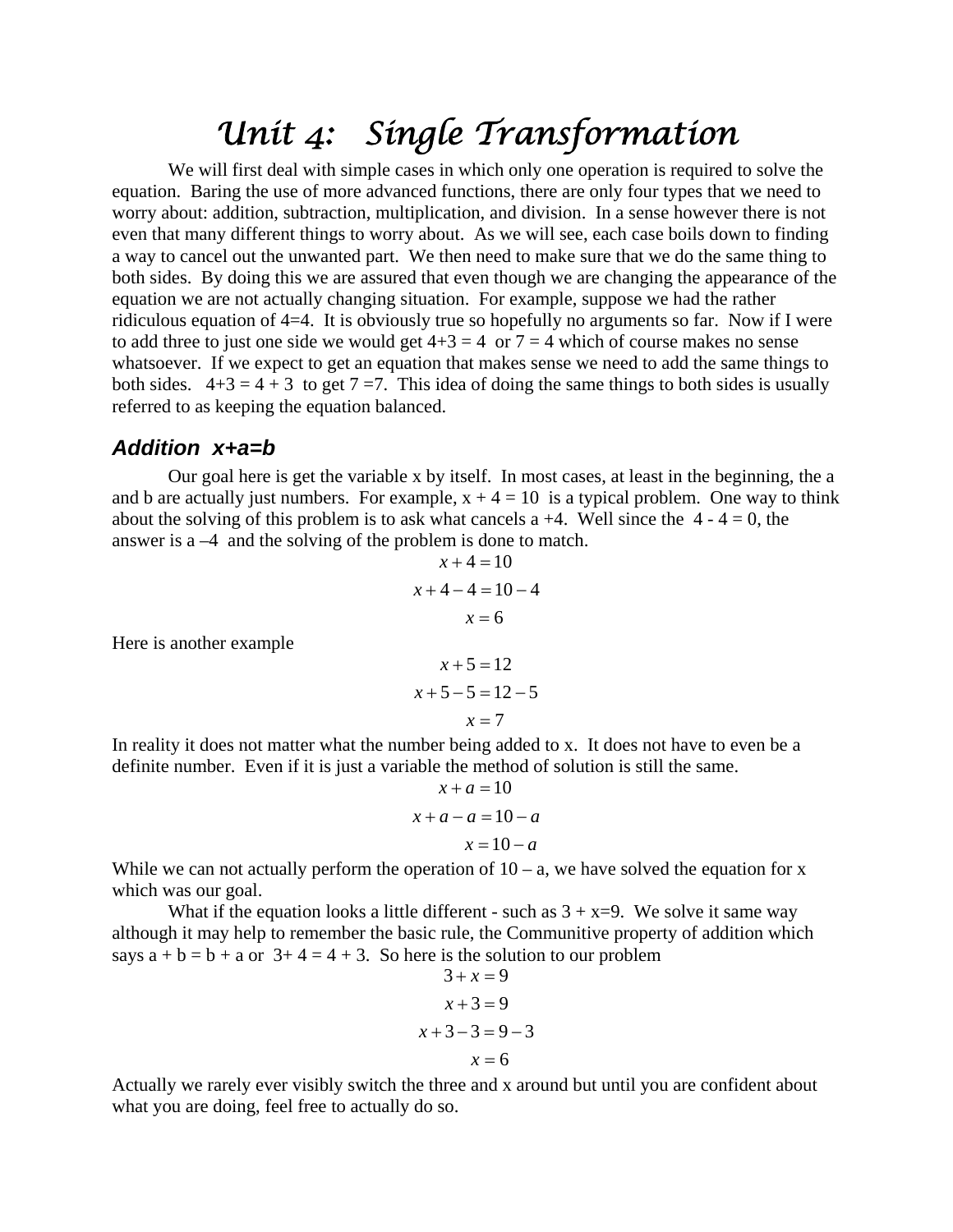#### *Subtraction x-a=b*

Here is another example

(some of the wording in this section will probably seem familiar)

 Once again we want to get x by itself and again the a and b are usually just numbers. The only real difference is that now we are forced to ask what cancel out a minus number. Lets use x  $+ 4 = 10$  as our typical problem. Well since  $-4$  and 4 are additive inverses (i.e.  $-4 + 4 = 0$ ), the answer is to add 4.

$$
x-4=10
$$
  

$$
x-4+4=10+4
$$
  

$$
x = 14
$$
  

$$
x-5=12
$$
  

$$
x-5+5=12+5
$$
  

$$
x = 17
$$

Again it does not matter what the number being subtracted from x. It does not have to even be a definite number. Even if it is just a variable the method of solution is still the same.

$$
x-a=10
$$
  

$$
x-a+a=10+a
$$
  

$$
x=10+a
$$

While we can not actually perform the operation of  $10+$  a, we have solved the equation for x which was our goal.

What if the equation looks a little different - such as  $3 - x = 9$ . The last time we used the Communitive property to switch the x and 3 around but we can not do it here since there is no Communitive property of subtraction. Why not? Well look at this:  $9 - 3 = 6$  while  $3 - 9 = -6$ . We get the opposite number if we try to switch them around. We will deal with solving this type of problem later since it is possible to rewrite the problem as a two step problem( $3 + 1x = 9$ ) and we only wanted to handle single step problems for now.

#### **Hold on a second!**

You probably did not realize it yet but I glossed over a type of problem in both of the last two sections. What if you have  $x + -5 = 8$ . There are actually two ways of handling this problem.

You could handle it like an addition problem. We basically learned there to subtract the number that was being added and that works.

$$
x + -5 = 8
$$
  

$$
x + -5 - -5 = 9 - -5
$$
  

$$
x = 9 + 5
$$
  

$$
x = 14
$$

That may seem kind of messy so most people prefer to remember the definition of subtraction which says that  $x - 5 = x + 5$  except we will use it in reverse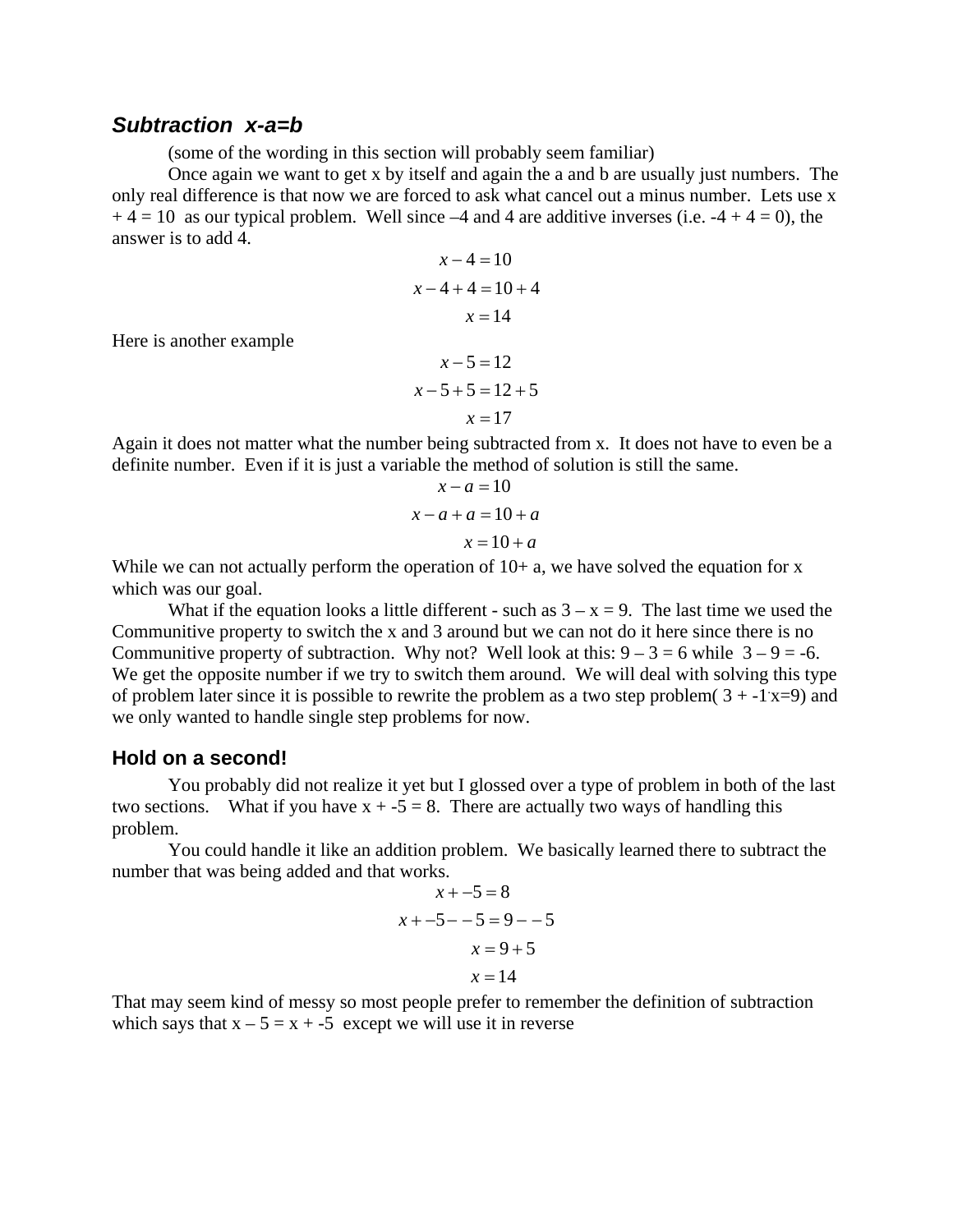$x = 13$  $x-5+5=8+5$  $x - 5 = 8$  $x + -5 = 8$ 

Which way you deal with it is up to you. Just make sure you whatever you have on the left side does cancel out to give just x ( or m or p or whatever variable is used.

 Leave exact answers (use decimals only if they are exact and reduce all fractions) Do these problems without a calculator and as always – show your work Solve for the variable  $-$ - if more than one solve for x

**P** 4-1  $x + 9 = 15$ **P** 4-2  $x - 12 = 41$ **P** 4-3  $9 + x = 15$ **P** 4-4  $r - 10 = 20$ **P** 4-5  $x + 1 = 14$ **P** 4-6  $x + -3 = 12$ **P** 4-7 b+  $\frac{1}{2}$  = 5 **P** 4-8  $x - \frac{2}{3} = \frac{4}{9}$ 3  $x - \frac{2}{3} =$ **P** 4-9  $x - \frac{4}{5} = \frac{3}{5}$ 5  $x - \frac{4}{5} =$ **P** 4-10  $x - 3 = 16$ **P** 4-11  $x + a = 6$ **P** 4-12  $x - b = d$ 

#### *Multiplication x* 3=12

In some ways this is actually easier. What is the opposite of multiplying by  $3 -$  dividing by three is the somewhat natural answer so here is the solution.

$$
x \cdot 3 = 12
$$
  

$$
x \cdot 3 \div 3 = 12 \div 3
$$
  

$$
x = 4
$$

Of course it is my nature to complicate things so I am also going to offer an alternative solution method. Remember multiplicative inverses, otherwise known as reciprocals? They make some problems easier. First lets redo the last one.

$$
x \cdot 3 = 12
$$
  

$$
x \cdot 3 \cdot \frac{1}{3} = 12 \cdot \frac{1}{3}
$$
  

$$
x = 4
$$

So why bother with this. Look at the following problem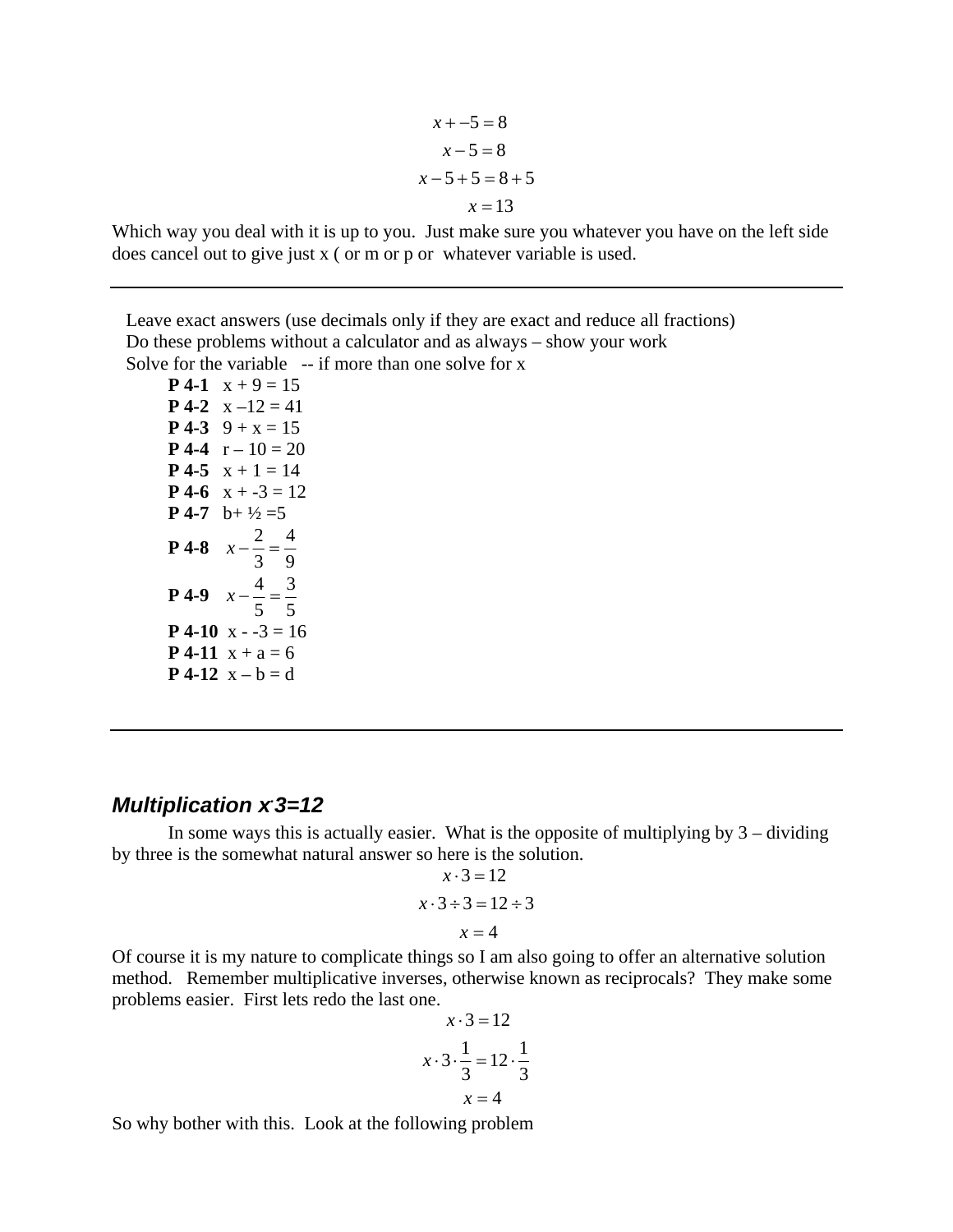$$
x \cdot \frac{4}{5} = 12
$$
  

$$
x \cdot \frac{4}{5} \div \frac{4}{5} = 12 \div \frac{4}{5}
$$
  

$$
x = 12 \cdot \frac{5}{4}
$$
  

$$
x = \frac{60}{4}
$$
  

$$
x = 15
$$

This is basically a mess.

Try it this way now.

$$
x \cdot \frac{4}{5} = 12
$$
  

$$
x \cdot \frac{4}{5} \cdot \frac{5}{4} = 12 \cdot \frac{5}{4}
$$
  

$$
x = \frac{60}{4}
$$
  

$$
x = 15
$$

Not a big improvement but, once you are used to it, it does get better – at least in cases involving fractions.

 By the way note that there is a Communitive property for multiplication so solving  $x 3=12$  is the same as solving  $3x=12$ . Either way you divide by 3.

#### *Division x* $\div$ **a=b** or  $\stackrel{x}{\leftarrow}$ =b *a*  $\frac{x}{x}$  =

 Well this is actually pretty simple since what is the opposite of dividing something into pieces – putting it together. Say what?

Well do not worry about that but just think for a moment. What is the opposite of dividing? The answer is of course multiplying.

$$
x \div 3 = 12
$$
  

$$
x \div 3 \cdot 3 = 12 \cdot 3
$$
  

$$
x = 36
$$

of course the same problem could have been written differently but the solution is the same

$$
\frac{x}{3} = 12
$$
  

$$
\frac{x}{3} \cdot 3 = 12 \cdot 3
$$
  

$$
x = 36
$$

Please note that  $3 \div x = 12$  is a very different problem and just like 5-x is not a one step problem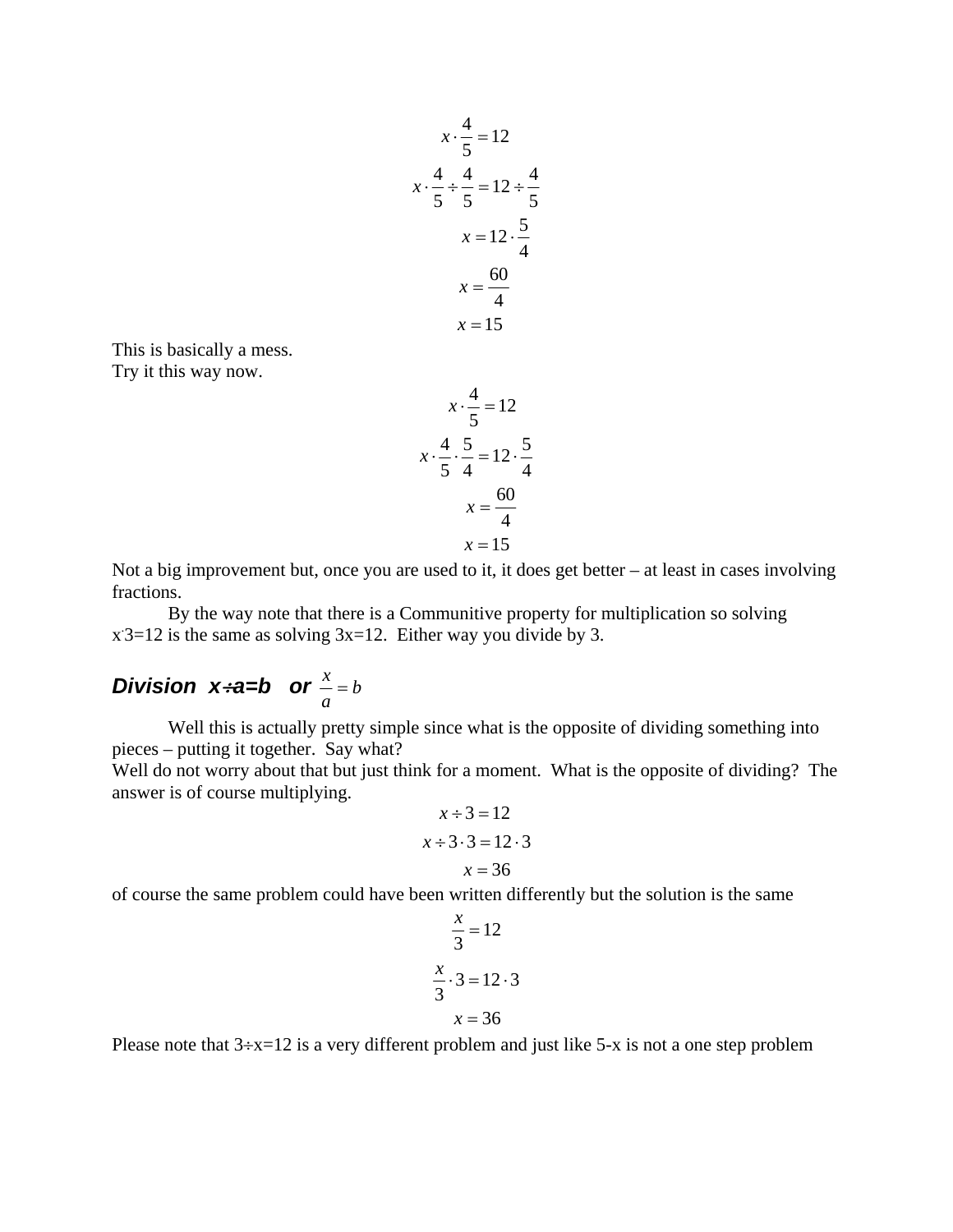#### *Summary*

So to review single operations here is a quick chart

|  | type example idea shown answer                                              |  |
|--|-----------------------------------------------------------------------------|--|
|  | $x+3=12$ $x+3-3=12-3$ $x=9$                                                 |  |
|  | $- x - 3 = 12 + x - 3 + 3 = 12 + 3$ $x = 15$                                |  |
|  | $\therefore$ $x \cdot 3 = 12$ $\div$ $x \cdot 3 \div 3 = 12 \div 3$ $x = 4$ |  |
|  | $\div$ $x \div 3 = 12$ $x \div 3 \cdot 3 = 12 \cdot 3$ $x = 36$             |  |

I can get by just knowing to always do the opposite operation with the same number as you start with. You can also use the same operation with the opposite number (meaning the inverse – additive for addition or subtraction and multiplicative, reciprocal, for multiplication or division

Same directions as last ones

|                      | <b>P</b> 4-13 m $3 = 14$                                                          |
|----------------------|-----------------------------------------------------------------------------------|
|                      | <b>P</b> 4-14 $p \div 3 = 15$                                                     |
|                      | <b>P</b> 4-15 $5x = 12$                                                           |
|                      | <b>P</b> 4-16 $\frac{4}{7}x = \frac{5}{3}$                                        |
|                      | <b>P</b> 4-17 $x \div \frac{5}{8} = \frac{7}{4}$                                  |
|                      | <b>P</b> 4-18 $w \cdot 4 = \frac{1}{3}$                                           |
|                      | <b>P</b> 4-19 $x \div t = k$                                                      |
| <b>P</b> 4-20 $ax=4$ |                                                                                   |
| <b>P</b> 4-21 bx = p |                                                                                   |
|                      | <b>P</b> 4-22 Demonstrate both ways of solving this problem -- using division and |
|                      | multiplying by reciprocal                                                         |

$$
\frac{2}{3}x = 5
$$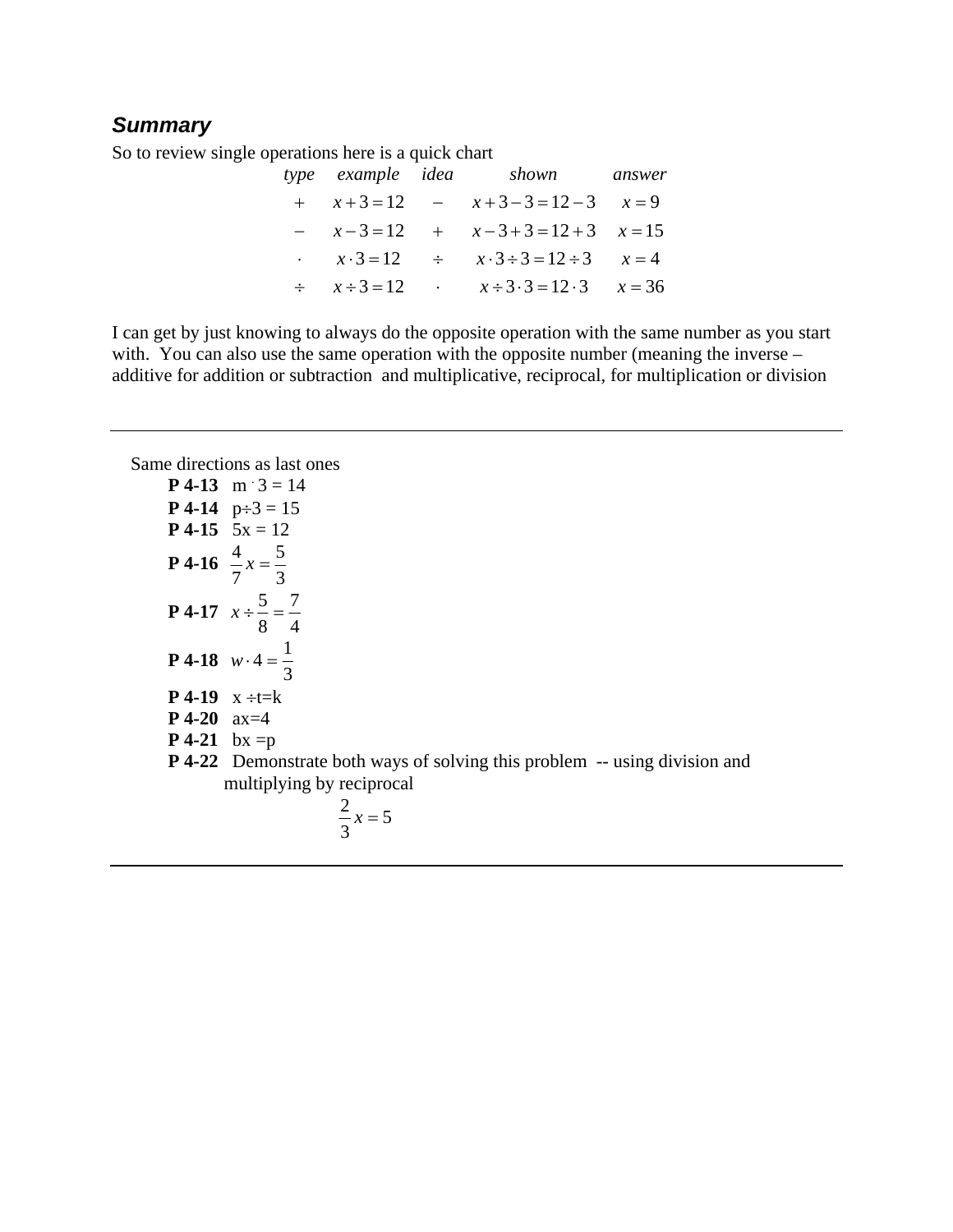### *Unit 5: Solving Equation complications*

 Last time we just dealt with very simple equations. All you had to do was one simple operation in order to solve it. This time we need to look at slightly more complicated problems. For now we will still avoid more complex matters such as higher powers and square roots but we do need to deal with cases that involve two or more operations. It may be an operation on one side or it may be that two things need to be both sides rather than just one.

#### *Combing Like Terms*

 At times it may be that you need combine terms on one side before dealing with crossing values from one side to the other. You probably, or at least hopefully, referred to terms which could be combined together as like terms. A term is just a less fancy name for what is technically called a monomial. A monomial consists of elements joined only by multiplications. It could be just a number, a variable, or maybe both. It may even be the case that there are multiple variables in a monomial. It may be repetitive but it is important to say again that it can not have any operation other than multiplication. Here are some examples to clarify.

these are monomials – 3, x, 5x,  $x^3$ , 7x<sup>2</sup>, 9xy<sup>2</sup>, 14xy<sup>2</sup> $x^3w^4$ ,  $\frac{3}{2}x^4$ 2  $\frac{3}{2}$ *x* 

these are not monomial -  $3 + 5x$ ,  $5x/2$ ,  $9 - x$ ,  $3x + 2y$ 

Monomial terms are said to be like terms if they have the exact same variables and each variable has the same exponent. This means that 4x and 8x are like terms since both have only x and each x has a power or 1. We can therefore take the expression  $4x + 7x$  and say it equals 11x. On the other hand, if we were given  $4x + 7x^2$  or  $3x + 7y$  then there is nothing you can do with them. In the first case, the terms each have x as the only variable but the exponents do not match. The second case has exponents of 1 for both terms but one has x and the other y.

 Even when people understand the idea of matching up variables they often make one mistake. There is a tendency to say that  $5 + 4x$  equals 9x even though 5 and 4x do not have the same variables and thus are not like terms. In fact it is easy to prove that this did not work. To test if an operation does or does not work we can simply try a value for x. In this case, lets us x equals 2. So  $5 + 4x = 5 + 4(2) = 5 + 8 = 13$  while  $9x = 9(2) = 18$ . While it is possible for one particular value to appear to work, any time we find any value of x which shows the two are not equivalent than we know it is not correct. Be warned that if the two had come out to the same thing we could only say we have evidence which suggests that it might be true while even one counterexample proves something is false.

So it is about time we get some actual problems

$$
3x + 7x = 16
$$

$$
10x = 16
$$

$$
\frac{1}{10}10x = \frac{1}{10}16
$$

$$
x = \frac{8}{5}
$$

 It is hardly any different than what we had in the last unit. There is just the extra step of adding 3x to 7x.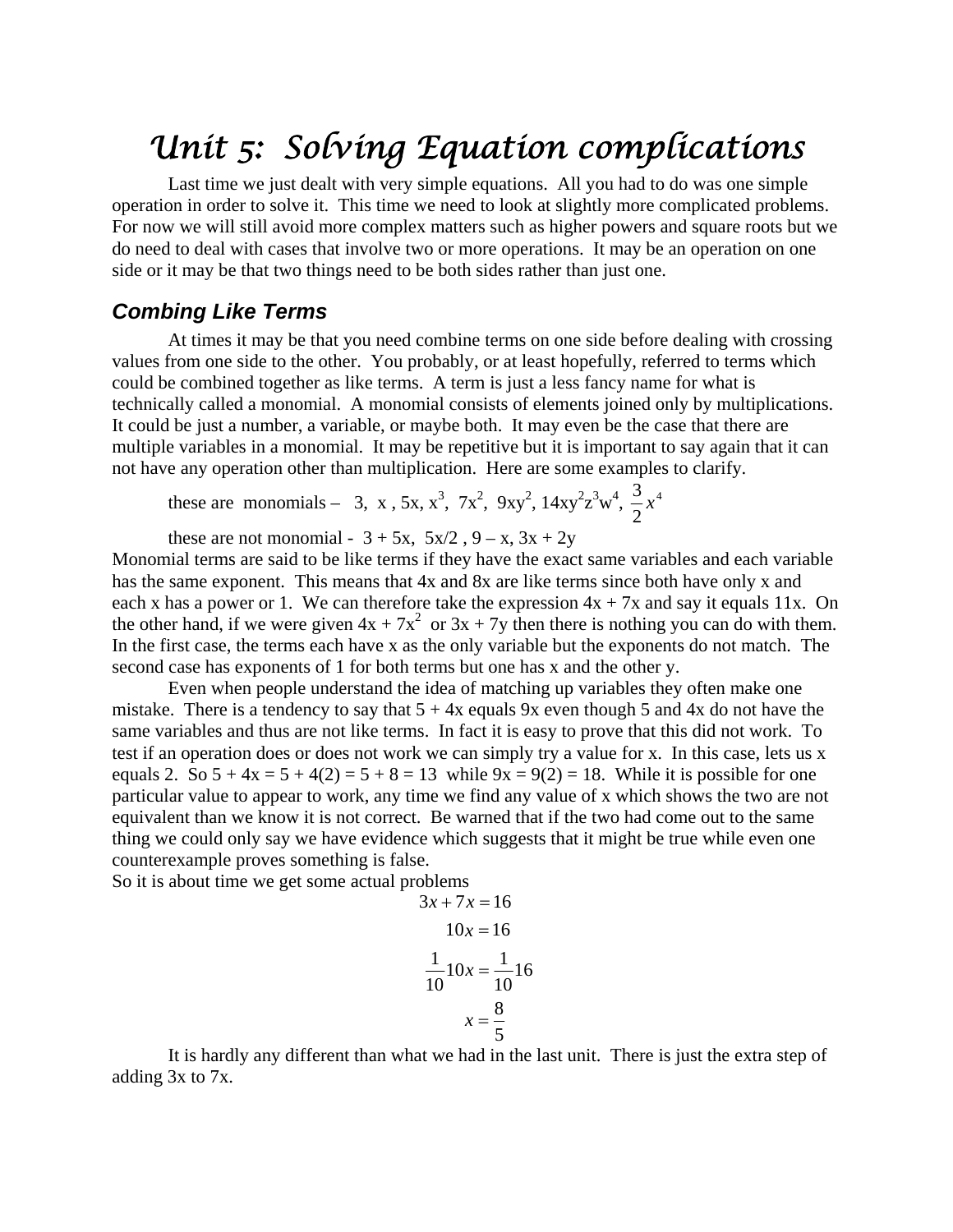#### *Two or more transformations*

 The real focus of this packet is on solving equations for with two or more transformations are required to solve it. To make sure you know what I am talking about, look at the following  $3x + 6 = 18$ 

If it were just  $3x = 18$  you would divide by three. If it were just  $x + 6 = 18$  you would subtract 6. Since both are there, you need to actually do both operations in order to solve the problem. The only question is which do you do first? Imagine for a moment that you had  $3x +6$  and had just learned  $x = 5$ . You would then have  $3.5+6$ . According to the order of operations, to simplify this you would multiply the 5 by the 3 and then add 6. In some ways you can think of solving equations as going through the order of operations in reverse order. You deal with the 6 and then with the 3.

Example 1:

$$
3x + 6 = 18
$$
  
\n
$$
3x + 6 - 6 = 18 - 6
$$
 *first subtract 6 from both sides*  
\n
$$
3x = 12
$$
  
\n
$$
\frac{3x}{3} = \frac{12}{3}
$$
 *divide both by 3*  
\n
$$
x = 4
$$

Another way of thinking about it is to always deal with the part least closely connected to the variable we are solving for first.

Example 2:

$$
9x-4=13
$$
  
\n
$$
9x-4+4=13+4
$$
 *first subtract 6 from both sides*  
\n
$$
9x = 17
$$
  
\n
$$
\frac{9x}{9} = \frac{17}{9}
$$
 *divide both by 3*  
\n
$$
x = \frac{17}{9}
$$
  
\n
$$
\frac{x+4}{5} = 10
$$
  
\n
$$
5 \cdot \frac{x+4}{5} = 5 \cdot 10
$$
  
\n
$$
x+4 = 50
$$
  
\n
$$
x+4-4 = 50-4
$$
  
\n
$$
x = 46
$$
  
\n
$$
7(3x+4) = 21
$$
  
\n
$$
3x+4 = 3
$$
 *divide by 7*

Example 3:

Example 4:

$$
3x + 4 = 21
$$
  
\n
$$
3x + 4 = 3
$$
 *divide by 7*  
\n
$$
3x = -1
$$
 *subtract 4*  
\n
$$
x = \frac{-1}{3}
$$
 *divide by 3*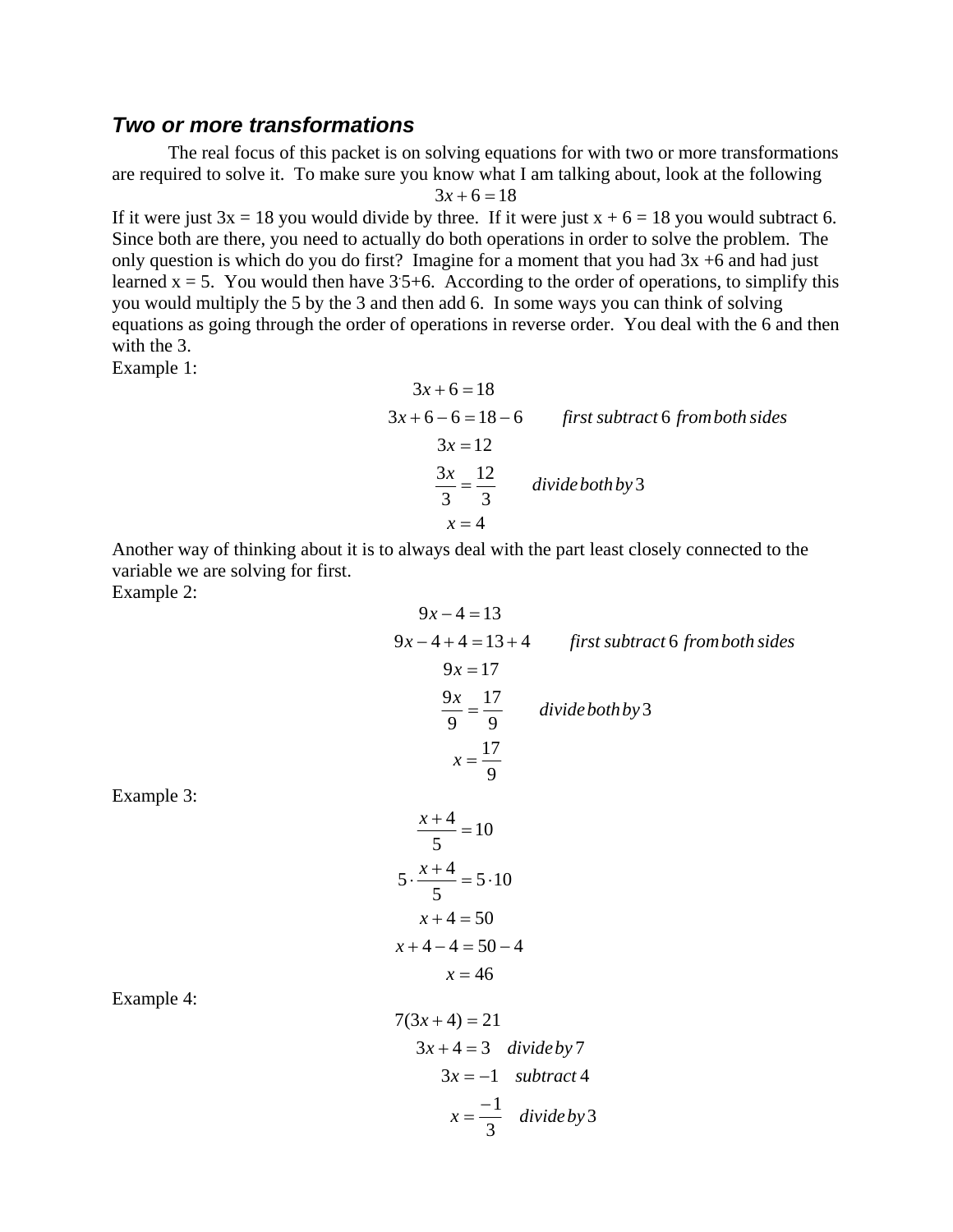This last example also demonstrates the minimum amount of work you should be showing. What your rules were during Algebra is hard to say but at this point you can start showing a little less. You do not need to actually write the –4's when subtracting 4 from each side. You just show a new line where the four has been subtracted. You should however note that you still do one step at a time. No subtracting by 4 and dividing by three in the same step.

 Example 4 also shows something for you to think about. You may have noticed that you could have distributed the seven through the parenthesis and then dealt with  $21x+28=21$ . This works about the same. It does not matter which you do. In fact, if the seven did not divide evenly into the 21 than it would have been better to distribute through.

#### *Which Side?*

 There will be times when you are not sure which way to do things because you will have x on both sides. The answer of which side to work with is really easy – it does not matter. Although we prefer that final answers place x on the left (such as  $x = 5$ ), it does not matter which way you solve it. The idea is just to make sure **all** x's (or whatever other variable you are solving for) are on one side while all other numbers and variables are on the other. For example, suppose you are given

$$
4x + 2 = 9x - 6
$$

 You actually have quite a few options on problems like this. Lets suppose that you decide to move x's to the left first. You subtract 9x from each side to get

$$
-5x+2=-6
$$

At this point it is just like the problems from the last section, a two transformation solving. Here is the full solution

Example 5:

$$
4x + 2 = 9x - 6
$$

$$
-5x + 2 = -6
$$

$$
-5x = -8
$$

$$
x = \frac{-8}{-5}
$$

$$
x = \frac{8}{5}
$$

Of course you would end up with the same thing if you had subtracted 4x from each side and then solved the problem  $2 = 5x - 6$ .

Some people always prefer to solve by putting the variable on the left side while others say to always put things to the side where there are more x's to start with (in this case the 9x side). It is really up to you

The keys to really remember is that, unless there are parenthesis involved, you should always deal with adding and subtracting items prior to multiplying or dividing "addsub before multdiv". Here are some additional examples: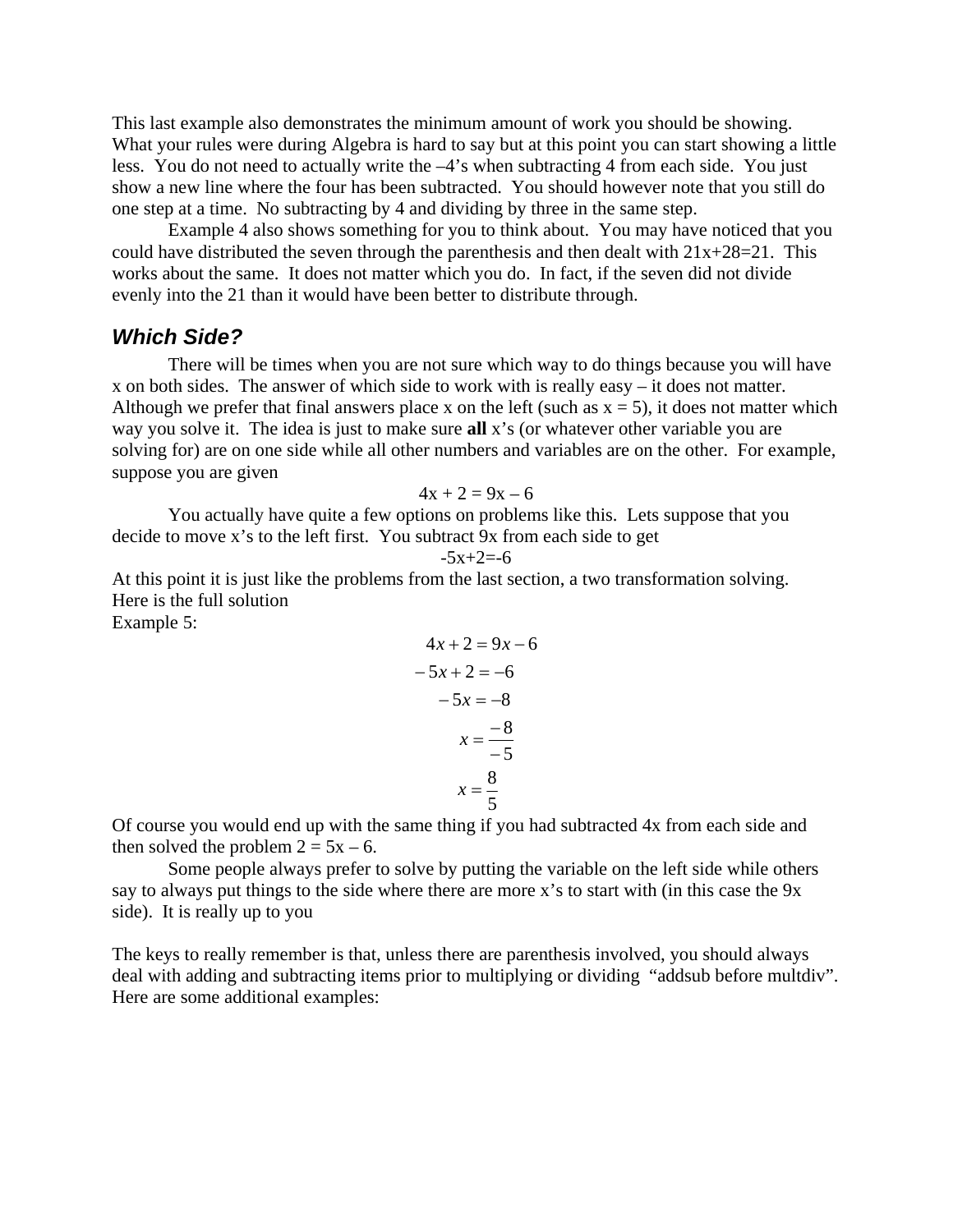Example 6:

Example 7:

$$
4 + 9x - 2 = 7x + 14 - 8x
$$
  
\n
$$
2 + 9x = -x + 14
$$
  
\n
$$
2 + 10x = 14
$$
  
\n
$$
10x = 12
$$
  
\n
$$
x = \frac{6}{5}
$$
  
\n
$$
(4x + 5)/2 = 7x + 1
$$
  
\n
$$
4x + 5 = (7x + 1) \cdot 2
$$
  
\n
$$
4x + 5 = 14x + 2
$$
  
\n
$$
5 = 10x + 2
$$
  
\n
$$
3 = 10x
$$
  
\n
$$
\frac{3}{10} = x
$$
  
\n
$$
x = \frac{3}{10}
$$

10 \*\*\*\*\*\*\* Note that in example 7 I dealt with getting rid of the division first. When there are parenthesis, you must get rid of what is outside the parenthesis first wither by distributing through or canceling it to the other side. You may have also noticed that I switched the final answer around to that the x is on the left. Finally notice that I did I step at a time only. You are expected to show one step for moving the x's and another one for moving the numbers. Example 8:

$$
5(x+3) + 2x = 9x + 1 - 13
$$
  
\n
$$
5x + 15 + 2x = 9x - 12
$$
  
\n
$$
7x + 15 = 9x - 12
$$
  
\n
$$
-2x + 15 = -12
$$
  
\n
$$
-2x = -27
$$
  
\n
$$
x = -27/ - 2
$$
  
\n
$$
x = \frac{27}{2} \text{ or } 13\frac{1}{2} \text{ or } 13.5
$$

#### *a-x=b*

 This is a case I mentioned in the last packet. It is frequently handled incorrectly so be careful. It is a good idea to remember the definition of subtraction before tackling this problem  $a-x = b \Leftrightarrow a + -x = b$ 

So say you are given the problem of

$$
5-x=3
$$

You may not have to actually rewrite the problem but you should think of it as  $5 + -x = 3$ With this idea in place the first step is just like normal – subtract 5 form each side  $5 + -x -5 = 3 - 5$  or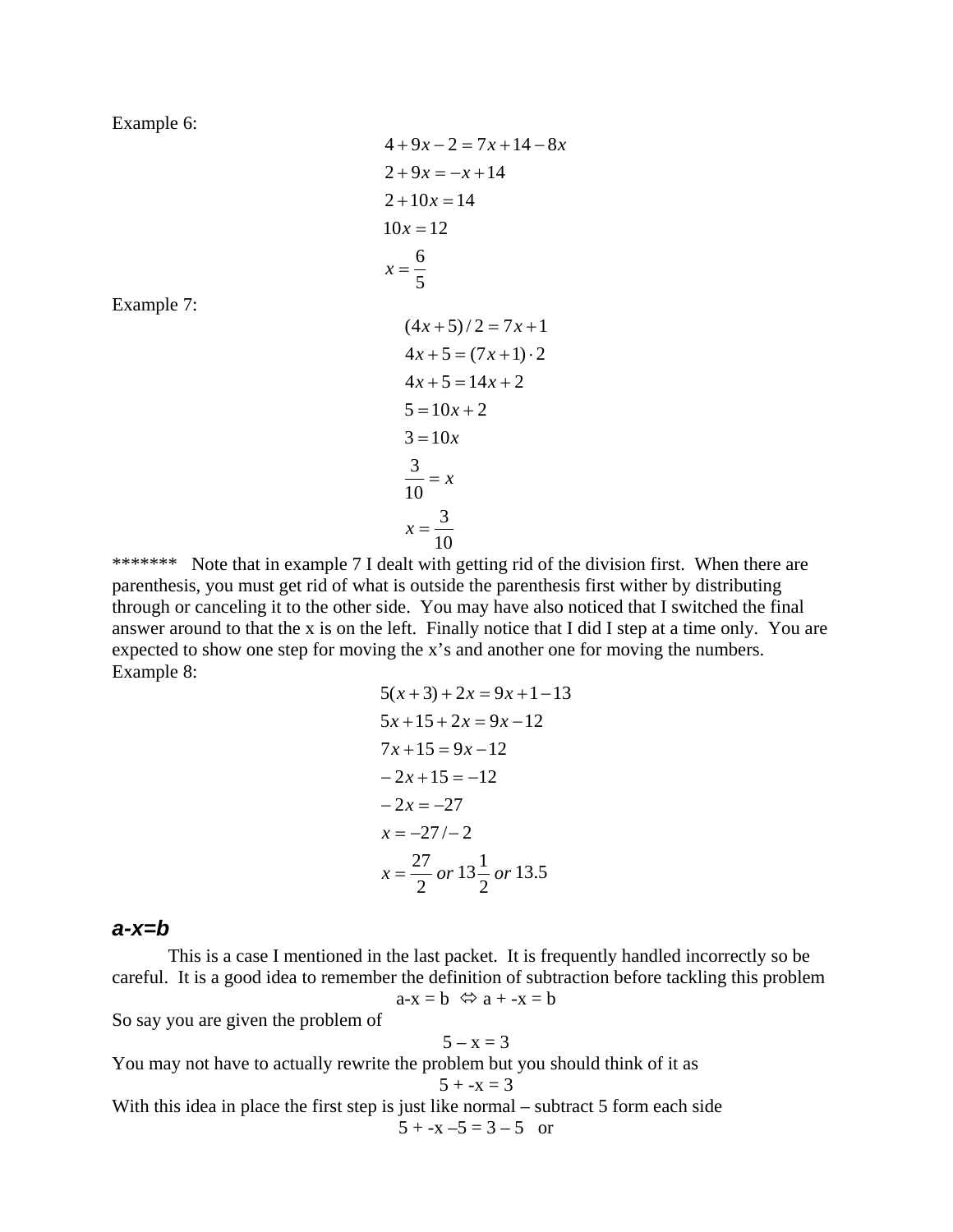$-x = -2$ 

The negative in front of x can be cancelled out by multiplying by  $-1$  or dividing by by  $-1$  (they are really the same thing!)

 $x = 2$ 

Here is another example without the commentary

 $x = -5$  $-x = 5$  $29 + -x = 34$  $29 - x = 34$ 

It is a common mistake to subtract the 29 and then just forget about the "-" but hopefully you will avoid this. It is a really annoying way to loose points.

#### *Check your answers*

 If you have not been checking your answers thus far, this is a really good place to start. Simply take whatever you found to be the answer and put it in for x. For example, in the last problem  $x = -5$  so put  $-5$  in for x

$$
29 - x = 34\n29 - 5 = 34\n29 + 5 = 34\n34 = 34 Yes, we were right!
$$

Checking your answer is a simple quick process which will catch a lot of errors. You do not even have to write it down. It is usually all numbers so you can often just do it in you head. Now I realize that on a test you may be pressed for time but for simple problems like this you will usually be better served by catching you answers than making sure you get to all the problems if that means leaving errors. Of course if you want to just get through the test, go back when you finish and check and recheck your answers. It is actually a valid argument to point out that if you do your check right away you may make the same mistake again (such as saying  $12 +$  $14 = 36$ ) If you come back a few minutes later you may catch this mistake,

 Problems solve each problem showing all your work If there is more than one variable, solve for x

**P** 5-1  $4x + 8 = 6$ **P** 5-2  $-3x - 9 = 2$ **P 5-3**  $12x + 9x - 2 = 8 - 1$ **P** 5-4  $13x+15x = 13$ **P** 5-5  $5a + 4 = 24$ **P 5-6**  $50x + 20(3x+14) = 29$ **P** 5-7  $\frac{4x+1}{x^2} = 5$ 9  $\frac{4x+1}{2}$  =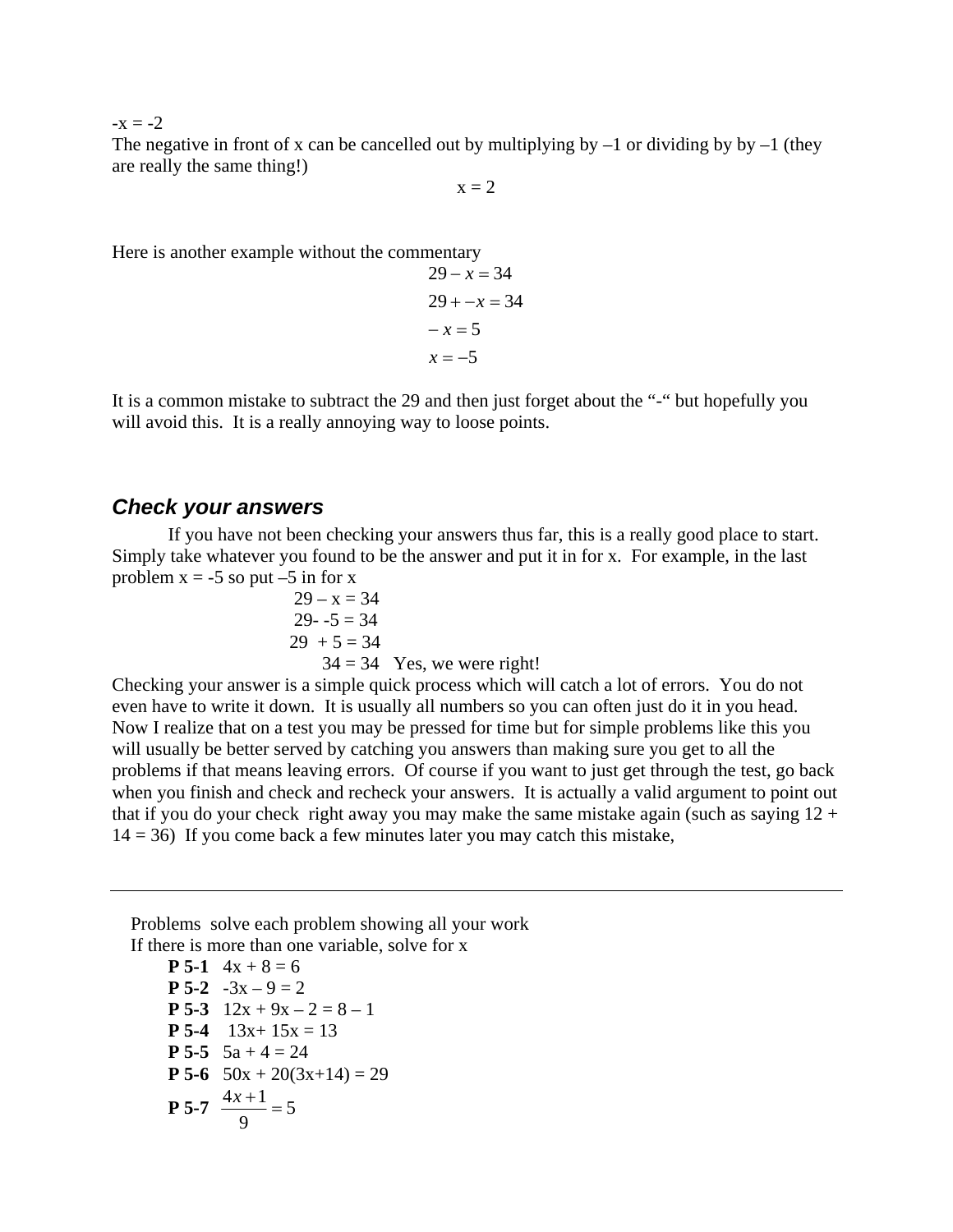| <b>P 5-8</b> $5(x-1) = 9$                                                                            |
|------------------------------------------------------------------------------------------------------|
| <b>P</b> 5-9 $5-2x = 10$                                                                             |
| <b>P</b> 5-10 $12 + 6x = 4x - 1$                                                                     |
| <b>P</b> 5-11 $20 + 5x - 2x + 3x + 9x = 3 - 1 + 7x - 2x$                                             |
| <b>P</b> 5-12 $3x + 6 = a$                                                                           |
| <b>P</b> 5-13 $9x - a = 5$                                                                           |
| <b>P</b> 5-14 $8 - x = 14$                                                                           |
| <b>P 5-15</b> $20x + 13x - 52x = 48$                                                                 |
| <b>P</b> 5-16 $4x + 9 = 3x - 1$                                                                      |
| <b>P 5-17</b> $16(3+2(x+5)) - 4 = 6x$                                                                |
| <b>P 5-18</b> $\frac{5x-8}{3}+12=20$ (hint if you think of it as [] +12=20 what do you do first?     |
| <b>P 5-19</b> $\frac{5x+1}{2} = \frac{9x+3}{4}$ (hint find the least common denominator and multiply |
| both sides by it)                                                                                    |
| <b>P</b> 5-20 $10x + 1 = 21$ might as well have an easy one again                                    |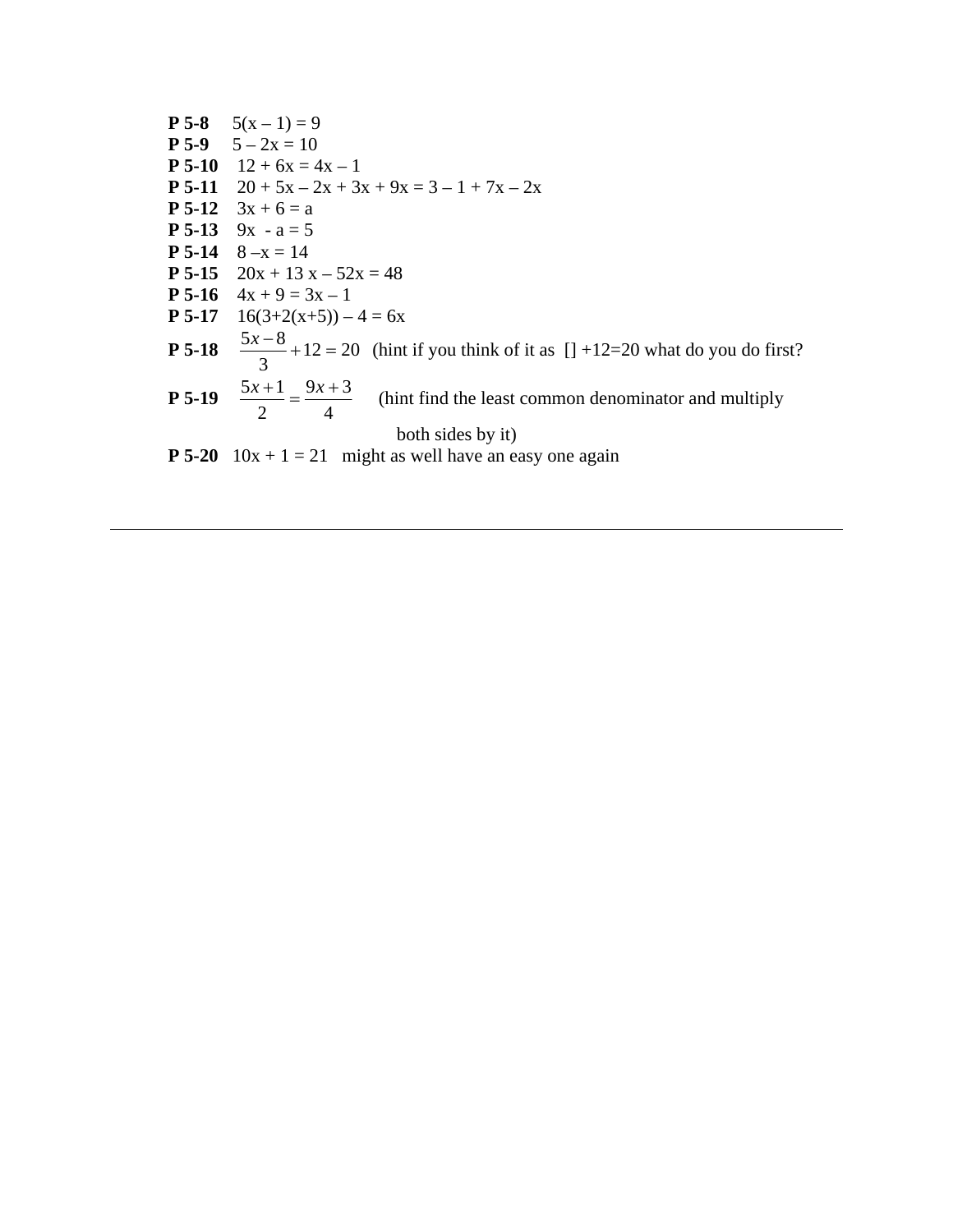### *Unit 6: Decimals and graphs*

#### *Decimals and Fractions*

It happens that occasionally in solving a problem that you end up with something like this

$$
x = \frac{.12}{.7}
$$

This is absolutely not an acceptable answer. A basic rule to always remember is that you never leave both fractions and decimals in your answer. Of course many of you reach for your calculators but you should have learned my feeling about those by now but lets say you did anyway. You would get .171428571429… There is no exact decimal answer for this and unless I specifically said to, you are not supposed to round your answers off. So how do you get an exact answer?

 The method of handling this problem is actually pretty simple. Look at the problem. How many decimal places does it have at most? 2 So that means to multiply top and bottom by 100. After that we can reduce if possible.

$$
\frac{.12}{.7} = \frac{.12 \cdot 100}{.7 \cdot 100} = \frac{12}{70} = \frac{6}{35}
$$

Keep in mind that we need to multiply both top and bottom by the same thing. Now if you look at this problem you may realize that it would have been possible to multiply by something less than one hundred since we then had to reduce. In this particular case we could have multiplied by 50 but the time it takes to figure out what the best choice is probably more than it took to just use one hundred and then reduce.

Lets quickly go through another example.

| .125  | $.125 \cdot 1000$  | 1250 625 | =- |
|-------|--------------------|----------|----|
| .1042 | $.1042 \cdot 1000$ | 1042 521 |    |

#### *Solving Equations with decimals*

 There is actually a way to avoid having decimals show up in fractions while solving. The answer is to avoid decimals in the first place. Of course you can not just skip these problems since, with our monetary system utilizing two decimal places, there are too many important problems you could not do. What you can do is handle the decimals first. Take this problem,  $1.3x + 5.12 = 9.83$ 

Similar to what we did last time, look for the most decimal places which in this case is two. This again means to multiply by 100 but rather than both top and bottom we do it to both sides.  $100(1.3x + 5.12) = 100 \cdot 9.83$ 

$$
130x + 512 = 983
$$

Now we can solve it like we did in the last packet which I leave up to you to do.

 The key to this is to find the most decimals places of any part and then multiply by that. Be careful to not try to apply this rule to cases where it is impossible to do so. For example, it does not work for just an expression like  $4.1x + 9.83$ . If I were to multiply by 100 it would be changing the value of the expression. The only time I can ever introduce an operation is when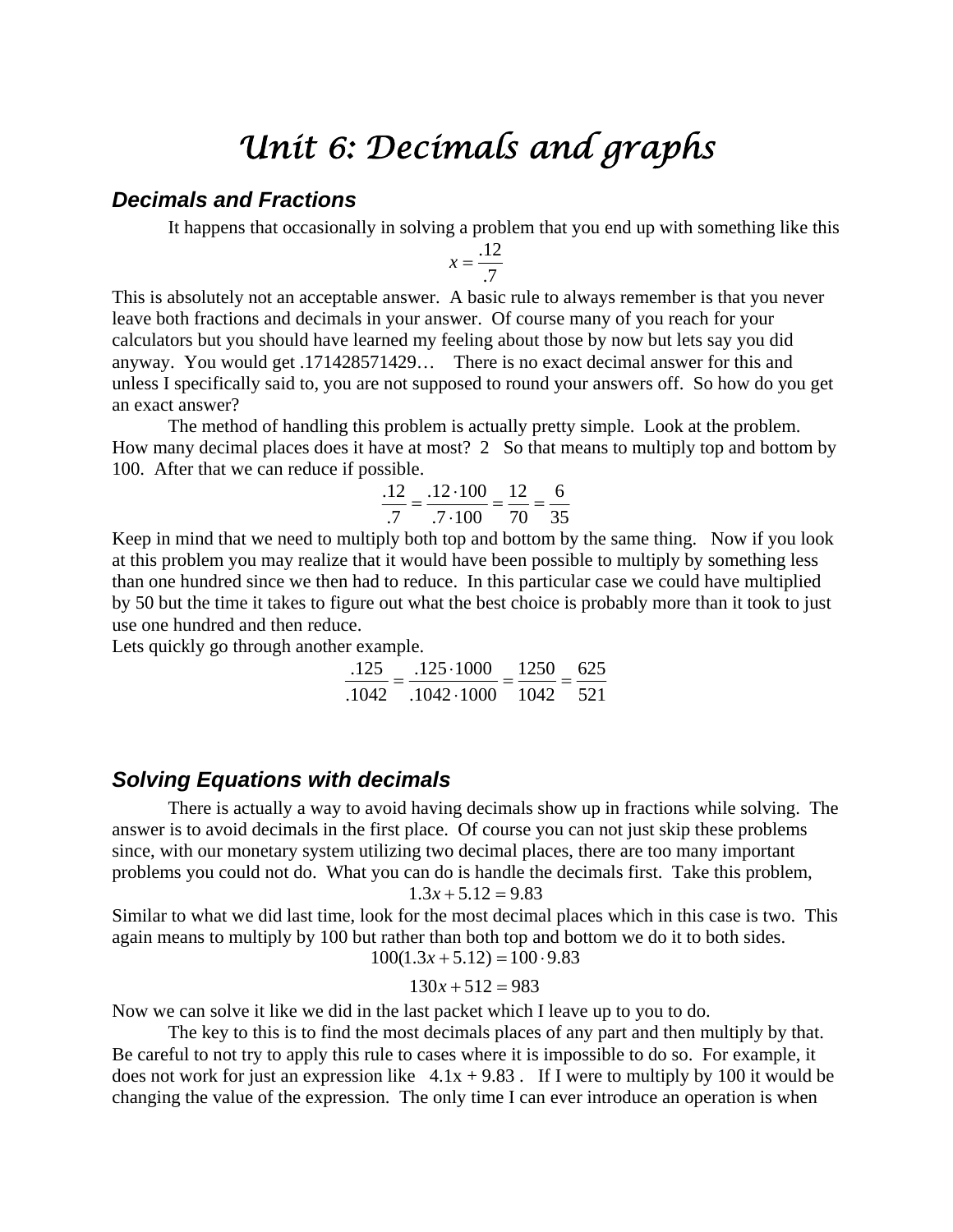there are two sides (in other words an equation). Trying to do it on an expression is like saying that  $3 = 100$   $3 = 300$  which is of course crazy.

You may also run into situations like this.

$$
.4(3.1x + .9) = 5.9
$$

It is probably best to deal with this in one of two ways.

$$
.4(3.1x + .9) = 5.9
$$

$$
1.24x + .36 = 5.9
$$

$$
100(1.24x + .36 = 5.9)
$$

$$
124x + 36 = 590
$$

or by

 $124x + 36 = 590$  $10(12.4x + 3.6) = 10.59$  $12.4x + 3.6 = 59$  $4(3.1x + .9) = 59$  $10 \cdot .4(3.1x + .9) = 10 \cdot 5.9$  $.4(3.1x + .9) = 5.9$ 

My preference is for the first but either way just make sure you realize that you can not multiply both the number outside the parenthesis and the numbers inside. A simple experiment should convince you that it does not work.

#### *Graphing One Variable Equations*

Well it is time we dealt with some graphing problems but we will start with some simple problems. Equations with only one variable

But before we do lets go over some basic ideas for graphing in 2 dimensions.

- 1) Always clearly label the scale on you graphs
- 2) Label any important points especially those used in graphing
- 3) The first number in an ordered pair is the x and the second is the y
- 4) The horizontal axis is the x-axis and the vertical is the y-axis
- 5) When in doubt plot a bunch of points

Given any problem it is always possible to get a rough idea of the graph just by plotting points Take for example  $y = 3x^2 + 9x - 2$  while others may know already that this is a U shape (technically called a parabola), you may have no idea. Set up what I call a T-Table

$$
\begin{array}{c|c}\nx & y\n\end{array}
$$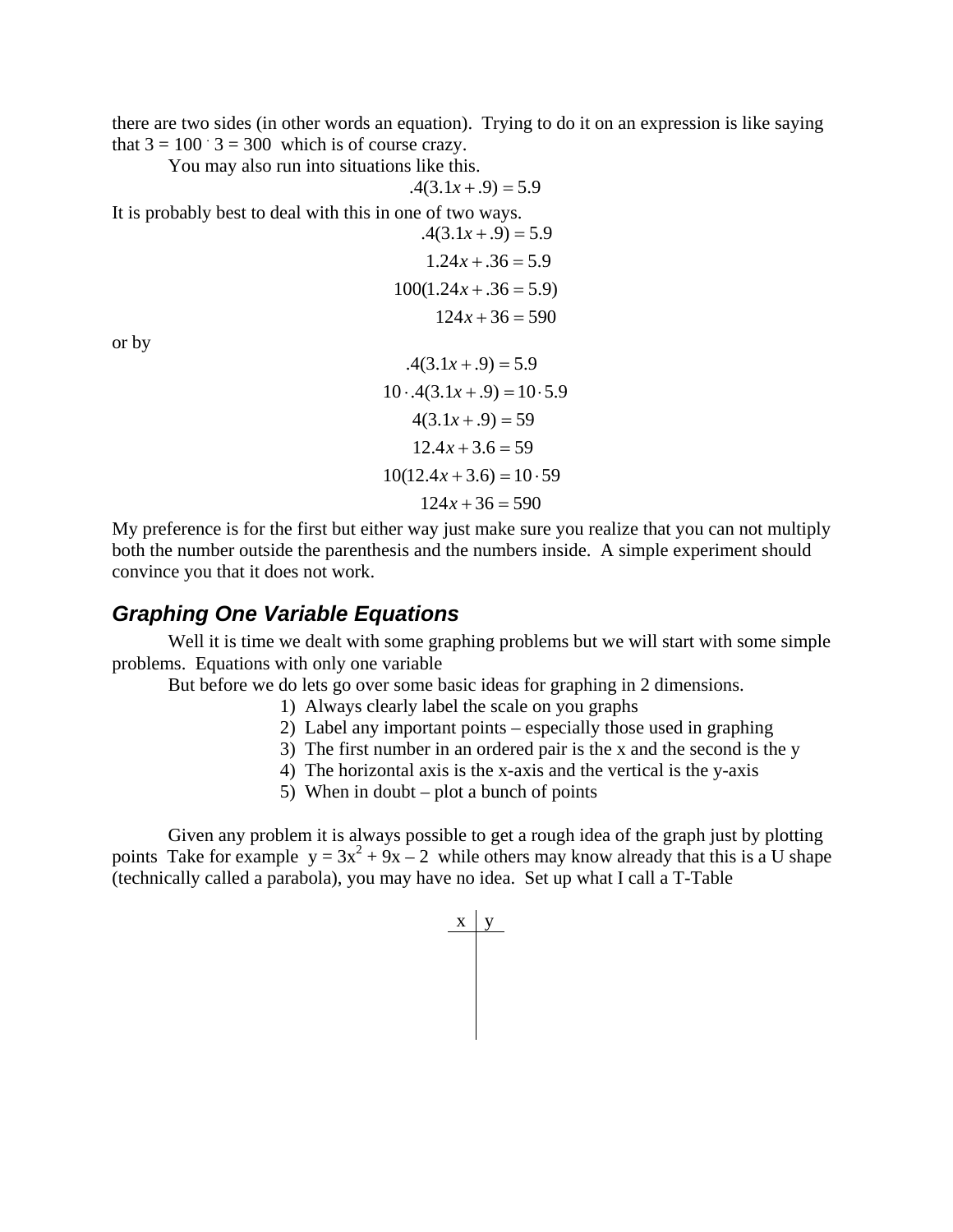At this point just fill in some arbitrary points for x (try to choose both positive and negative and always use 0.



Then put each value into the equation to see what you get.

x y -4 10 -1 -8 0 -2 2 28 5 118

Plot the points and see what you get. You should hopefully recognize the shape as a parabola.

Of course with equations you recognize as lines it would only be necessary to plot two points but I am going to say that you must do three since that will provide a simple error check.

Now back to our equations with only variable. Try graphing  $x = 4$  and you may think I am crazy. After all that does not appear to be the equation of any graph. It is an answer not an equation to graph right? – nope! A graph is merely the representation of all points which satisfy an equation. Look at the points  $(4,-3)$ ,  $(4,10)$ ,  $(4,0)$  and  $(4,3)$ . In each case isn't it true that  $x = 4$ . These points satisfy the equation as do all these points



The graph of  $a x = any number turns out to be a vertical line. This can be hard to remember$ since the x axis is the horizontal one but if you just remember it is the opposite you will do okay.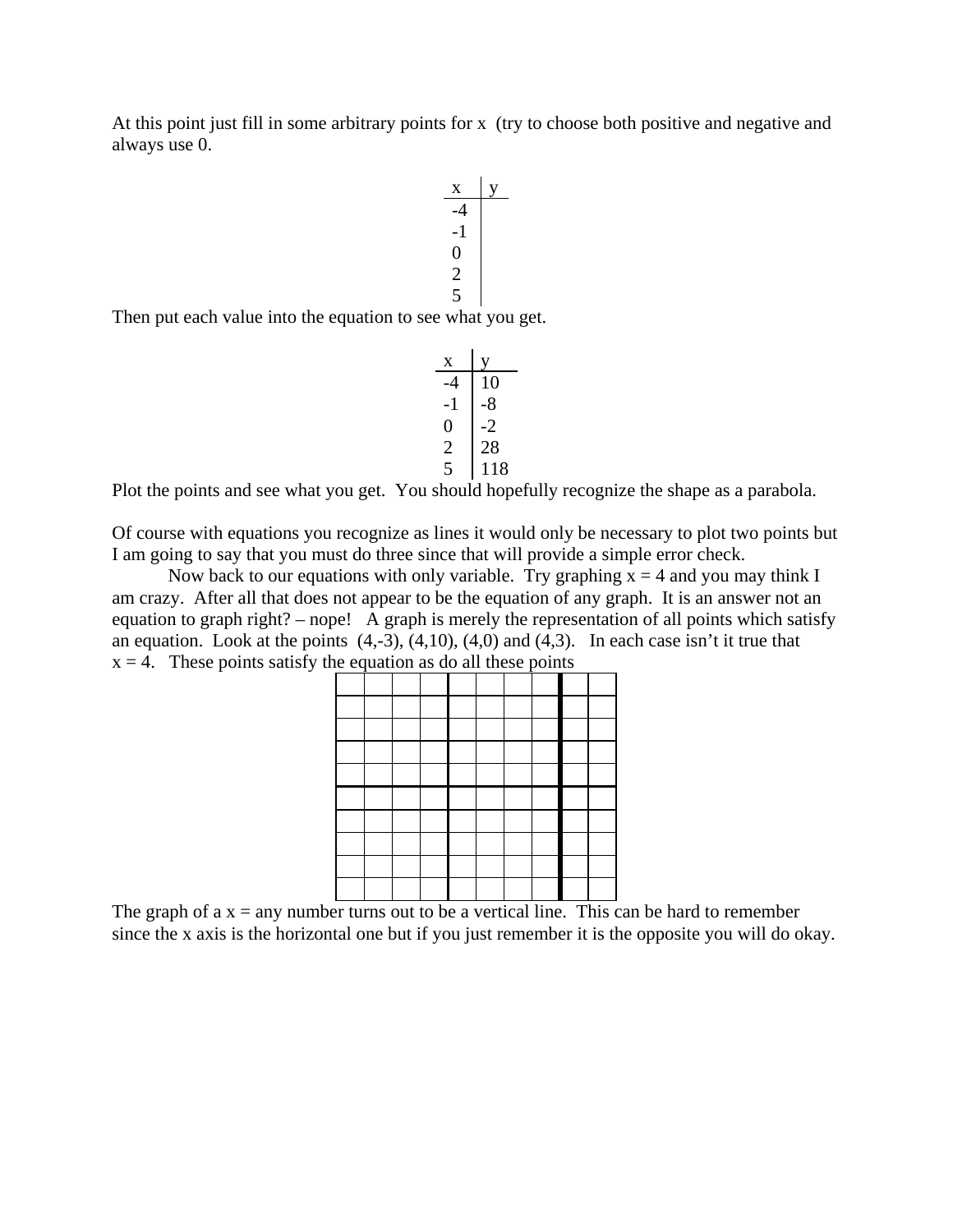Given that a vertical line is of the form  $x = a$ , what do you suppose  $y = 2$  would look like? Well it of course is a horizontal line. In fact  $y = 2$  looks like

| of Equation into $\frac{1}{2}$ of $\frac{1}{2}$ of $\frac{1}{2}$ from $\frac{1}{2}$ |  |  |  |  |  |
|-------------------------------------------------------------------------------------|--|--|--|--|--|
|                                                                                     |  |  |  |  |  |
|                                                                                     |  |  |  |  |  |
|                                                                                     |  |  |  |  |  |
|                                                                                     |  |  |  |  |  |
|                                                                                     |  |  |  |  |  |
|                                                                                     |  |  |  |  |  |
|                                                                                     |  |  |  |  |  |
|                                                                                     |  |  |  |  |  |
|                                                                                     |  |  |  |  |  |

#### *Graphing Linear Equations with Two Variables – by T- Table*

 I have actually already talked about this actually. Since this method does not use any of the special properties of lines, all you are supposed to do is construct a T-Table using at least 3 points and plot the points. The only things I have yet to mention is that you should make sure you put little arrows on the end of the line you drew. Please note that I said line. It is supposed to be straight – ie no curves allowed. It would not be a bad idea to use a straight edge although I am not gong to require that if you can draw them to at least look straight.

 $P 6-1$  .  $2x + .5 = .9$  $P 6-2$  .12x = 4.12 P 6-3  $.3x + .1x - 9.3 = 7.4$  $P 6-4$  .  $1(4x + .9) = .55$ P 6-5  $.6x + 5 = 12$  $P 6-6 1x + 13 = 52.1$  Graph the following (preferably on graph paper) ( use T tables for 2 variable types and label your scale always)  $P 6-7 x = 9$  $P 6-8 = -2$  $P 6-9 y = 4.5$  $P 6-10 y = 26$  $P 6-11 x = 14$ P 6-12  $y = 4x + 5$ P 6-13  $y = 10x - 4$ P 6-14  $y = -3x + 1$ P 6-15  $y = -5x + 20$ P 6-16 5 6 5  $y = -\frac{2}{x}x +$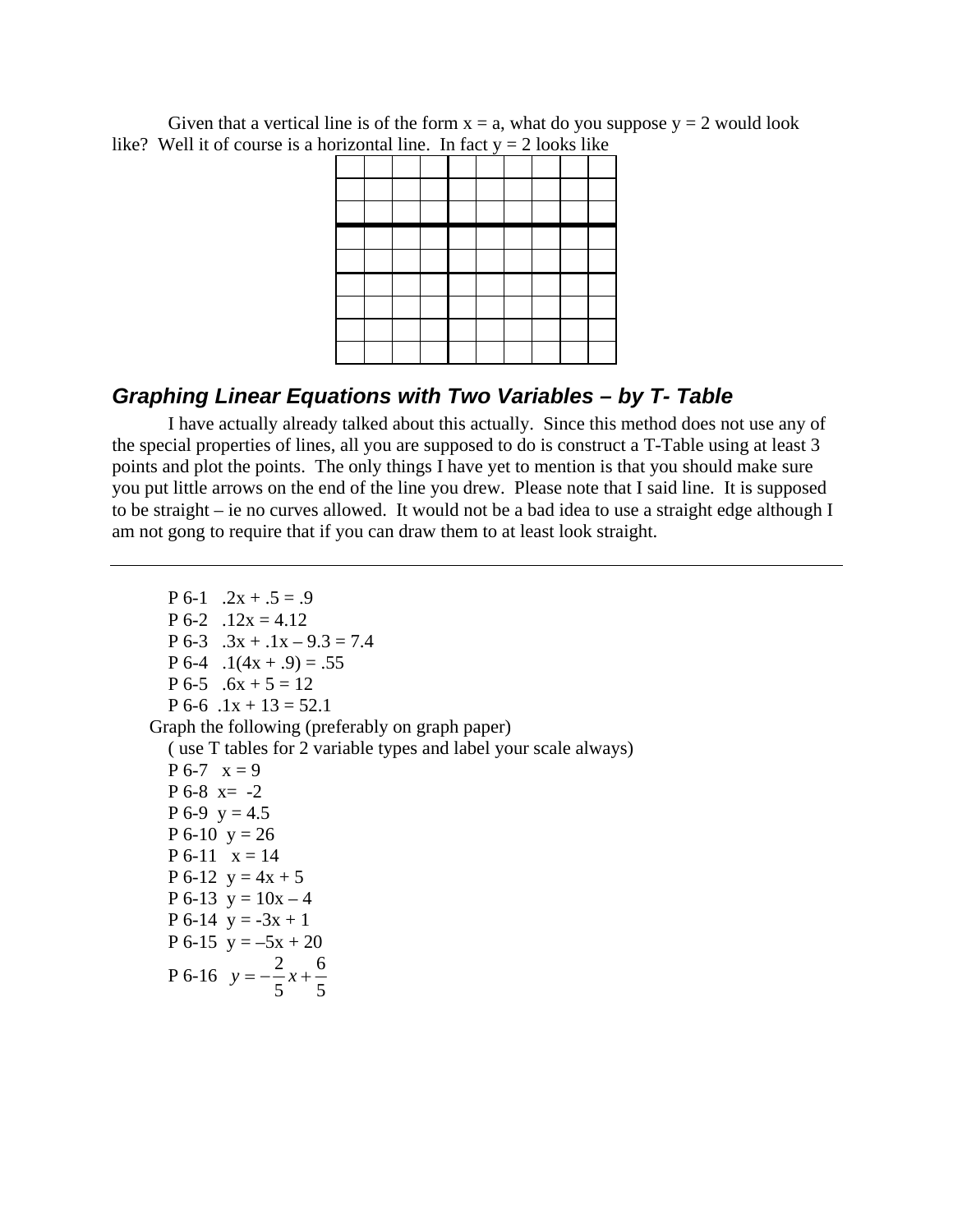### *Unit 7: Graphing*

 Last Time we began graphing equations with one or two variables. For two variables we just used the method of plotting a number of points or in other words by T-table. This time we want to review a few shortcuts

#### *Slope – Intercept*

 Probably the most common way to graph lines is by using the slope and intercept. Most of the time lines are given to us in **slope-intercept** form  $y = mx + b$ . In this form the m stands for the slope of the line which as you may remember from an earlier unit, essentially tells us how fast the line is going up or down as we move from left to right. The other variable, b, tells us the y-intercept. This is the point on the y-axis, the vertical one, where the line crosses through.

Lets look at a particular example,

$$
y = 3x + 4
$$

This line will have 3 and we usually say that it has an intercept of 4. In reality the answer to what the intercept is would have to be  $(0,4)$ . At this point you will be expected to give your answer as the coordinates of a point and not just the number. As you progress in math you will find this more and more useful. For now lets concentrate on graphing this equation. The first step is to mark the intercept.



(notice that I have placed two one's on the graph to mark my scale!)

Remember that the slope was 3. No matter what the slope is we can always think of it as a fraction. In that form, the numerator (top number) represents the up or down and the bottom how far to the right we should go. In cases such as the this one we need to recall that the fractional form of 3 is 1  $\frac{3}{7}$  We then have that we are moving only one to the right. Since the 3 is positive, we are also moving 3 up. (just as when plotting points, we use the convention that positive is up)

 The key is make sure you do these moves from the intercept you already marked. It is a common error to do this from the origin but this only works if the origin was actually a solution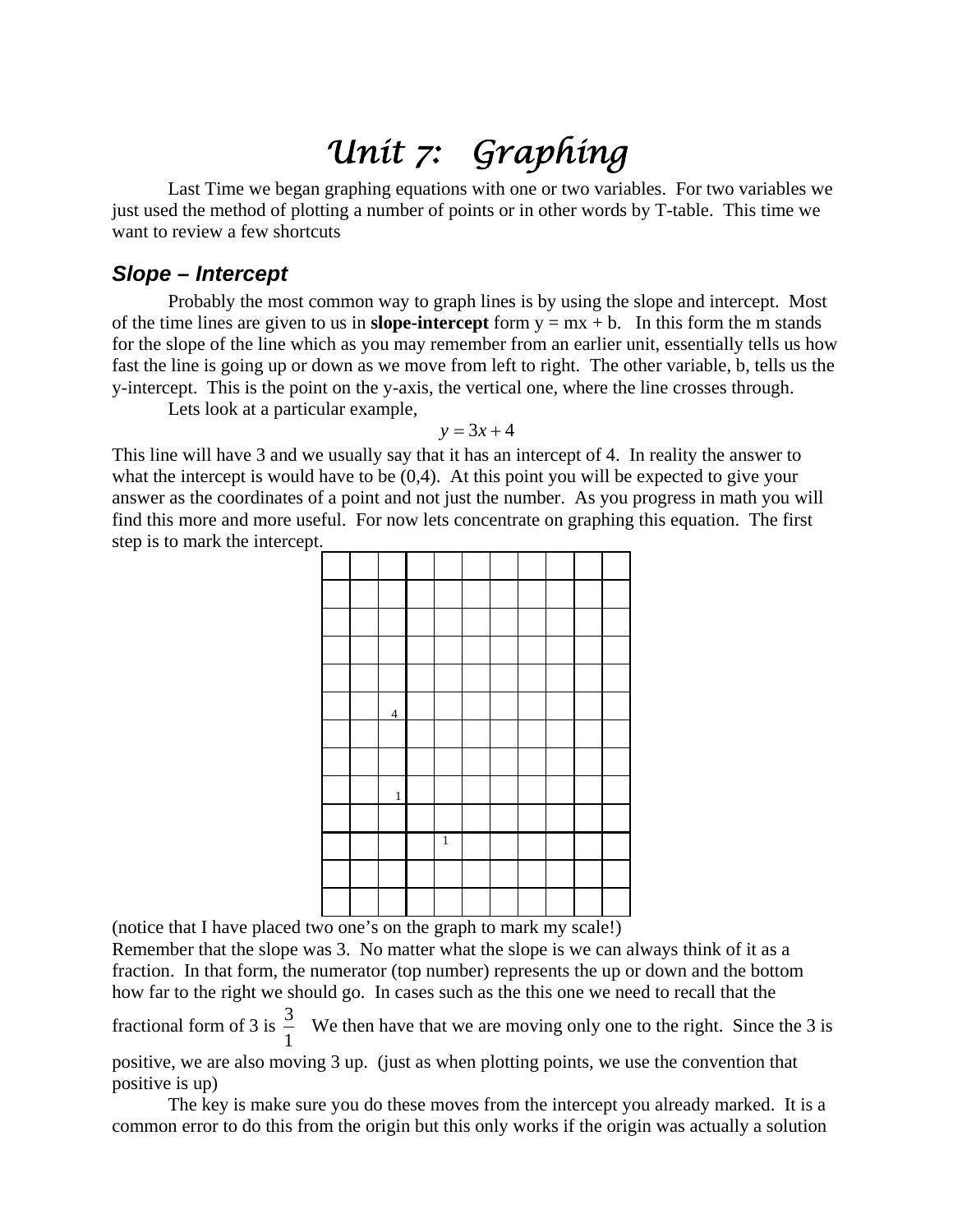to the equation of the line – not very common. In truth we could use any point which is on the line but by this method, the intercept is the only one we have at this time.

 So from the intercept (0,4) go over one unit to the right and 3 units up before making you next point

|  | $\overline{\mathcal{L}}$ |   |  |  |  |
|--|--------------------------|---|--|--|--|
|  |                          |   |  |  |  |
|  |                          |   |  |  |  |
|  | $\,1$                    |   |  |  |  |
|  |                          |   |  |  |  |
|  |                          | 1 |  |  |  |
|  |                          |   |  |  |  |
|  |                          |   |  |  |  |

You would not actually draw the squiggles. I included them just to help demonstrate the In the T-Table method, you were instructed to find three points as an error check but we will check this one for errors after drawing the line so now that you have two points draw the line that goes through them.

|  | $\overline{4}$ |   |  |  |  |
|--|----------------|---|--|--|--|
|  |                |   |  |  |  |
|  |                |   |  |  |  |
|  | $\,1$          |   |  |  |  |
|  |                |   |  |  |  |
|  |                | 1 |  |  |  |
|  |                |   |  |  |  |
|  |                |   |  |  |  |

In order to check the result, plug another number into the equation for x to get an ordered pair. Verify that the point is on the line you drew. For example in this case I might plug in –1 to get the point  $(-1,1)$  which is on the line I drew.

Here is another example,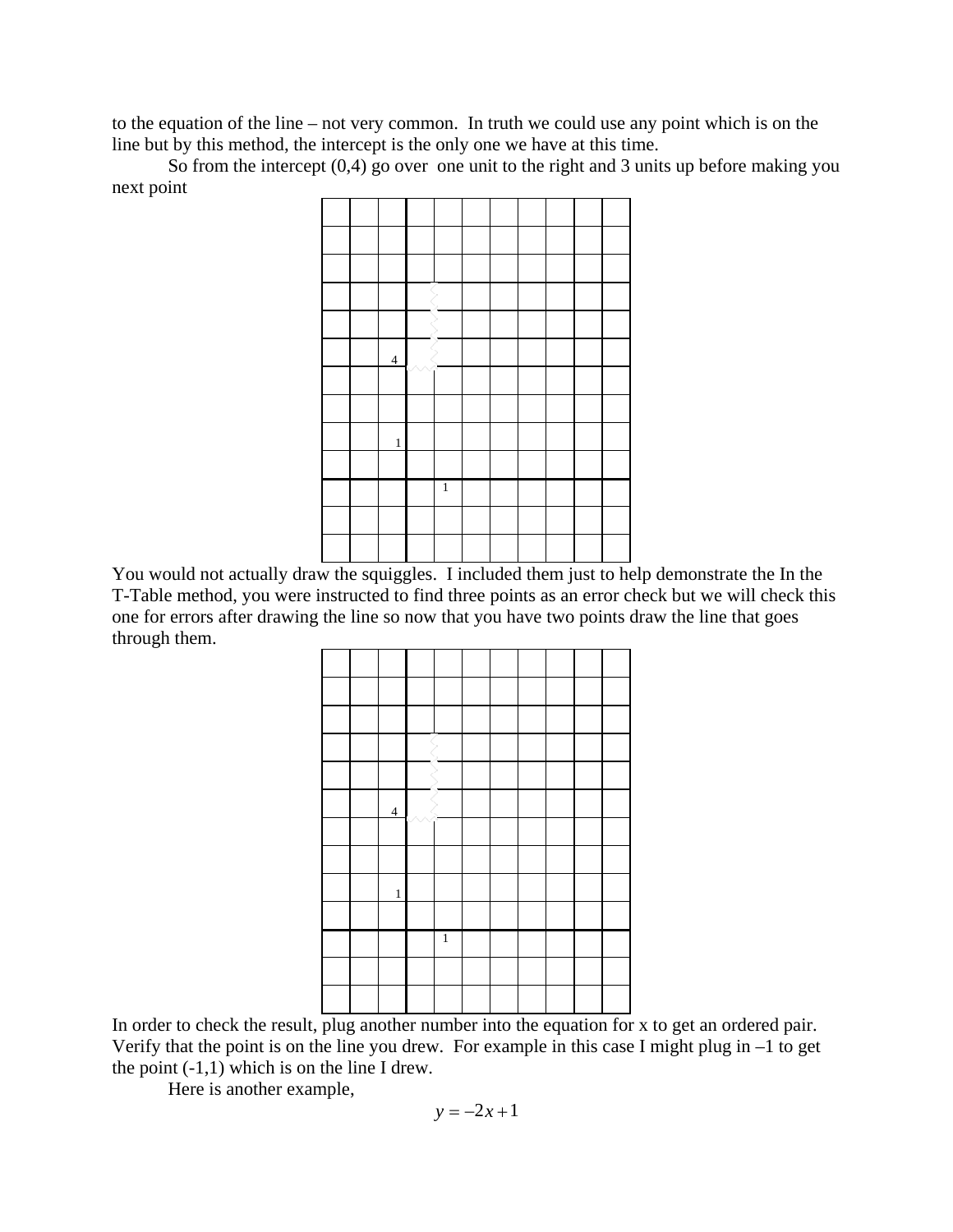In this case the slope is  $-2$  and the intercept is  $(0,1)$ . Again the steps are as follows after the scale has been marked on the graph



1) **Draw a point at the intercept** (0,1)

4) Check you answer

if  $x = -2$  than the point is  $(-2,5)$  which is on my line

 Of course not all problems will have slopes which are integers so we should look at another example. Lets try

$$
y = \frac{5}{4}x - 3
$$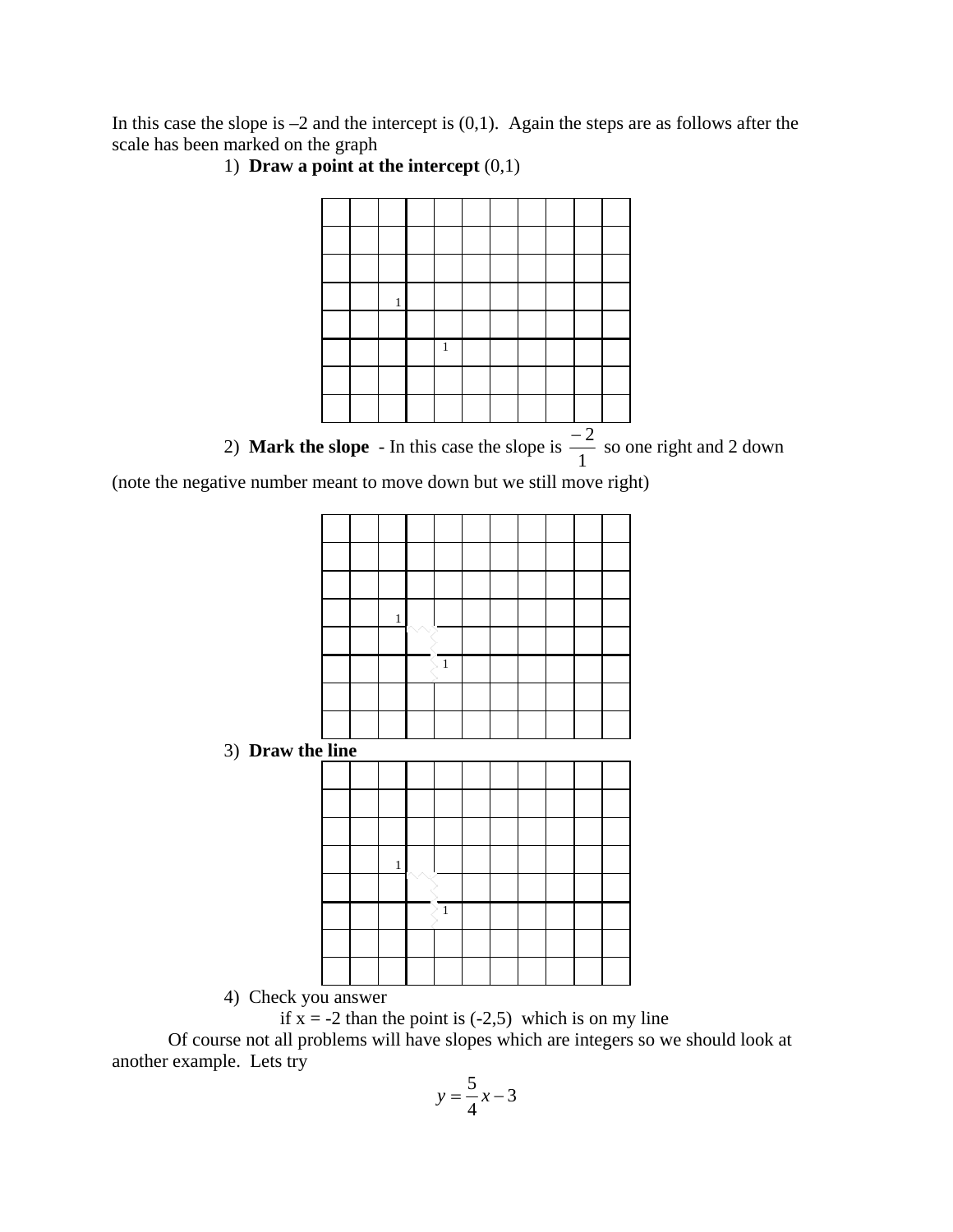1) **Draw a point at the intercept --** (0,-3)



|  | $\mathbf{1}$ |   |  |  |  |
|--|--------------|---|--|--|--|
|  |              |   |  |  |  |
|  |              |   |  |  |  |
|  |              | 1 |  |  |  |
|  |              |   |  |  |  |
|  | $-3$         |   |  |  |  |
|  |              |   |  |  |  |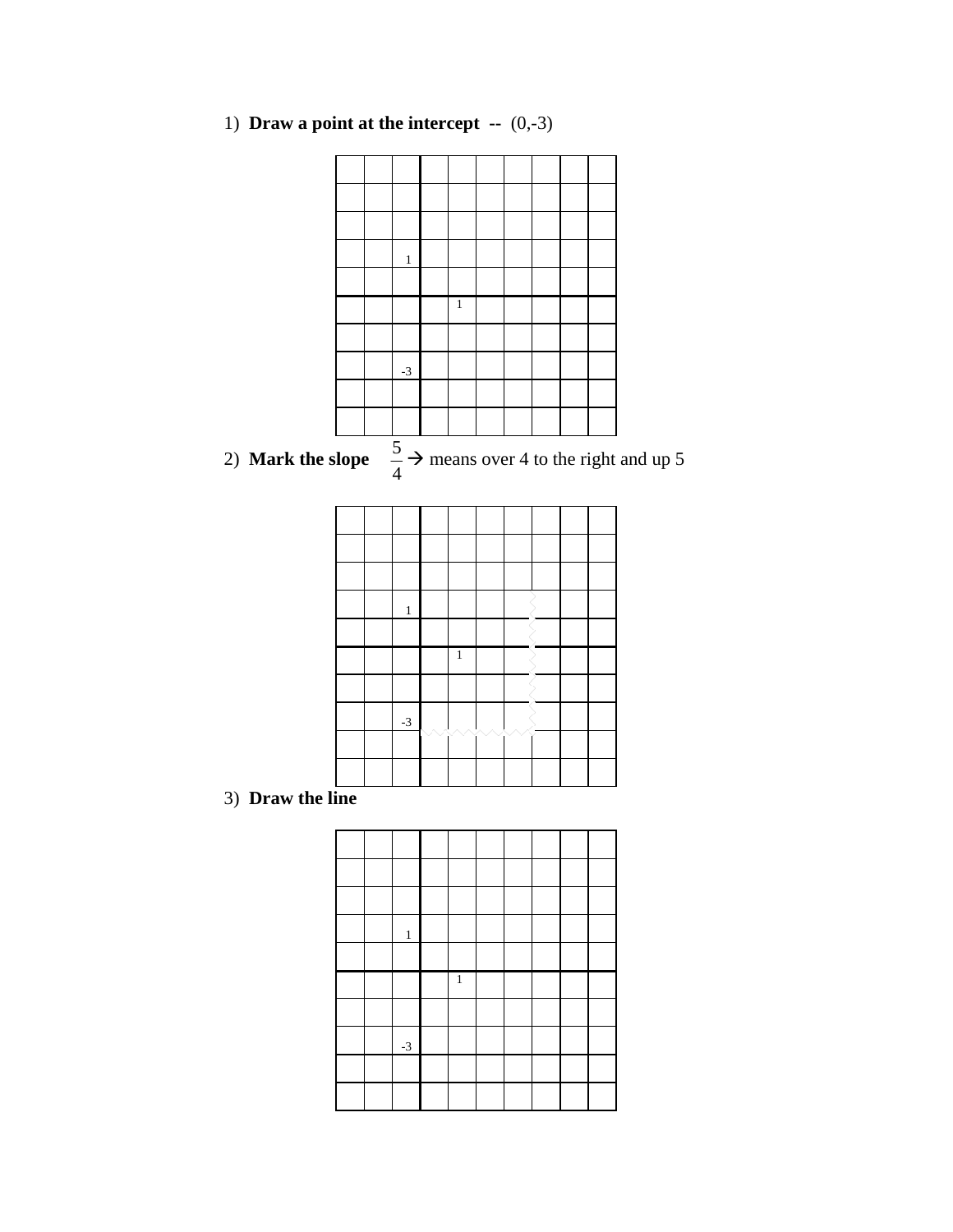4) Check you answer 
$$
x = 1 \rightarrow \left(1, 2\frac{3}{4}\right)
$$
 which is on the line

summary

Here are the points to make sure you remember

- The y intercept is a point which looks like (0,4)
- We always move right the number of places in the denominator
- The top number specifies how far up or down up if positive and down if negative
- Move the slope from the intercept not the origin

What is the y-intercept

P 7-1 
$$
y=2x+9
$$
  
P 7-2  $y=\frac{3}{2}x-8$   
P 7-3  $y=5x+\frac{1}{2}$   
P 7-4  $y=0.2x+0.8$ 

Graph the following using slope intercept - make sure you mark your scales

P 7-5 
$$
y = 4x-2
$$
  
\nP 7-6  $y = \frac{2}{3}x+4$   
\nP 7-7  $y = -\frac{1}{2}x-2$   
\nP 7-8  $y = -2x+6$   
\nP 7-9  $y = -10x+40$   
\nP 7-10  $y = \frac{12}{19}x+1$   
\nP 7-11  $y = 3x$  (Hint: think of it as  $y = 3x+0$ )  
\nP 7-12  $y = \frac{-4}{1}x+12$   
\nP 7-13  $y = 7x+3$   
\nP 7-14  $y = 2$  (hint: you did these last time but it may help to think of this as  $y = 0x + 2$ )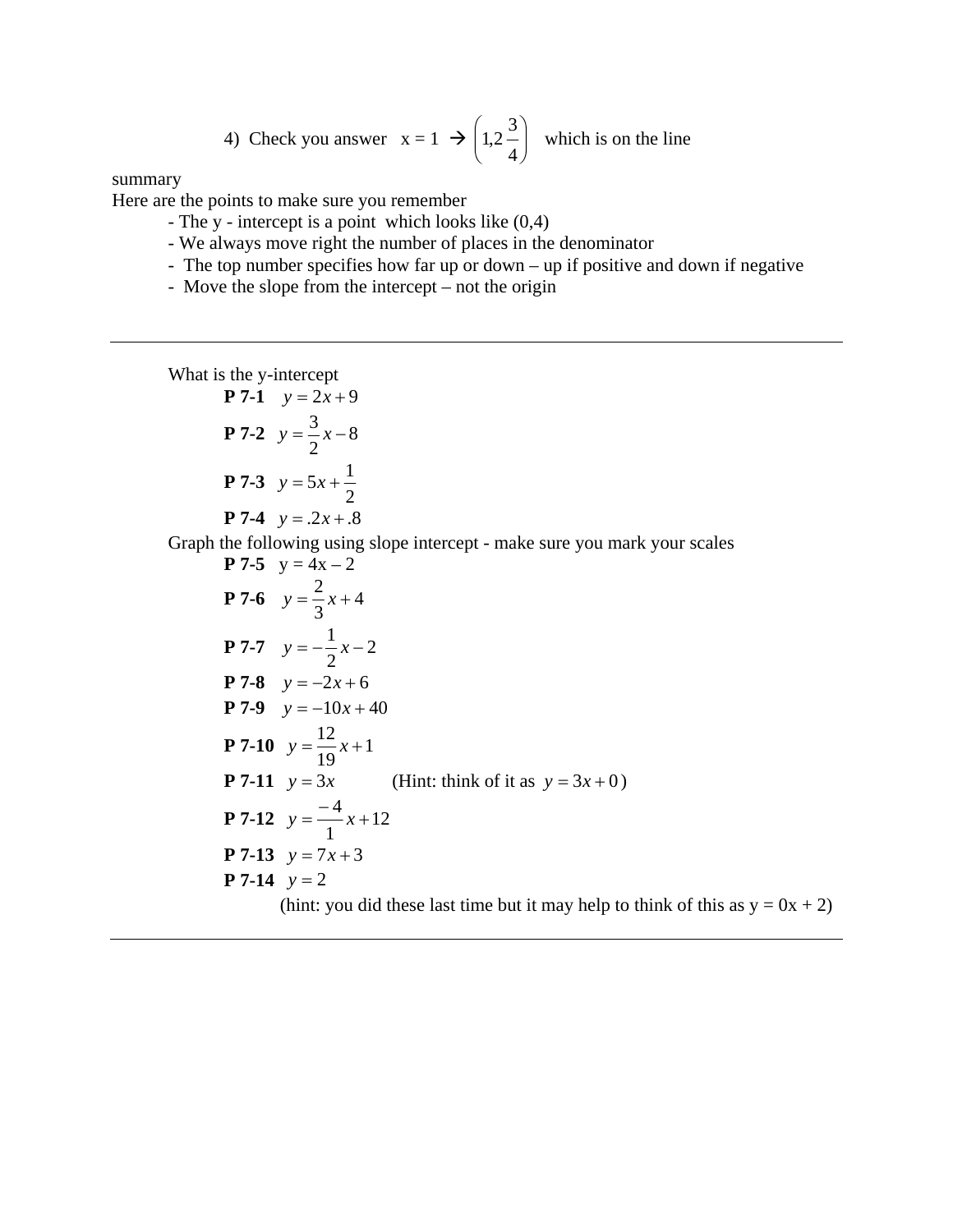### *Unit 8: Graphing Continued : Intercepts and absolute value*

#### *Intercepts*

 Last time we talked about on of the intercepts – the y-intercept. We dealt with this because not only is it useful in graphing but it is also usually easy to find. Take for example the equation  $y = 3x+7$ . The number 7 is in the b position of the form  $y=mx+b$  so the intercept is (0,7). Recall that this is point at which the line would cross the y axis on a graph.

 Just as we deal with where the line crosses the y-axis, we also want to deal with where the line crosses the x-axis. This point becomes very important in latter math and in physics since the x-axis is often used to represent the ground. When using this idea, the line crossing the xaxis is equivalent to the object hitting the ground. But enough with interpretations (of which there is an infinite number), the goal right now is to be able to find it for linear equations. For that, lets use the equation  $y = 3x+7$ . When writing the y-intercept we set the x value equal to 0. We do the opposite here. For the x-intercept, we have the y equal to zero.

 Since the equation is rarly set up in such a format, I am not going to even bother talking about a form where the intercept can simply be read out of an equation. Rather we will use the idea of the y being 0. Take the equation and substitute 0 for the y

$$
0=3x+7
$$

We not have a simple linear equation to solve to find x, which will turn out to be  $-\frac{7}{3}$ .

The x intercept is therefore  $\left[-\frac{7}{2},0\right]$ J  $\left(-\frac{7}{2},0\right)$  $\setminus$  $\begin{pmatrix} 7 \\ -2.0 \end{pmatrix}$ 3  $\left(\frac{7}{6}, 0\right)$ . Note that again it is important to remember that the

intercept is again a point – a pair of values and not just a single number.

 Of course usually we will want both intercepts so here are some examples where we will find both.

Example 1:  
\n
$$
y = 8x - 20
$$
\n
$$
b = -20 \rightarrow (0, -20)
$$
\n
$$
x - intercept
$$
\n
$$
y = 0 \rightarrow 0 = 8x - 20
$$
\n
$$
20 = 8x
$$
\n
$$
5/2 = x \rightarrow (5/2, 0)
$$
\nAnswer: y-intercept (0, -20) x-intercept (5/2, 0)

**Example 2:**  $3x + 7y = 20$ 

 *\* note that it is not in our usual form so for both intercepts we must use the idea that the opposite variable is equal to 0*  $v =$ intercent

$$
x = 0 \implies 3(0) + 7y = 20
$$
  
\n
$$
7y = 20
$$
  
\n
$$
y = 20 / 7 \implies (0, 20/7)
$$
  
\n
$$
x = \text{intercept}
$$
  
\n
$$
y = 0 \implies 3x + 7 (0) = 20
$$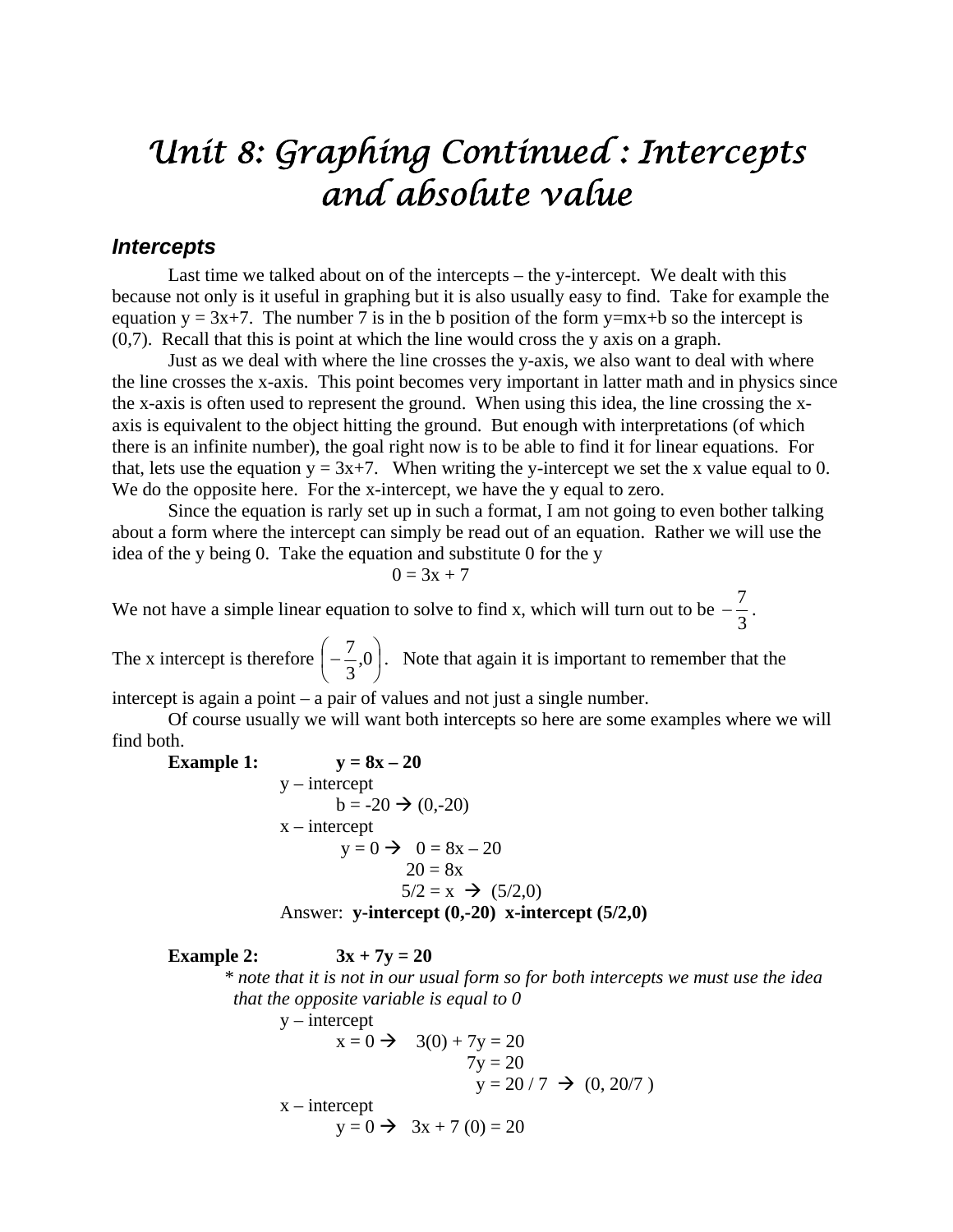$$
3x = 20
$$
  
x = 20/3  $\rightarrow$  (20/3, 0)  
Answer: y-intercept  $\left(0, \frac{20}{7}\right)$  x-intercept  $\left(\frac{20}{3}, 0\right)$ 

 Just as I have shown above, make sure you always write your answers as points and clearly label which intercept is which.

#### *Graphing by intercepts*

 I thought I should include a little discussion about the next way to graph equations which is by intercepts. If we know both intercepts we can plot those two points and then draw the line between them. Previously I always said to do three points if plotting by points but when using the two intercepts it is acceptable to just use those two.

So for the equation  $4x + 3y = 12$  you would find the two intercepts

$$
4x + 3y = 12
$$
  
y - intercept  
x = 0  $\rightarrow$  4(0) + 3y = 12  
3y = 12  
y = 4  $\rightarrow$  (0, 4)

$$
y = 0 \implies 4x + 3 (0) = 12
$$
  
4x = 12  

$$
x = 3 \implies (3, 0)
$$

**Answer: y-intercept (0,4) x-intercept (3,0)**  Now plot the two points and draw the line through them.

|  | $\overline{4}$ |              |   |  |  |
|--|----------------|--------------|---|--|--|
|  |                |              |   |  |  |
|  |                |              |   |  |  |
|  | $\mathbf{1}$   |              |   |  |  |
|  |                |              |   |  |  |
|  |                |              |   |  |  |
|  |                | $\mathbf{1}$ | 3 |  |  |
|  |                |              |   |  |  |
|  |                |              |   |  |  |
|  |                |              |   |  |  |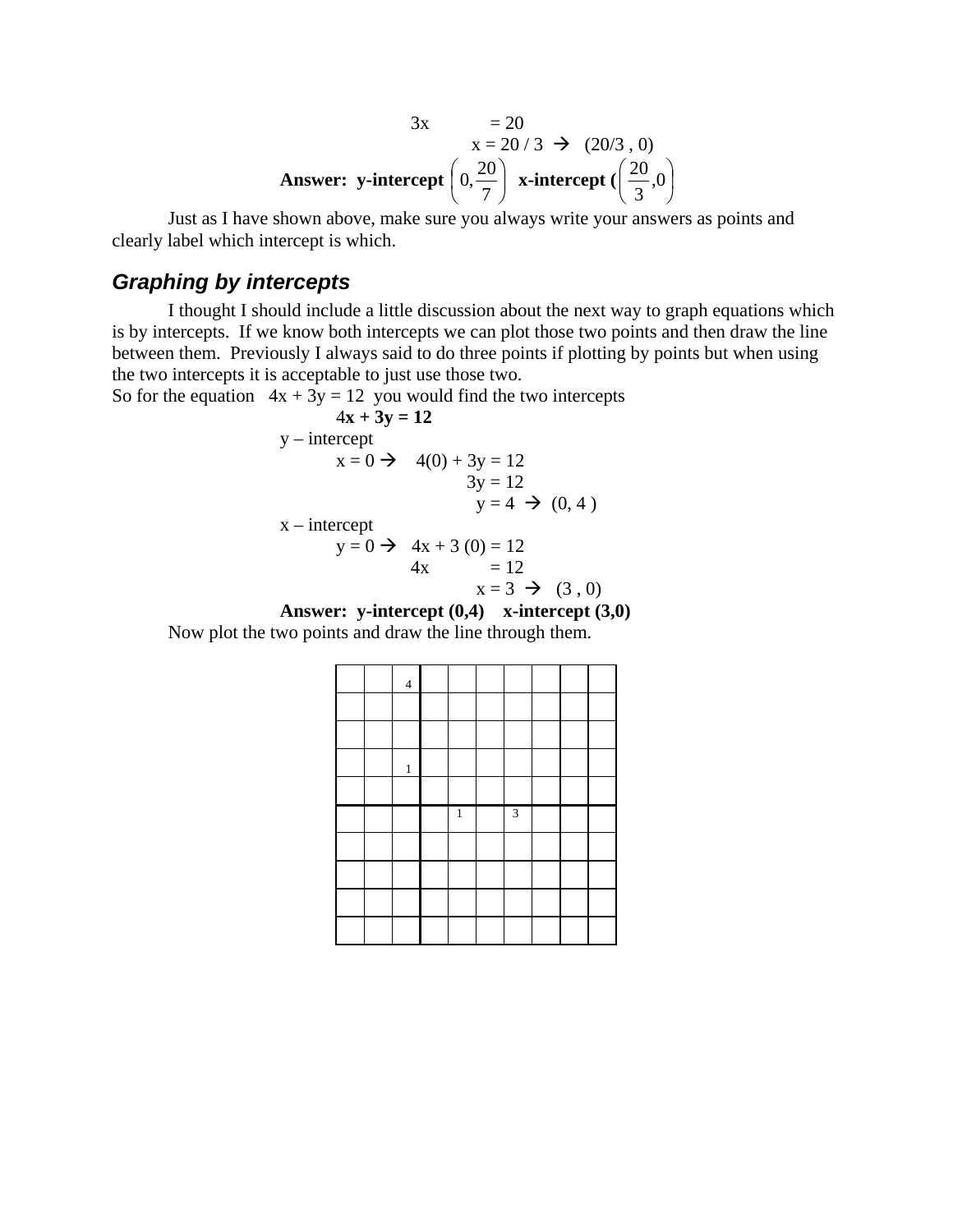#### *Graph of Absolute Value Equations*



 Here is a kind of strange looking graphs. It is essentially a V shape. On either side of the vertex (or bounce point) the equation looks like a line but with opposite slopes on each side.

 The key to graphing absolute value equation is to find the vertex. It actually is not all that hard once you understand the trick. Find the value which makes the inside of the absolute value equal to zero and use that as the x-coordinate. In this case set  $x - 2 = 0$ . Solve this to get  $x = 2$  Therefore the vertex is  $(2, ?)$  To find the y just plug the 2 in for x and see what you get (2,-3). The next step is to make a T-Table with the vertex in the middle and two points on each side. \**make sure 0 is one of the 5 points!*

Example 1:

y = 2| 2x+8|-5  
\nSet 2x + 8 = 0 and solve  
\n2x = -8  
\nx = -4  
\nVertex = (-4,?)  
\n? = 2 | 2 (-4) + 8| - 5  
\n? = 20 - 5  
\n? = -5  
\nVertex = (-4,-5)  
\n
$$
\frac{x}{-6} = \frac{Y}{3}
$$
\n
$$
-5 = \frac{Y}{-1}
$$
\n
$$
-4 = \frac{-4}{-5}
$$
\n
$$
-3 = \frac{-3}{-1}
$$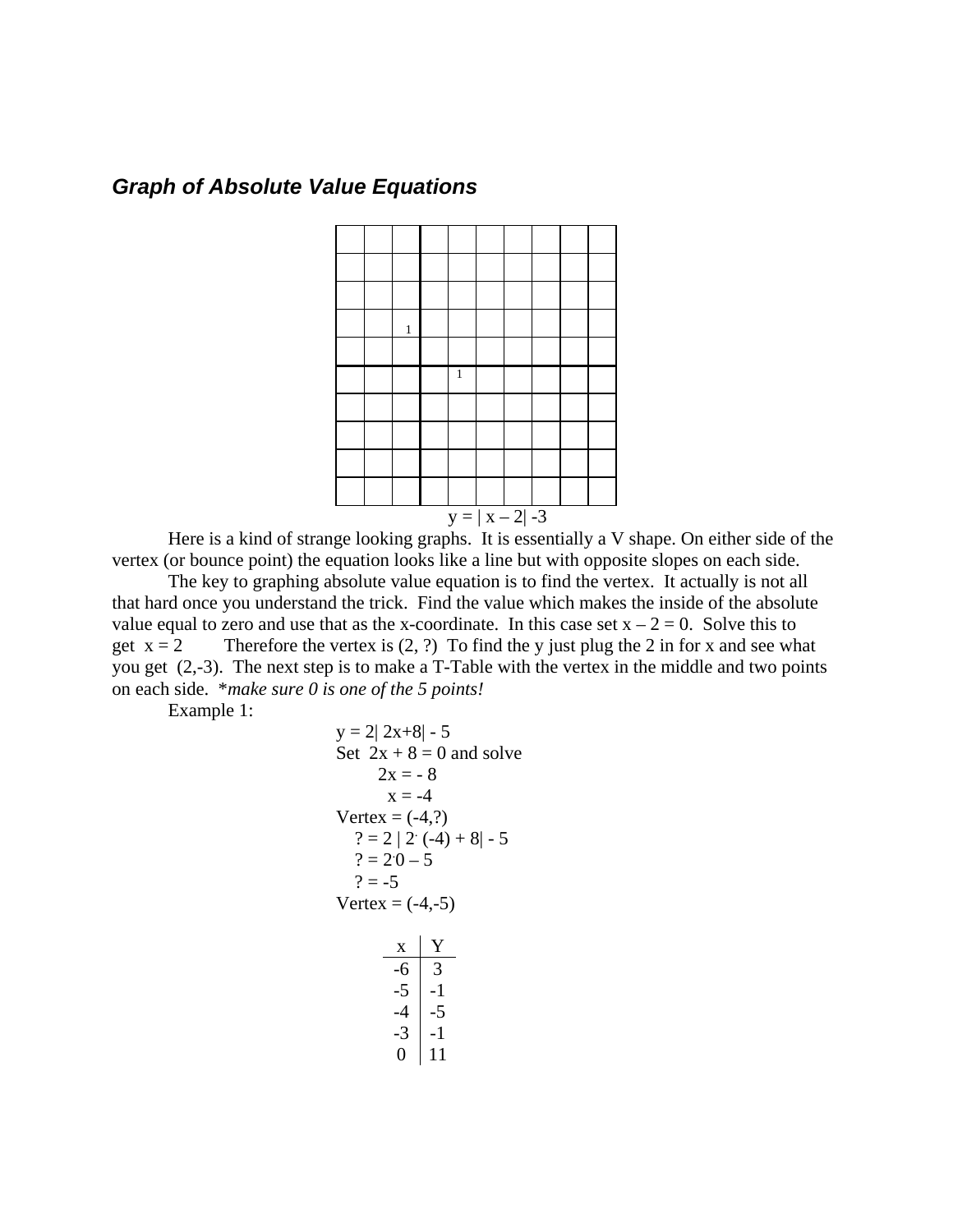|  |  | $\sqrt{2}$ |                  |  |  |  |
|--|--|------------|------------------|--|--|--|
|  |  |            |                  |  |  |  |
|  |  |            | $\boldsymbol{2}$ |  |  |  |
|  |  |            |                  |  |  |  |
|  |  |            |                  |  |  |  |
|  |  |            |                  |  |  |  |
|  |  |            |                  |  |  |  |

Again the idea is to find the vertex by setting whatever is inside the absolute value bars equal to 0 and then making a T-Table centered around that point

 Find the x and y intercepts  $P 8-1 y = 9x - 4$ P 8-2  $y = -10x + 40$ P 8-3  $3x + 9y = 27$ P 8-4  $-7x + 2y = 15$ P 8-5  $3x + 7y = 12$  find the intercepts and graph the following P 8-6  $y = 2x - 6$ P 8-7  $y = 10x + 20$  $P 8-8 \times x + 3y = 12$ P 8-9  $4x - 5y = 16$ P 8-10  $2x+8y = 14$  find the vertex and graph the equations P 8-11  $y = |x - 6| + 1$ P 8-12  $y = | 5x - 10 | + 7$ P 8-13  $y = -4|x - 1| + 1$ **P** 8-14  $y = |x|$ P 8-15  $y = |x + 9|$ P 8-16  $y = |x| + 9$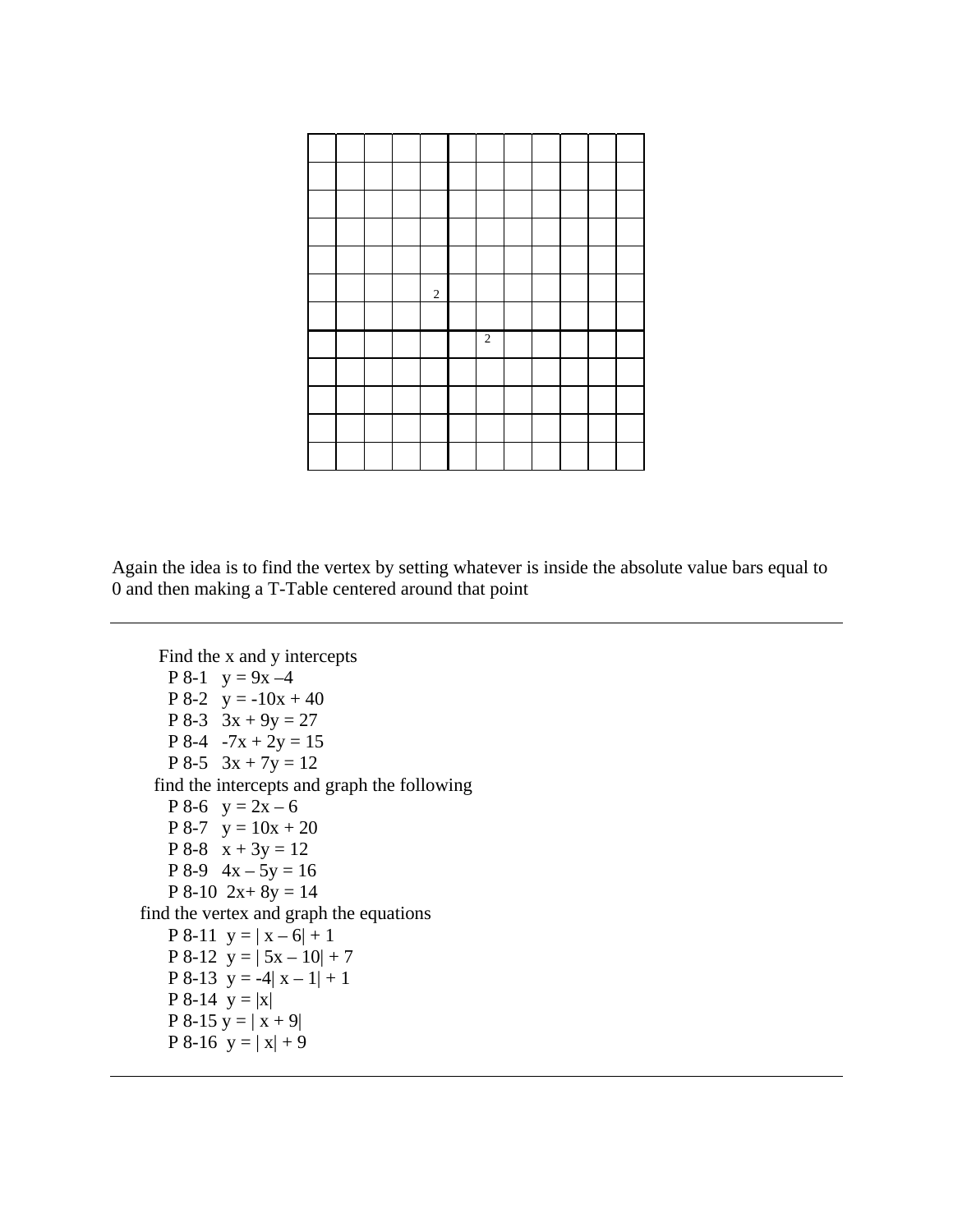### *Unit 9 : Finding the Equation*

 Now that you can hopefully graph the equation when it is given to you, we should look at the other side of it – Where did the equation come from. Specifically we are going to look at finding the equation of the line when we are given different amount of information. We will start with the easiest way and slowly go back one step of the process.

Since we generally prefer to use the slope/intercept form of the line equation  $(y = mx + b)$ , we are looking to fill in the variables m and b whenever we are writing the equation. Please note that we leave y and x in the equation of the line. With the exception of horizontal and vertical lines, we need to have both y and x in our answer. m and b on the other hand are the parameters which determine which line we have. Our goal then, no matter what information we start with is to find the slope (m) and the y-intercept (0,b).

#### *Type 1 - Starting with slope and intercept*

 This is about as simple as we can make the problem. Imagine that you are told to find the equation of line when told that the slope is 4 and the y-intercept is  $(0,5)$ . The answer is very simple. In effect I just told you that  $m = 4$  and  $b = 5$  so the equation is  $y = 4x + 5$ . That is all there is to the problem so I will just give you one more example before going on to type 2 problems.

Problem: slope =  $\frac{2}{3}$ y intecept =  $(0,12)$ Answer:  $y = \frac{2}{3}x + 12$ 3  $y = \frac{2}{3}x +$ 

#### *Type 2 – Starting with slope and one point*

 This is going to be just a little more difficult. A typical problem would say find the equation of the line with slope equal to 3 going through (5,12). We know that  $m = 3$  so we already have the equation  $y = 3x + b$ . We now need to find b. In order to do this we substitute the point  $(5,12)$  into the equation for x and y and then solve for b.

$$
12 = 3 \cdot 5 + b
$$

$$
12 = 15 + b
$$

$$
-3 = b
$$

We are now basically back at a type 1 problem where we know both slope and y iintercept. All that is left is to write our answer,

$$
y = 3x - 3
$$

Here is another example **Example 1: Slope = 4 and through (3,7)** 

Example 1. Solve the following equation:  
\n
$$
my = 4x + b
$$
\n
$$
7 = 4 \cdot 3 + b
$$
\n
$$
7 = 12 + b
$$
\n
$$
-5 = b \text{ (now at a Type I)}
$$
\n
$$
y = 4x - 5
$$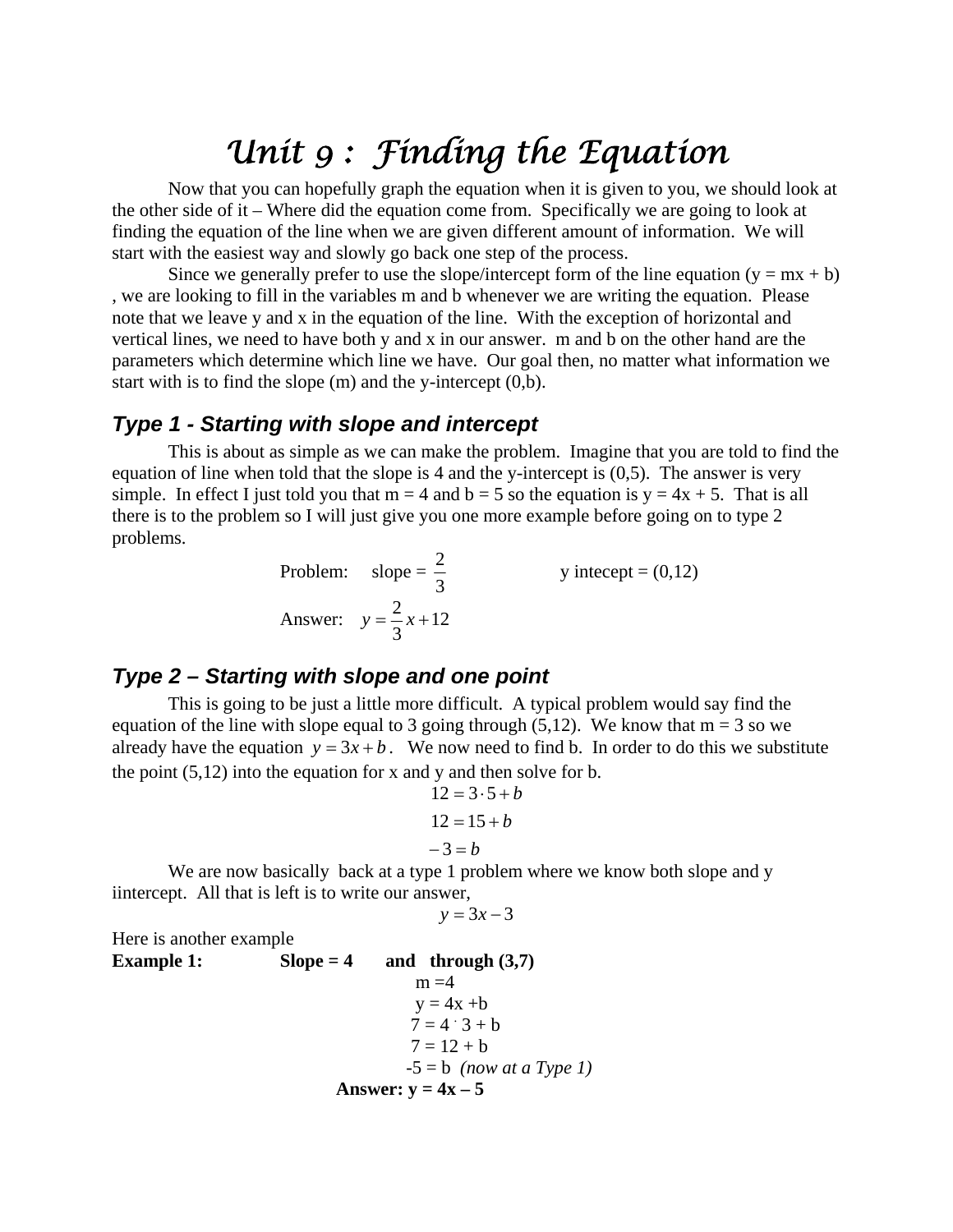Example 2: Slope = 
$$
\frac{3}{5}
$$
 and through (2,9)  
\n
$$
m = \frac{3}{5}
$$
\n
$$
y = \frac{3}{5}x + b
$$
\n
$$
9 = \frac{3}{5}(2) + b
$$
\n
$$
9 = \frac{6}{5} + b
$$
\n
$$
9 - \frac{6}{5} = b
$$
\n
$$
\frac{45}{5} - \frac{6}{5} = b
$$
\n
$$
b = \frac{39}{5}
$$
\n
$$
b = \frac{39}{5}
$$

This problem shows you not only how to do the problem but also how much I expect to shown when you are solving it. You need to show each of the steps shown above. Of course when there are no fractions it might take less steps such as in the following..

**Example 3** slope  $= -4$  and through  $(3,-8)$  $m = -4$  $-8 = -12 + b$  $-8 = -4(3) + b$  $y = -4x + b$ 

$$
4 = b
$$
  
answer:  $y = -4x+4$ 

#### *Type 3 - given two points*

 This is generally the most difficult of the problems. Our goal will be to turn this type 3 into a type 2 and then into a type 1.

**Example 4: through points (2,8) and (5,14)**

Type  $3 \rightarrow$  Type 2

Our first step will be to find the slope.

$$
m = slope = \frac{y_1 - y_2}{x_1 - x_2}
$$

*\*\* remember that it does not matter which point goes first as long as x1 and y1 are from the same point.* 

$$
m = \frac{14 - 8}{5 - 2} = \frac{6}{3} = 2
$$

Pick either one of the points to go on to step  $2 - it$  will not matter which since the correct line should have either point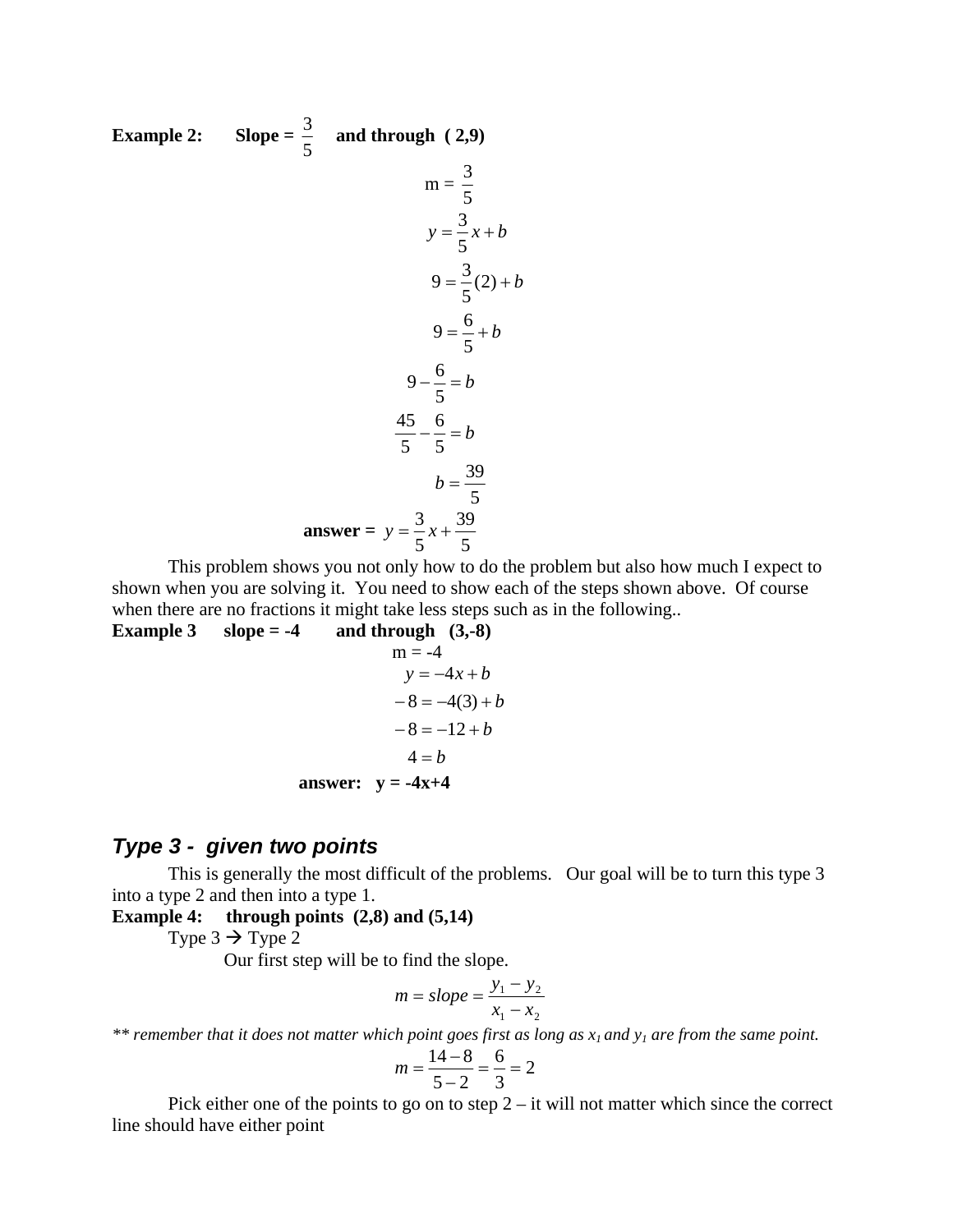Type  $2 \rightarrow$  Type 1 find b given m = 2 and through (2,8)  $4 = b$  $8 = 4 + b$  $8 = 2 \cdot 2 + b$  $y = 2x + b$ Type  $1 \rightarrow$  answer currently know m = 2 and b = 4 Answer:  $y = 2x+4$ 

### **Example 5: through the points (3,8) and (7,1)**<br>Type  $3 \rightarrow$  Type 2 given (3,8) and (7,

given  $(3,8)$  and  $(7,1)$  $m = \frac{8-1}{3-7} = \frac{7}{-4} = -\frac{7}{4}$ 4 7  $m = \frac{8-1}{3-7} = \frac{7}{-4} = -$ Type 2  $\rightarrow$  Type 1 given (3,8) and m =  $-\frac{7}{4}$ 4  $b = \frac{53}{4}$ 4 21 4  $\frac{32}{4} + \frac{21}{4} = b$ 4  $8 = -\frac{21}{b} + b$  $8 = -\frac{7}{4}(3) + b$ 4  $y = -\frac{7}{4}x + b$ Type 1  $\rightarrow$  Answer given  $m = -\frac{7}{4}$  and 4  $b = \frac{53}{4}$  **Answer :**  4 53 4  $y = -\frac{7}{x} + \frac{7}{x}$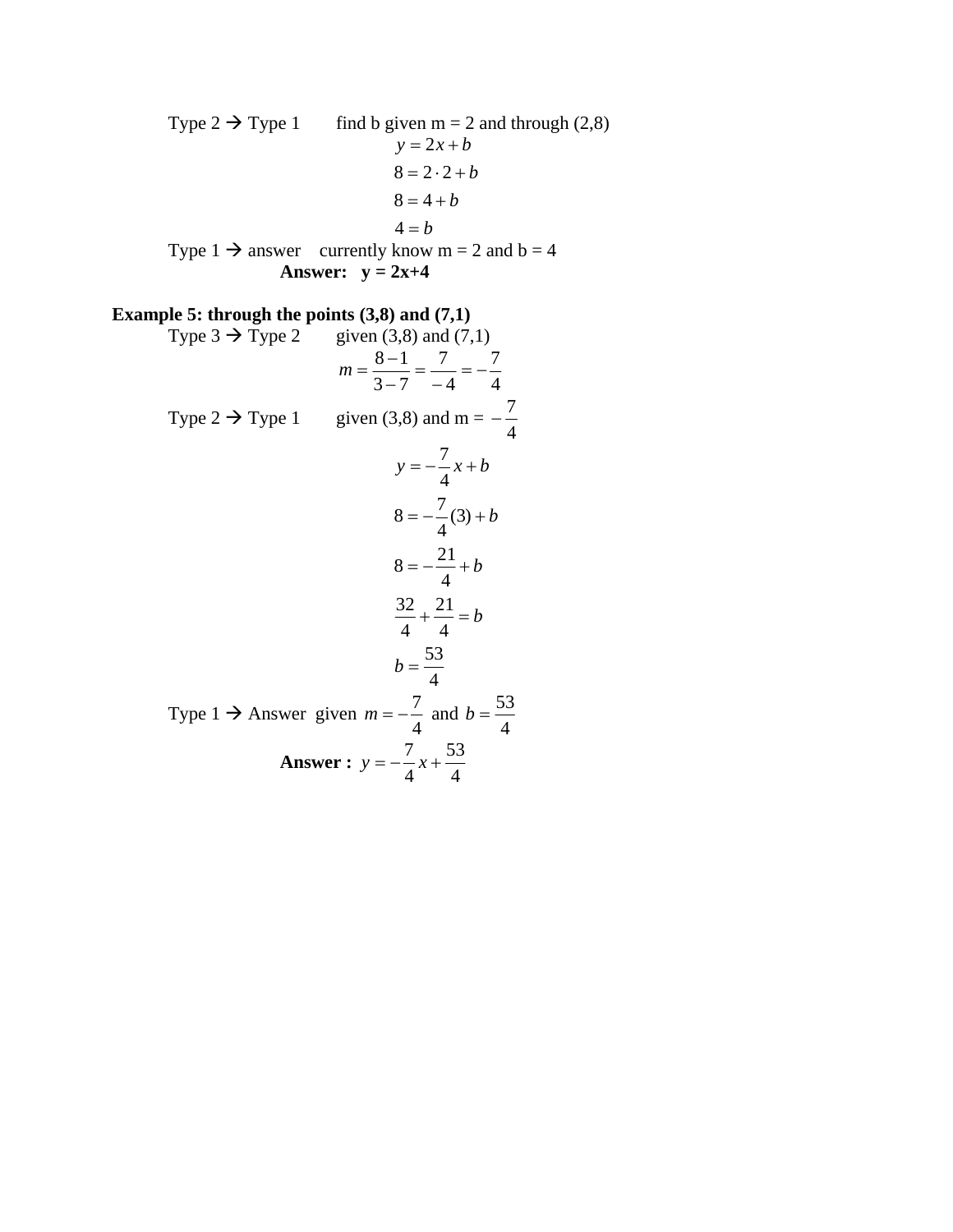Find the equation of the line

 $P 9-1$  slope = 5 y-intercept = (0,3) P 9-2 slope = -3 y-intercept  $(0,9)$ P 9-3 slope =  $\frac{4}{3}$  y-intercept (0,2) P 9-4 slope =  $-\frac{3}{2}$  y – intercept  $\left(0, \frac{4}{3}\right)$ J  $\left(0,\frac{4}{3}\right)$  $\setminus$ ſ 3  $0, \frac{4}{5}$ P 9-5 slope = 6 and through  $(4,1)$ P 9-6 slope = -8 and through  $(7,-3)$ P 9-7 slope = -14 and through  $(3,-6)$ P 9-8 slope =  $\frac{1}{3}$  and through (8,5) P 9-10 slope =  $-\frac{2}{3}$  and through (-2,12) P 9-11 through points  $(4,1)$  and  $(9,5)$ P 9-12 through points ( -5,3) and (11,12) P 9-13 through points  $(14,1)$  and  $(6,3)$ P 9-14 through points  $(4,2)$  and  $(0,7)$ P 9-15 through points  $(8,13)$  and  $(0,0)$ P 9-16 through points  $\left|\frac{1}{6}, 8\right|$  and  $\left|\frac{3}{6}, 12\right|$ J  $\left(\frac{3}{2},12\right)$ L  $\Big|$  and  $\Big|$ J  $\left(\frac{4}{5}, 8\right)$  $\setminus$  $\left(\frac{4}{5},8\right)$  and  $\left(\frac{3}{5},12\right)$ 2  $\binom{3}{8}$  and  $\binom{3}{5}$ 5  $\left(\frac{4}{5}, 8\right)$  and P 9-17 through points  $\left|\frac{1}{2}, \frac{1}{2}\right|$  and  $\left|\frac{1}{2}, \frac{1}{2}\right|$ J  $\left(\frac{4}{7},\frac{7}{4}\right)$  $\setminus$  $\Big|$  and  $\Big|$ J  $\left(\frac{1}{2},\frac{1}{2}\right)$  $\setminus$ ſ 4  $\frac{7}{1}$ 5 4 3  $\frac{1}{1}$ 2  $\left(\frac{1}{2},\frac{1}{2}\right)$  and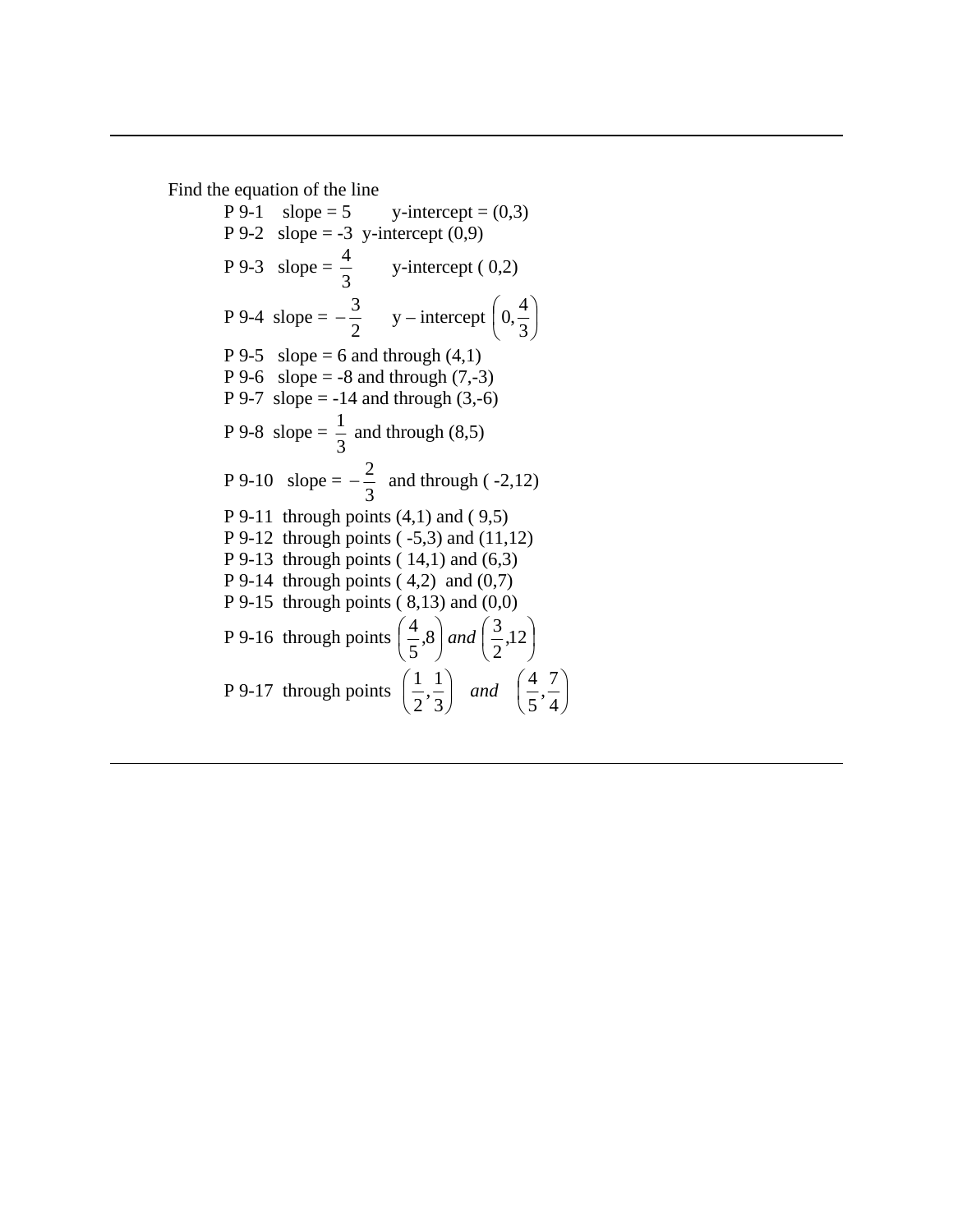### *Unit 10: Solving Inequalities*

Well we already dealt with how to solve equations earlier. We had a number of steps involved at times but they basically all dealt with the idea of getting the variable by itself by a series of operations which kept the equation in balance. We assumed it started out balanced and then doing things like adding the same amount to each side we could be sure it stayed balanced. Now we need to deal with situations which are obviously unbalanced from the start. What I am referring to is (as if the title of this section did not give it away) inequalities. Statements of the form *expression inequality expression* such as  $3x < 7x + 2$ . Keep in mind, the equations only refers to statements which use the equal sign. In truth we do almost the exact same thing with these inequalities as we did with equations. There are just a few simple yet rather important differences

#### *Interpretation*

When we were told to solve the equation  $4x + 2 = 10$  we were basically being told to find the one value of x which would make the statement true. The value we found, in this case 2) could be put in the place of x to give us a true statement.  $42 + 2 = 10$ . Which a quick calculation will show is correct.

With inequalities we do not find a single answer. We end up with things like  $x < 5$  or x  $\geq$  8. These answers specify an infinite number of answers. The key is that this must be the same set of numbers that the original expression referred to. Take the expression,  $4x + 5 < 12$ 

Well a quick calculation should tell you that if x equaled 2 than the left side would be  $13 - a$ little too large but 1 gives us 9 which works. Lets say the answer is  $x < 2$ . This seems correct – after all 2 made the left side too big but 1 worked no problems right? Lets be sure.

0 is less than 2 so lets try that  $40 + 5 < 212$   $\rightarrow$   $5 < 12$  Correct  $-3 < 6$  so try that 4 (-3) + 5 <?12  $\rightarrow$  -7 <12 correct again Try something on the other side

```
6 < 2 is wrong and 4.6 + 5 < 2.12 \rightarrow 29 < 12 which is also wrong
```
In fact I could fill up a million pages showing you examples which showed that every value which does not satisfy  $x < 2$  also does not satisfy  $4x+5<12$  and exmples where  $x < 2$  and 4x+5<12. Unfortunately I would have to avoid examples like 1.9

> $1.9 < 2$  but  $4.1.9 + 5 < ? 12 \rightarrow 12.6 < 12$  Wrong!!!!!!

Remember that I said that the answer for an inequality must point to the exact same set of numbers as the original did. That means that every number that works for your answer must work in the original expression. It actually works both ways. If I tried saying the answer was x  $<$  1 to avoid the 1.9 problem I would ignoring that fact that while 1.1  $<$  1 is not true 4  $\cdot$  1.1 + 5  $<$ 12 is true.

What you find as the answer to the question of solving an inequality must represent the exact same set of numbers as the original question. The answer for this example must therefore

be 4  $x < \frac{7}{x}$  or if you prefer  $x < 1.75$ .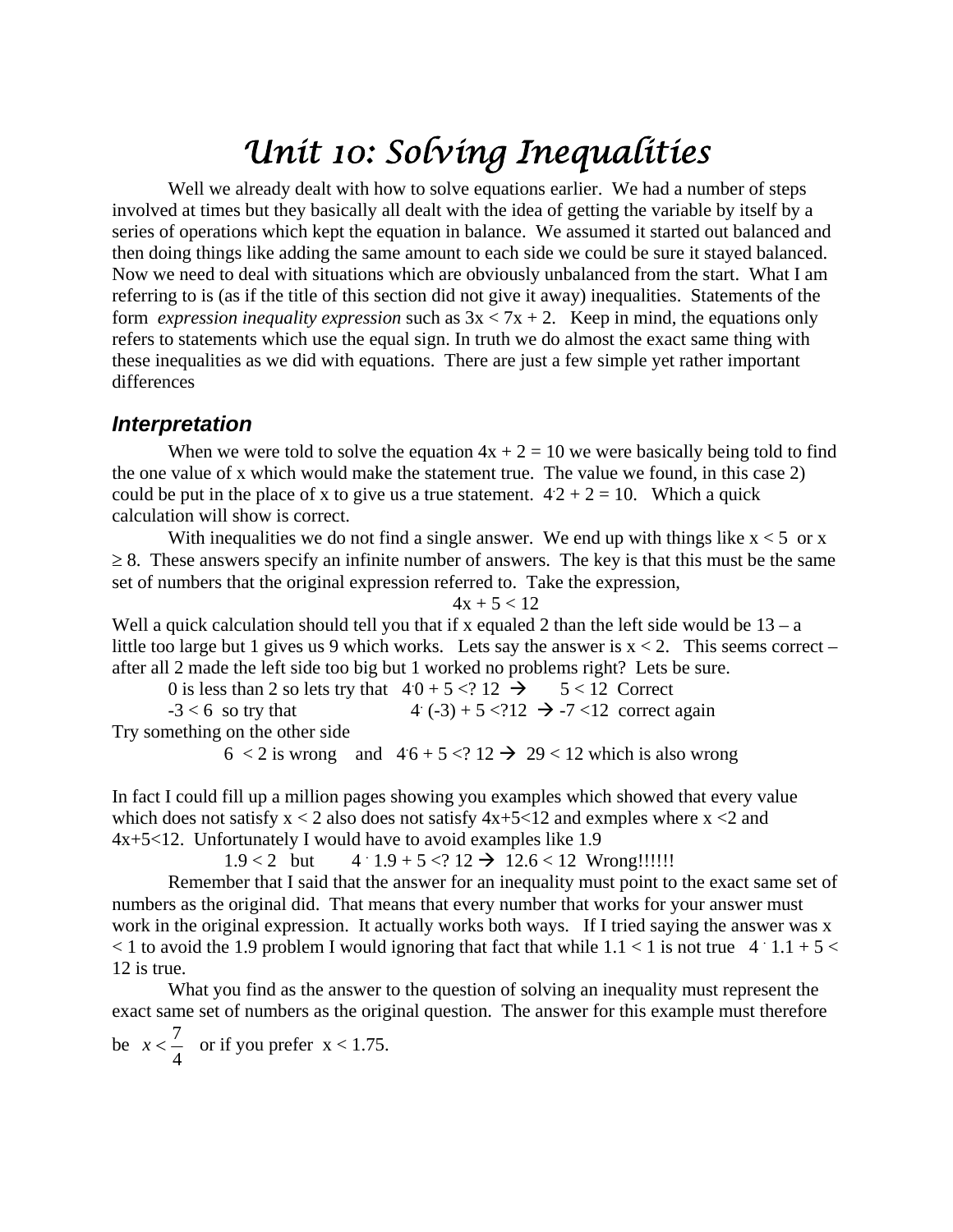#### *Solving inequalities*

Enough technical stuff, how do you solve them? As I said earlier, the method is basically the exact same. There is only one additional rule. We need to deal with cases rising from the fact that while  $3 < 5$  it is also true that  $-3 > -5$ . If we multiply both sides of the equation by a negative the inequality in the middle must change directions.That is basically the new rule once we include the fact that we learned that division was just a form of multiplication. Solve the inequalities just like equations but whenever you multiply or divide by a negative number than you need to change the direction on the inequality sign. Example 1

|                                    |   | $4x + 5 < 12$                                         |                         |
|------------------------------------|---|-------------------------------------------------------|-------------------------|
|                                    |   | $-5 - 5$                                              |                         |
|                                    |   | < 7<br>4x                                             |                         |
|                                    |   | $\div 4$<br>$\div 4$                                  |                         |
|                                    |   | x < 7/4                                               |                         |
| Example 2                          |   |                                                       |                         |
|                                    |   | $-3x + 1 < 13$                                        |                         |
|                                    |   | $-1 - -1$                                             |                         |
|                                    |   | $-3x \le 12$                                          |                         |
|                                    |   | $\div 3$ $\div 3$                                     | *dividing by a negative |
|                                    |   | $x > -4$                                              |                         |
| $\sim$ $\sim$ $\sim$ $\sim$ $\sim$ | . | .<br>$\sim$ $\sim$ $\sim$ $\sim$ $\sim$ $\sim$ $\sim$ |                         |

Note that the answer included a  $-4$  is not relevant. The only important things is that I divided by a negative so I had to change the sign around.

One final trick to be aware of is that it is proper form to always state your answer with the variable on the left so if you end up with  $5 < x$  switch everything around to make it  $x > 5$ . It is okay to just reverse the statement as long as you remember to switch the inequality around as well.

| <b>P</b> 10-1 $4x + 5 < 1$                          |
|-----------------------------------------------------|
|                                                     |
| <b>P</b> 10-2 $7x - 2 > 19$                         |
| <b>P 10-3</b> $12x + 2 < 6x - 1$                    |
| <b>P</b> 10-4 $5x < 28$                             |
| <b>P 10-5</b> $\frac{4}{3}x + 2 > 5$                |
| <b>P 10-6</b> $6x - 2 < 5x + 9$                     |
| <b>P</b> 10-7 $-2x + 12 > 16$                       |
| <b>P 10-8</b> $5x - 10 > 3x + 9$                    |
| $\frac{4x+1}{3} < 5$<br>$P$ 10-9                    |
| <b>P</b> 10-10 $12x + 20 > 6$                       |
| <b>P</b> 10-11 $-5x + 1 < 7x + 3$                   |
| <b>P</b> 10-12 $-\frac{2}{3}x+1 < \frac{4}{9}$      |
| <b>P 10-13</b> $\frac{5}{6}x+9 \le \frac{3}{4}x-10$ |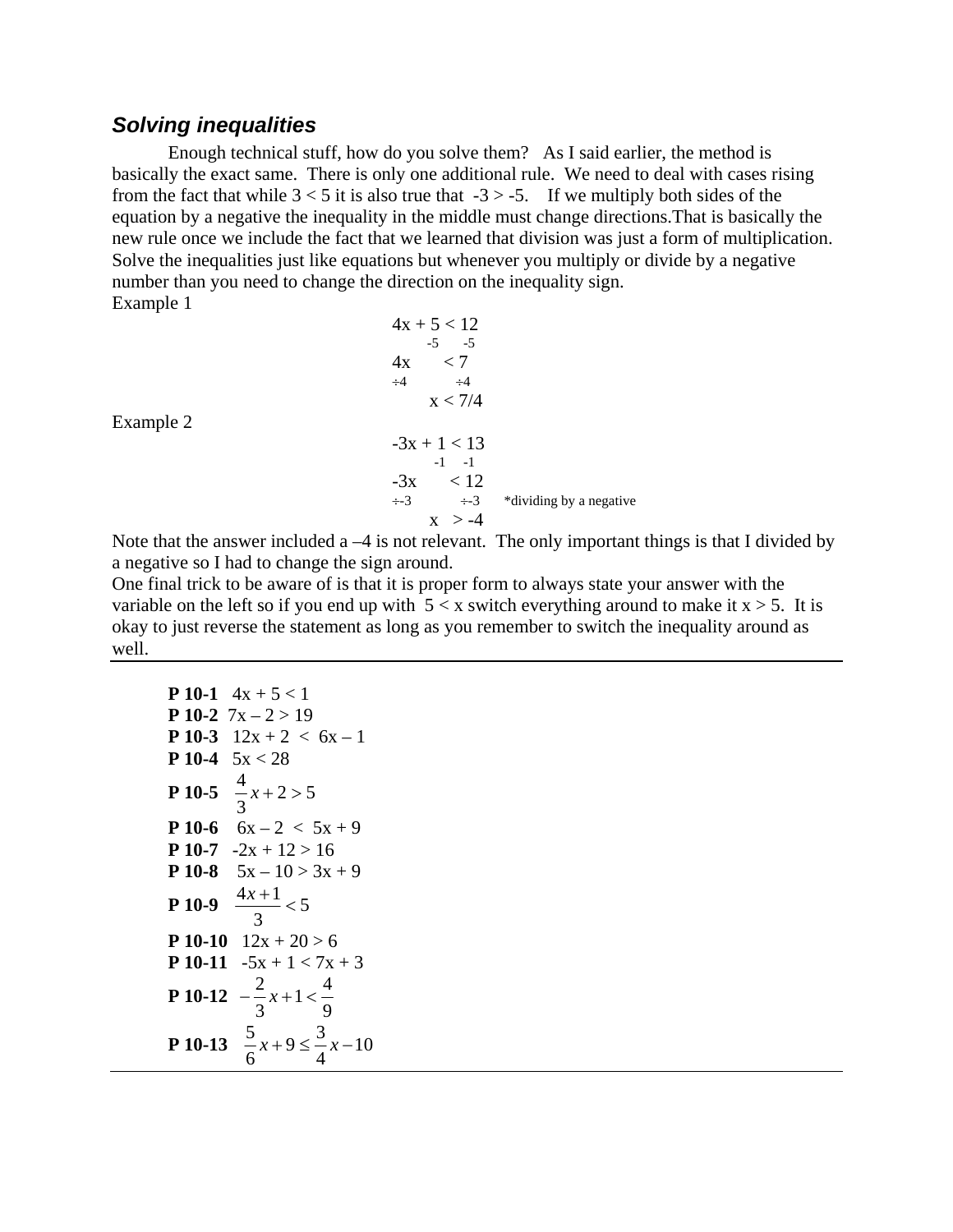### *Unit 11: More Inequalities & Absolute Value*

#### *Inequalities*

Last time we deal with solving simple inequalities problems such as  $4x + 5 < 12$ . What we learned was that solving them is really no different than solving normal equations with the exception of having to switch the direction of the sign when multiplying or dividing by a negative. The real difference lay in the interpretation of the answer. Normal equations give either 1 answer or perhaps a few different answers. Inequalities of the last packet gave an infinite number of answers since any number which was either less than or greater than a certain number was the answer. This time we want to continue having an infinite number of solutions but we want to limit it a little more. By using a compound inequality we can specify a range of answers.

 Compound inequalities are really a combination of two inequalities usually joined at this level by the words "and" or "or" although sometimes the symbols  $\cap$  and  $\cup$  are used in their place. Before we get into solving to get answers lets this lets look at how to interpret these answers. Lets suppose the answer is " $x > 5$  and  $x < 10$ ". Lets use the following chart to check some numbers 

| X        | x>5            | x<10 | $x>5$ and $x<10$ |
|----------|----------------|------|------------------|
| $-2$     | N <sub>o</sub> | Yes  | No               |
| $\theta$ | No             | Yes  | No               |
| 5        | N <sub>o</sub> | Yes  | N <sub>o</sub>   |
| 6        | Yes            | Yes  | Yes              |
| 8        | Yes            | Yes  | <b>Yes</b>       |
| 10       | Yes            | No   | N <sub>o</sub>   |
| 12       | Yes            | No   | No               |

Notice that when joined by the word "and" the only time the compound inequality works is when both parts were true. This idea of a set of numbers between two parts can be better seen if I rewrite the inequality as a single joined inequality.

$$
x>5 \text{ and } x<10 \Rightarrow 5 < x < 10
$$

which we can be read as either "5 is less than x less than 10" or simply as "x is between 5 and 10 non-iclusive. The noninclusive part is because both parts used strictly less than or greater than signs and not  $\leq$  or  $\geq$  which would include the 5 and 10 as valid answer.

 One of the other tools we can use to help solve these types of problems is numbers lines. Lets look at the two parts individually and then the final answer on the number line

 $x > 5$ 

#### $x < 10$

 $x > 5$  and  $x < 10$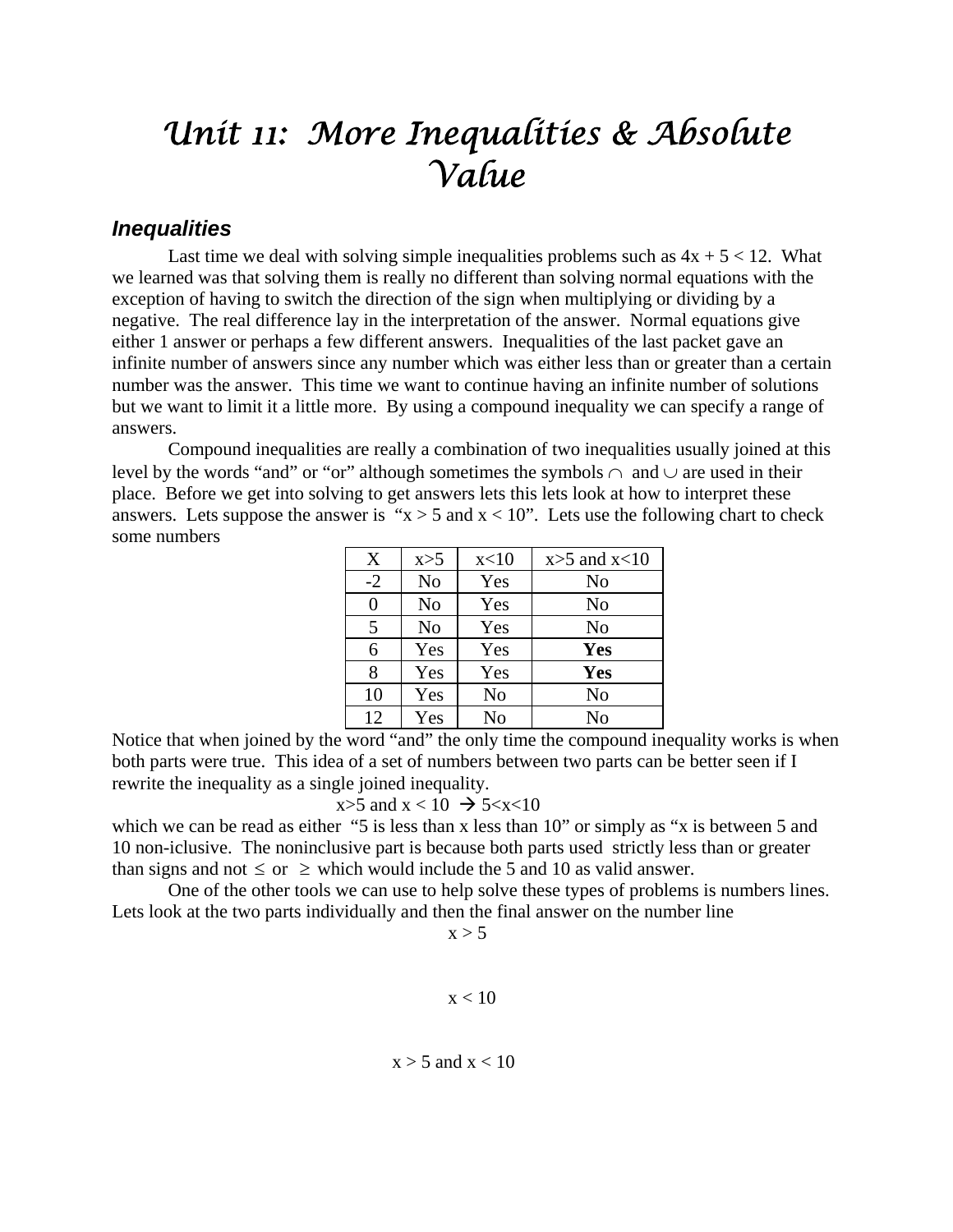Notice that valid area is just where the two individual parts overlapped.

 Lets use number lines to examine this statement  $x > 5$  and  $x > 10$  $x > 5$  $x > 10$  $x > 5$  and  $x > 10$ 

This time notice that the final answer was the exact same as one of the individual parts so we can actually say that  $x > 5$  and  $x > 10 \rightarrow x > 10$  If you think about it makes sense because any number greater than 10 is automatically greater than 5 so that part of the statement is really unnecessary.

Now lets do one more

$$
x < 5 \text{ and } x > 10
$$
  

$$
x < 5
$$
  

$$
x > 10
$$
  

$$
x < 5 \text{ and } x > 10
$$

I did not leave the final answers blank by accident. The term and means that the number satisfies both the first statement and the second but can you think of a single number greater than 10 which is also less than 5. It is not possible so we say the actual answer is the empty set which can also be written as  $\{\}$  or  $\emptyset$ . My preference is for the zero with a line through it since was are not dealing with other parts of set notation yet.

| Now lets look at "or" or more specifically $x > 5$ or $x < 10$ |  |  |
|----------------------------------------------------------------|--|--|
|----------------------------------------------------------------|--|--|

| X    | x>5            | x<10           | $x>5$ or $x<10$ |  |
|------|----------------|----------------|-----------------|--|
| $-2$ | N <sub>o</sub> | Yes            | <b>Yes</b>      |  |
| 0    | N <sub>o</sub> | Yes            | Yes             |  |
| 5    | N <sub>o</sub> | Yes            | <b>Yes</b>      |  |
| 6    | Yes            | Yes            | <b>Yes</b>      |  |
| 8    | Yes            | Yes            | <b>Yes</b>      |  |
| 10   | Yes            | N <sub>o</sub> | <b>Yes</b>      |  |
| 12   | Yes            | N <sub>0</sub> | Yes             |  |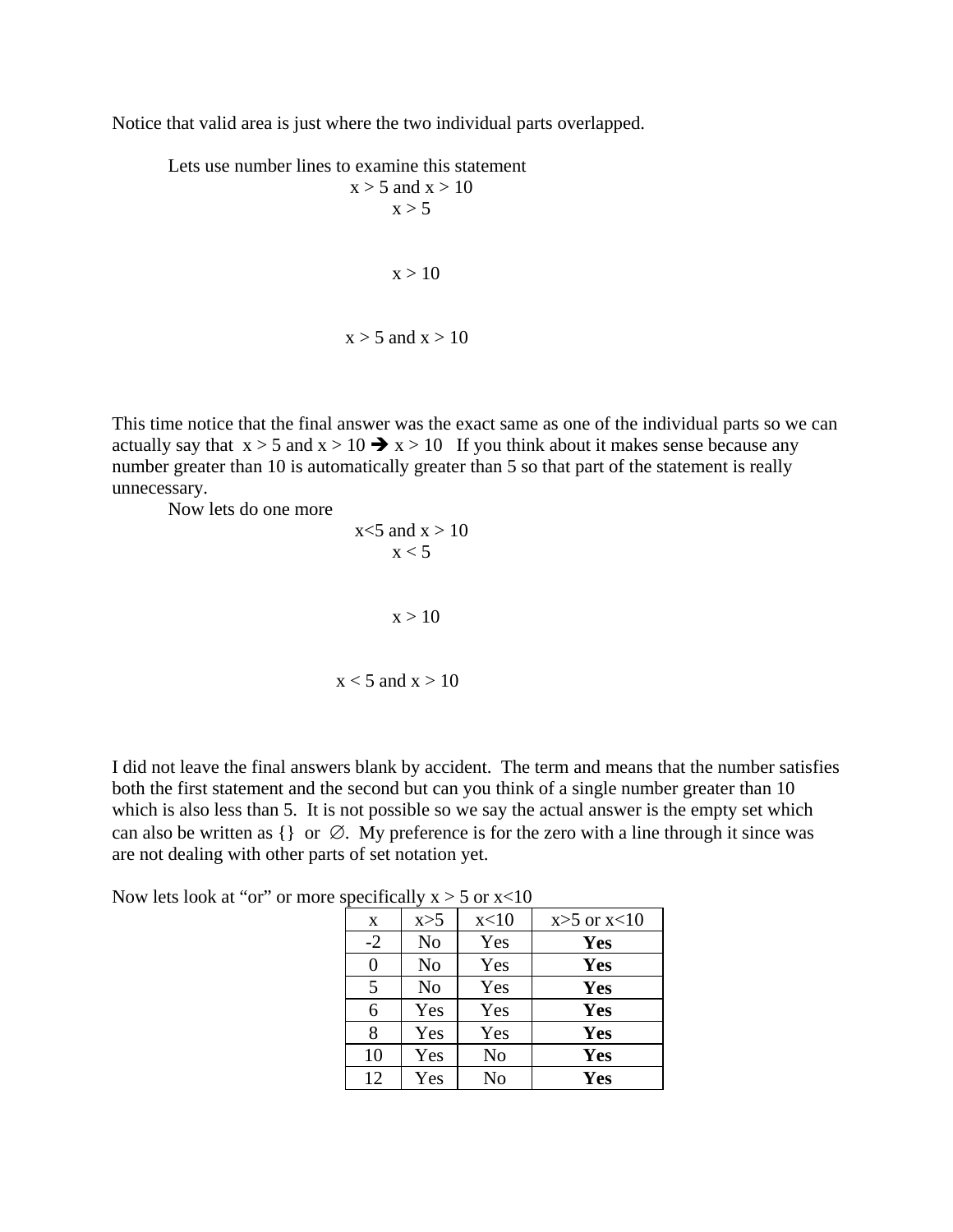This statements actually includes everything since any number which is not greater than 5 must be less than 10 and the term "or" means that only one of the two inequalities must be true. It is the true if the first statement or the second is true. In this case this gave us the following result  $x > 5$  or  $x < 10 \rightarrow$  all real numbers or  $\Re$ 

\*\*please note that if you want to just the write the letter  $\Re$  instead of the phrase "all real numbers" that it must be a cursive  $\Re$  since a block letter R means something else in math.

 If this case of all real numbers were typical it would be rather pointless to use the term "or" but there is another type of case where it is necessary

$$
x < 5 \quad \text{or} \quad x > 10
$$
\n
$$
x < 5
$$
\n
$$
x > 10
$$
\n
$$
x < 5 \quad \text{or} \quad x > 10
$$

Notice that the final answer is just the combination of both individual parts and not the overlap as it was with the term "and". There really is no way to rewrite this inequality as anything else but there is for the next one

$$
x > 5 \text{ or } x > 10
$$
  

$$
x > 5
$$
  

$$
x > 10
$$
  

$$
x > 5 \text{ or } x > 10
$$

This time it appears that the final answer is just  $x < 10$ . When we joined these two inequalities with the term "and" we just used the  $x > 10$  since it was the more restrictive of the two but with or we use the least restrictive one  $x > 5$ .

#### *Between inequalities*

Lets go back to the ones which were written like  $2 < x < 8$  or x is between 2 and 8. We can actually be given problems to be solved that look like this. For example  $4 < 3x - 2 < 7$ 

If we were given just 3x-2<7 you would hopefully know what to do. You would add two to both sides and then divide by three. If you were given  $4 < 3x - 2$  you would also add two to both sides and divide by three. Since both parts are the same – do to all three parts at once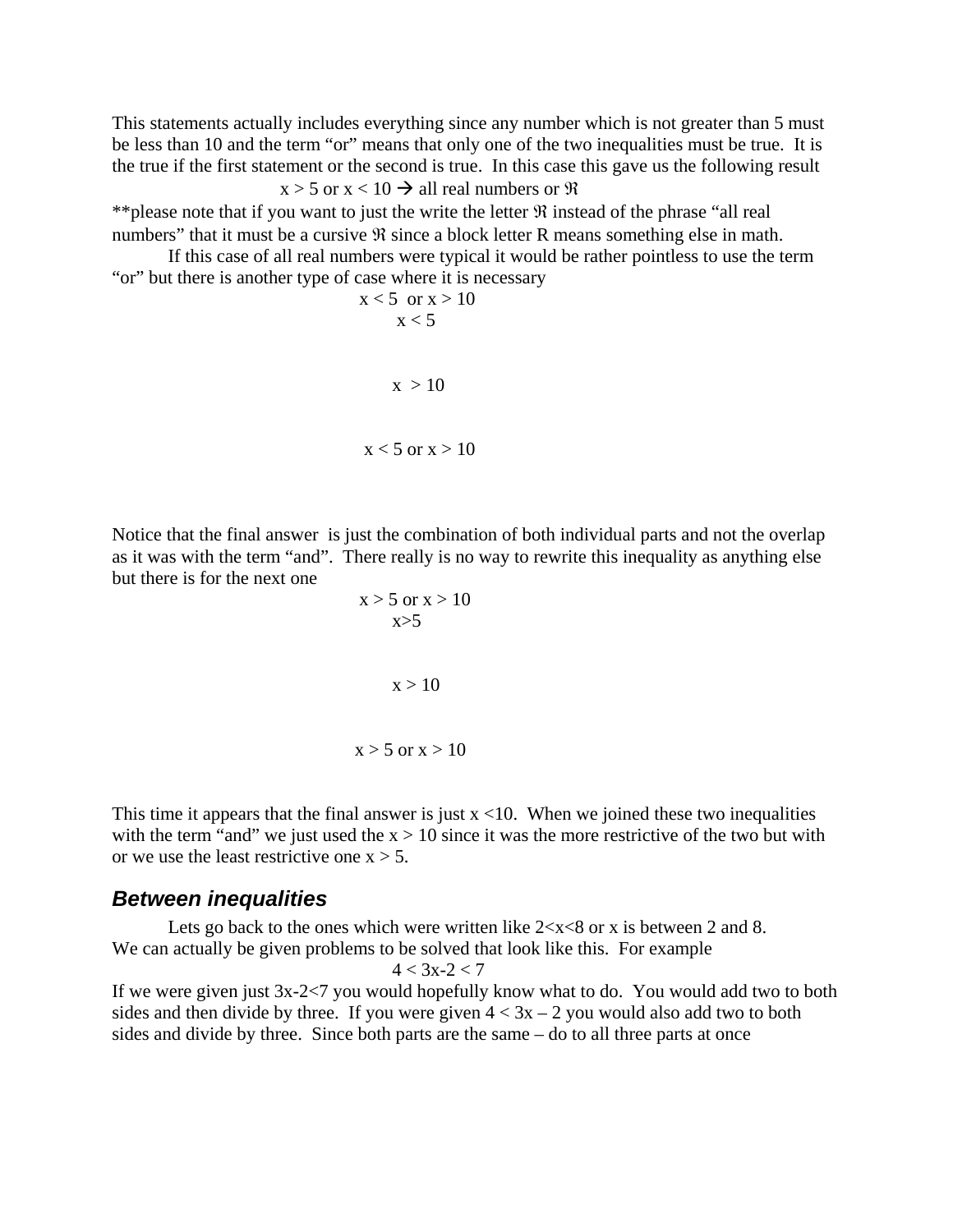$$
4 < 3x - 2 < 7
$$
  
+2 +2 +2 +2  
6 < 3x < 9  

$$
\div 3 \div 3 \div 3
$$
  
2 < x < 3

Heres another example

$$
6 < 4x - 10 < 15
$$
\n
$$
16 < 4x < 25
$$
\n
$$
4 < x < \frac{25}{4}
$$

Here is another one with a slight twist

$$
7 < -3x + 5 < 12
$$
  
\n
$$
2 < -3x < 7
$$
  
\n
$$
-\frac{2}{3} > x > -\frac{7}{3}
$$

Since I divided by a negative, I had to switch the signs around but I can not leave it this way. It is general practice to always have smaller numbers on the right so we switch this around to become

$$
-\frac{7}{3} < x < -\frac{2}{3}
$$

Please note whenever you switch around an inequality that you must also switch the signs around so that the open side is to the same thing it was before.

Before I forget to mention it, the same rules apply when you have  $\leq$  and  $\geq$  but when you graph it on a number line you use closed circles instead of open ones to indicate that the value is a part of the solution.

#### *Absolute Value and inequalities*

We showed awhile ago that normal inequalities such as  $|4x+2| = 6$  have two solutions but what if we change it to be  $|4x+2| > 6$ . As is usual with inequalities this yields an infinite number of solutions but we also have to deal with the two cases absolute value brings into the mix. The best choice is to split the cases and temporarily ignor the inequality. For now just solve the two equations  $4x+2 = 6$  and  $4x + 2 = -6$ . we get the results 1 and  $-2$ Place them on a number line and we will use the method of testing values to find the proper answer.

The basic idea is to take numbers in each of the three regions to see if they work. In any region if on number works than they all do and if one number does not work than none of them will (assuming I found the correct critical points of 1 and  $-2$ .) Lets start on the left and choose  $-3$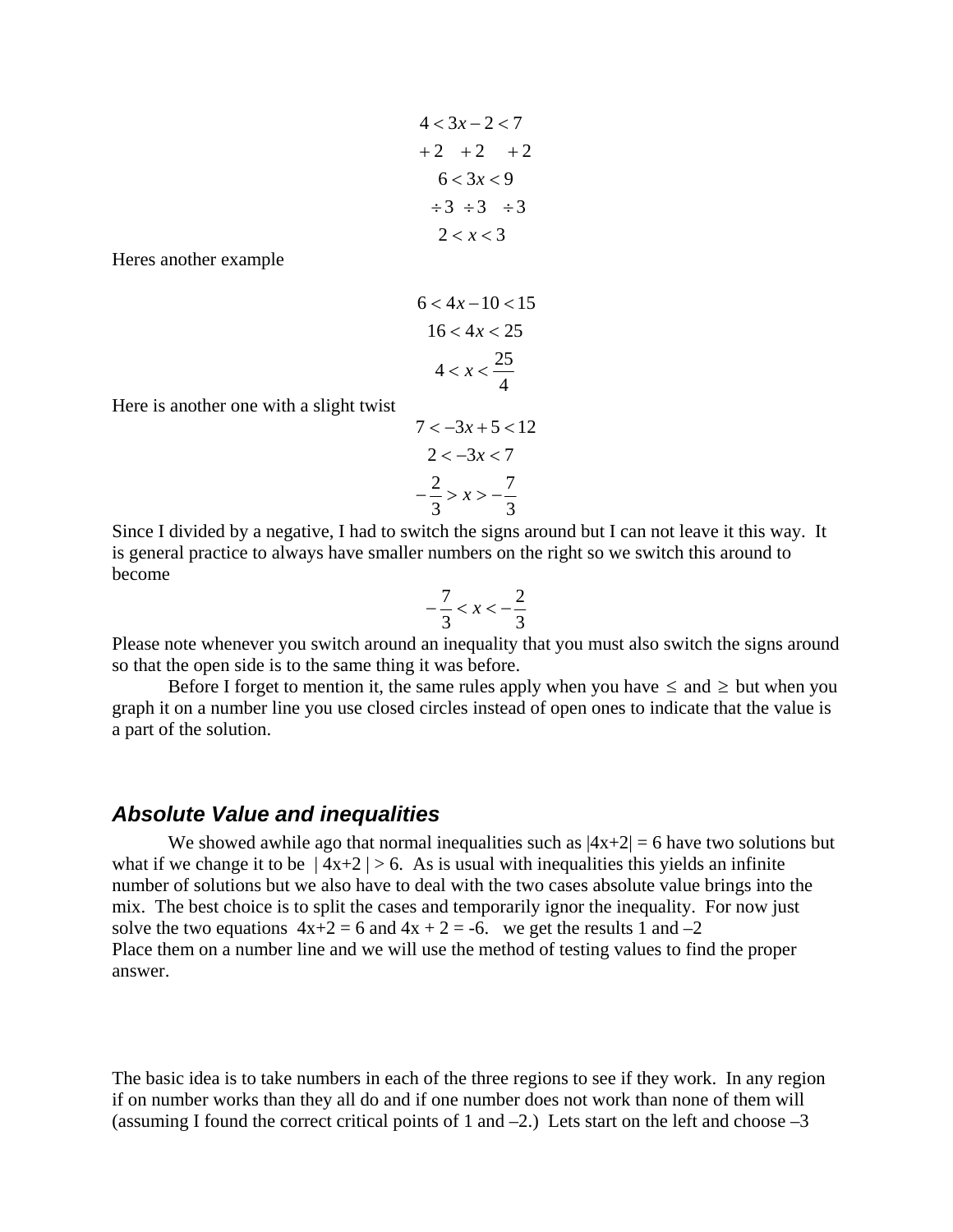$|4 - 3 + 2| > 6$  $|-10| > 6$  $10 > 6$ 

That part works so I will mark that on the number line and move on to the next part and try 0

$$
|4 \cdot 0+2| > 6
$$
  

$$
|2| > 6
$$
  

$$
2 > 6
$$
 no

We will therefore leave that part blank

Lets now try the third region – lets pick positive 2

$$
|4 \cdot 2 + 2| > 6
$$
  
 
$$
|10| > 6
$$
  
 
$$
10 > 6
$$

This works again so now I have my final answer.

If you have looked over the previous compound inequalities you may recognize this as an "or" case. Therefore  $|4x+2| > 6 \rightarrow x < -2$  or  $x > 1$ 

What if it was  $|4x + 2| < 6$ . We would then have gotten the following number line

We would then have  $|4x+2| < 6 \rightarrow x > -2$  and  $x < 1$  which can be rewritten as  $-2 < x < 1$ 

 The key to solving these absolute value inequalties is to start treating them like there was no inequality. Get the absolute value part by itself and then split into two cases. At this point rather than calling the two numbers you get the answers you call them critical points and use them to divide the number line into regions which you can then test. Here is one more to demonstrate.

> 5|4x+1|+3<23  $5|4x+1|<20$  $|4x+1|<4$  $4x + 1 = 4$   $4x + 1 = -4$  $4x = 3$   $4x = -5$  $x = 4/3$   $x = -5/4$

 $-3$  0 2  $5|4 \cdot 3+1| + 3 < 23$ <br> $5|4 \cdot 0+1| + 3 < 23$ <br> $5|4 \cdot 2+1| + 3 < 23$  $58 < 23$  no  $8 < 23$  yes  $48 < 23$  no Therefore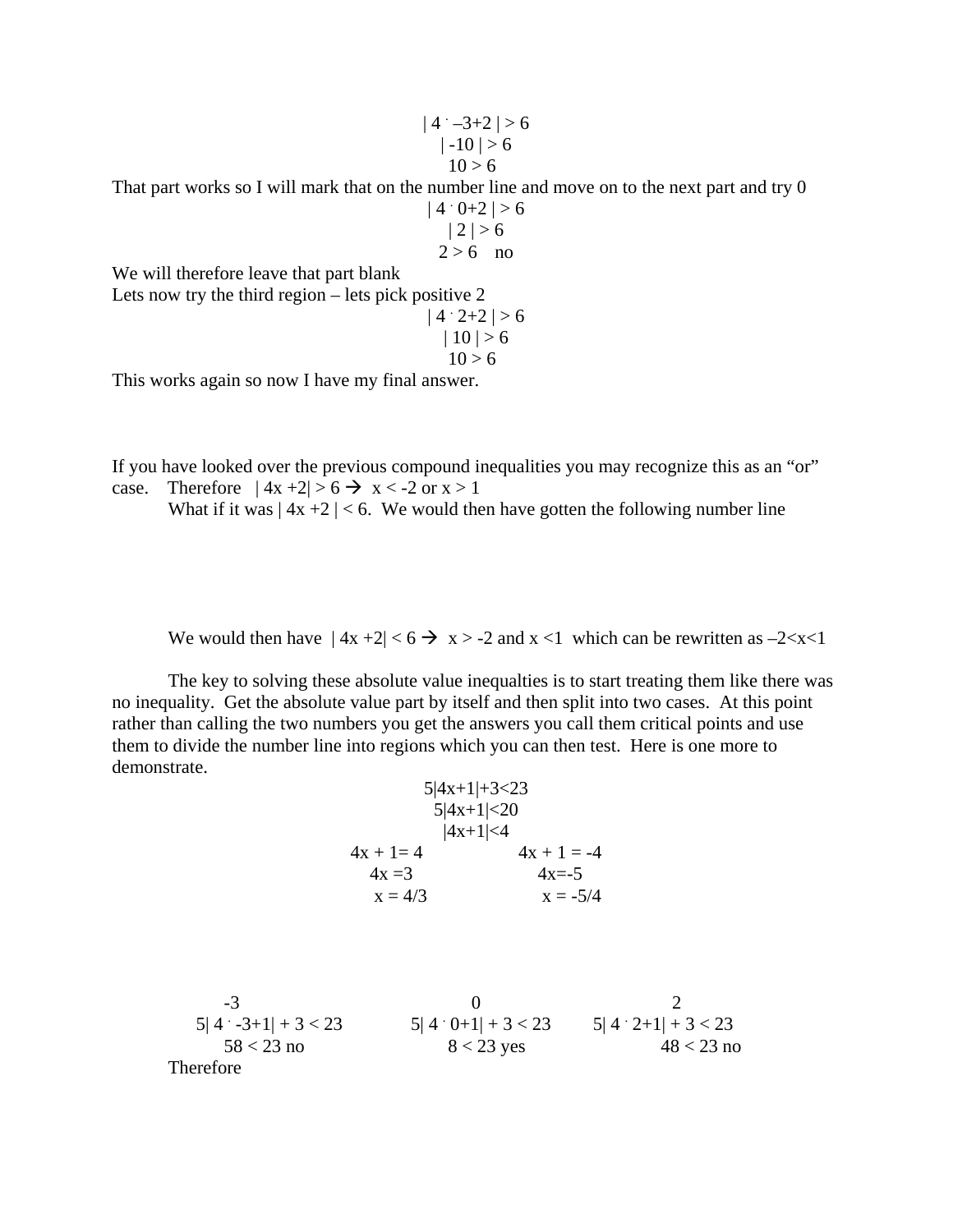Draw a number line to represent each of the following and if possible write a single inequality to represent the same set **P 11-1**  $x < 2$  and  $x < 9$ **P 11-2**  $x > 5$  or  $x < -2$ **P 11-3**  $4 < x$  and  $x < 9$ **P 11-4**  $12 > x$  and  $x > 8$ **P 11-5**  $x < 9$  or  $x < 3$ **P 11-6**  $x < -5$  or  $x > 0$  Solve – give both a number line and an inequality answer **P 11-7**  $-40 < 5x < 60$ **P 11-8**  $3 < 4x + 1 < 10$ **P 11-9**  $5 < -6x + 24 < 15$ **P 11-10**  $|2x + 1| < 9$ **P 11-11**  $| 5x + 1 | > -2$ **P 11-12**  $4 + | 3x | > 6$ **P 11-13**  $5 |6x - 1| + 1 > 25$ **P 11-14**  $3|2x+6| < 26$ **P 11-15**  $8|4x - 2| + 10 > 4$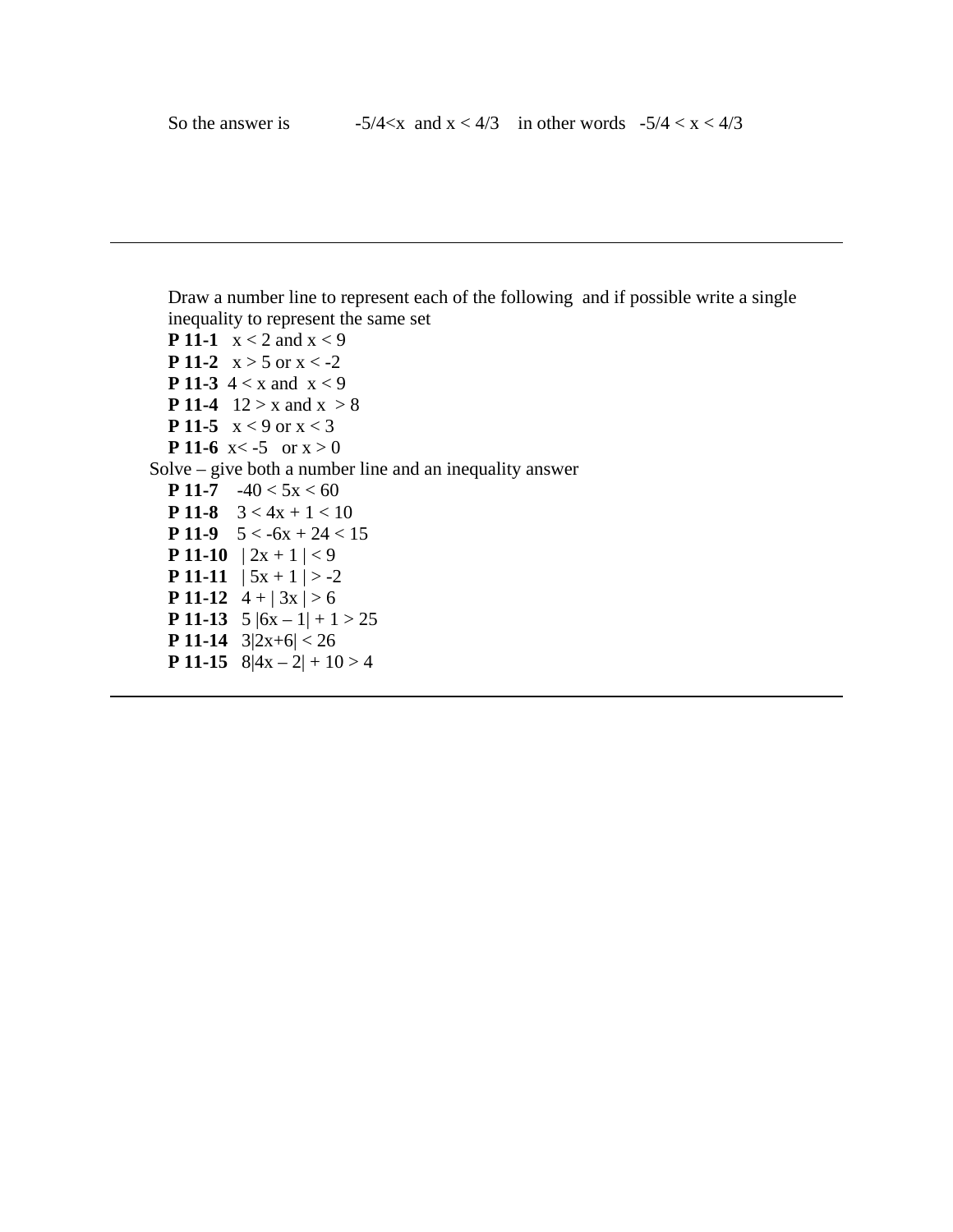### *Unit 12: Solving Systems of Equations part 1*

We have already dealt with solving equations such as  $3x + 2 = 17$  where the goal was to find the value of x which is the solution of the equation. By saying the value of x is 5 we are saying that if I place 5 in for x that the equation would be true.  $(3*5+2=17 \rightarrow 17=17)$ . We are going to start taking this idea one step further. Imagine starting with an equation like  $2x + 3y = 18$ . A solution to this would have to consist of two different values – one for x and one for y. In this case  $(x,y)$  could be  $(3,4)$  because  $2 \cdot 3 + 3 \cdot 4 = 18$ . Of course it is also true to say that  $(0,6)$  or  $(9,0)$  or  $(6,2)$  or  $(4,10/3)$  ... In fact the equation is a line so there is an infinite number of possibilities. Now lets use another equation  $y = 5x - 28$ . This also would also have an infinite number of solutions but only even with all those, only one is the same as the list for the first equation. The point (6,2) works in both equations so it is referred to as the solution of the system. When we are finding the solution to a system of equations, we are looking for all points which are part of both equations. If you were to graph the equations, it would be the point(s) where the two graphs cross.

 So how many solutions are there? For now we will just be dealing with lines which can only cross in three different ways.

> one solution -- the lines cross in one place zero solutions -- the lines were parallel and so do not cross infinite solutions – the two equations turned out to be the same line

We will only deal with the most common case – one solution.

 There are a number of ways to find the point one of which is substitution. The basic idea is that if two things are equal than they should be interchangeable. Lets use the two equations mentioned above to demonstrate

$$
2x + 3y = 18
$$

$$
y = 5x - 28
$$

While for virtually all the points on the line represented by  $2x+3y = 18$  it is not true to say that  $y=5x-28$ , it is true for the one point we want. Given then that y is the same as  $5x-28$ , we should be able to replace any occurrence of y with 5x-28. Our next step is to make that substitution in the first equation.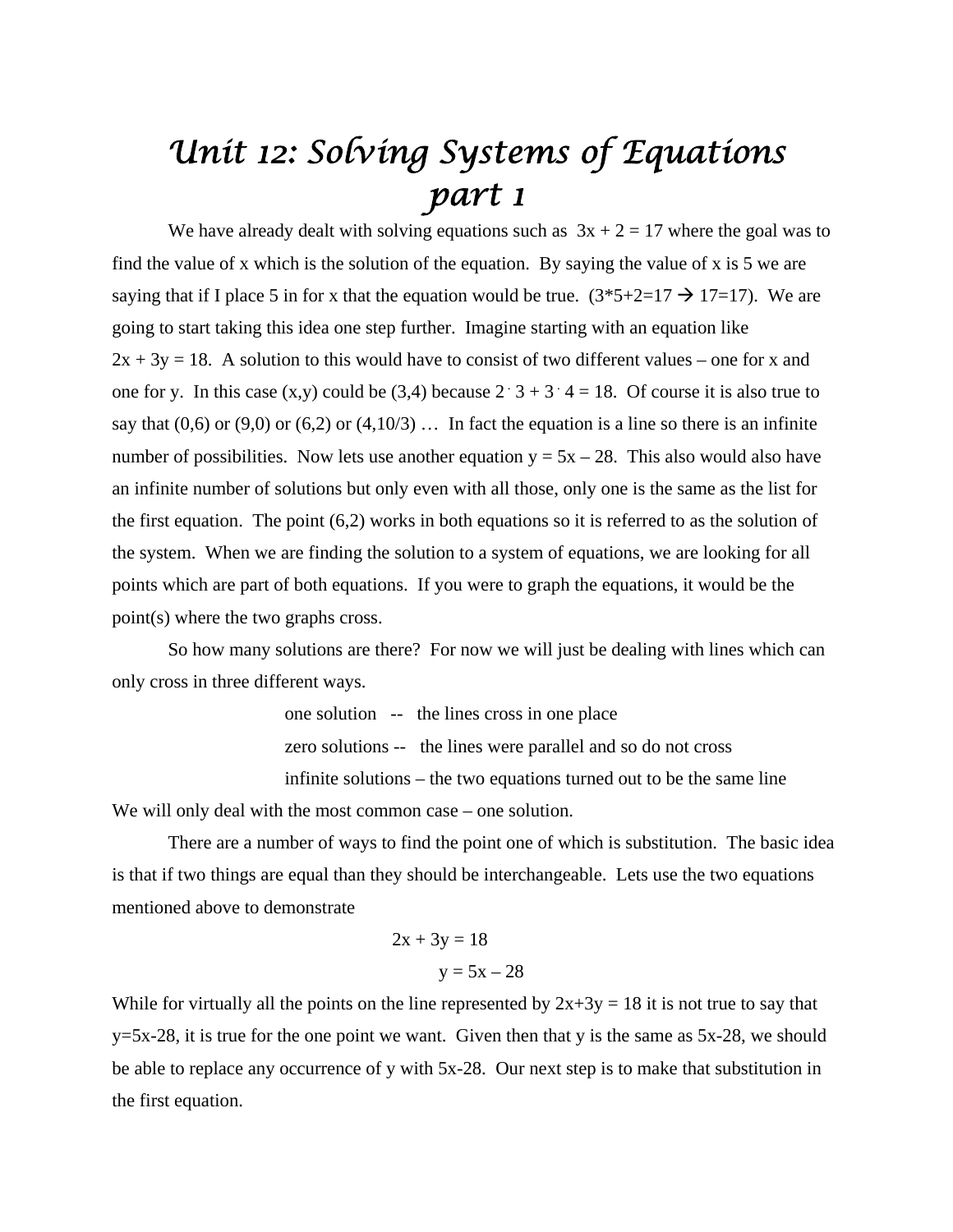$$
2x + 3y = 18 \rightarrow 2x + 3(5x - 28) = 18
$$

Since there is now only one variable in the equation we should be able to solve it

$$
2x + 3(5x-28) = 18
$$
  

$$
2x + 15x - 84 = 18
$$
  

$$
17x - 84 = 18
$$
  

$$
17x = 102
$$
  

$$
x = 102/17 = 6
$$

We now have part of our solution. We know that x is six but we still need to find y but that just requires a substitution of this 6 for x in either of the two original equations.

$$
y = 5x - 28
$$
  

$$
y = 5(6) - 28
$$
  

$$
y = 2
$$

Our final answer is then (6,2).

Here is another example:

$$
5x - 3y = -19
$$
  
\n
$$
x = 4y + 3
$$
  
\n
$$
5(4y+3) - 3y = -19
$$
  
\n
$$
20y + 15 - 3y = -19
$$
  
\n
$$
17y + 15 = -19
$$
  
\n
$$
17y = -34
$$
  
\n
$$
y = -2
$$
  
\n
$$
x = 4(-2) + 3 = -8 + 3 = -5
$$
  
\nAnswer: (-5,-2)

Both these examples we easily set up for solving by substitution. It is also possible to solve other type of equations.

$$
2x + 4y = 2
$$
  

$$
5x - y = 16
$$

If you are given this, you need to take one of the two equations and solve it for one of the variables. The best choice here is the second equations.

$$
5x - y = 16
$$

$$
- y = -5x + 16
$$

$$
y = 5x - 16
$$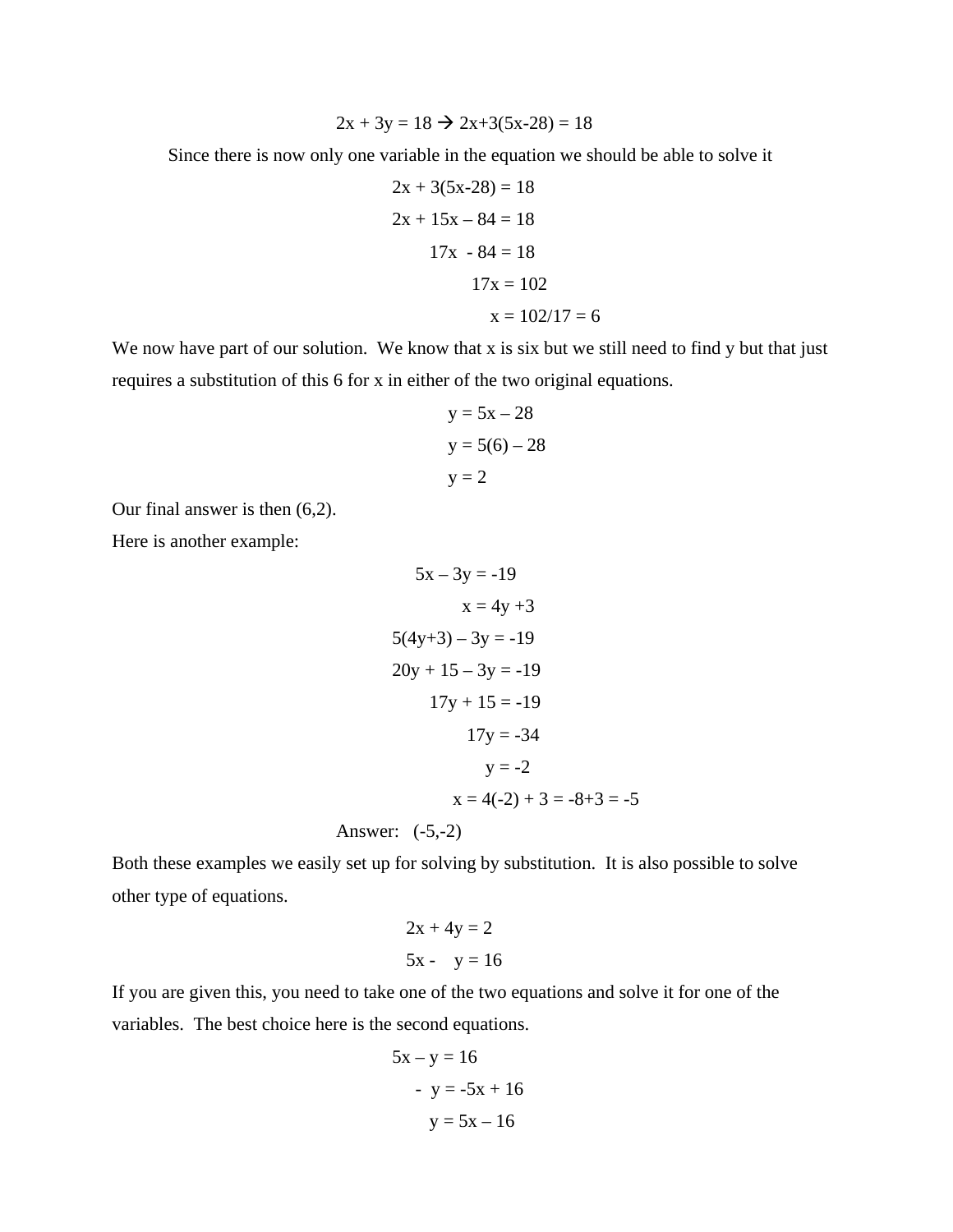With this we can now do the substitution into  $2x + 4y = 2$ 

$$
2x + 4(5x-16) = 2
$$
  

$$
2x + 20x - 64 = 2
$$
  

$$
22x - 64 = 2
$$
  

$$
22x = 66
$$
  

$$
x = 66/22 = 3
$$

Now put that back into either one of the original problems. (you could use your solved for version but by using one of the originals it helps perform an error check)

$$
5x - y = 16 \rightarrow 5(3) - y = 16
$$
  

$$
15 - y = 16
$$
  

$$
-y = 1
$$
  

$$
y = -1
$$

Answer: (3,-1)

Solve by substitution

P 12-1  $3x + 5y = 57$   $y = 2x + 1$ P 12-2  $2x - y = 6$   $y = -2x + 6$ P 12-3  $4x + 9y = -3$   $y = 4x + 13$ P 12-4  $2x + 3y = 14$   $y = 5x - 12$ P 12-5  $4x - y = 10$   $y = 2x + 1$ P 12-6  $2x + 5y = 7$   $3x - y = 2$ P 12-7  $3x - 2y = 2$   $x + 4y = 10$ P 12-8  $5x + 3y = 3$   $6x + y = 14$ P 12-9  $9x + 2y = 25$   $x = -2y + 5$ P 12-10  $4x + 2y = 2$   $5x - 10y = 15$ P  $12-11$   $10x + 15y = -3$   $5x - 3y = 14$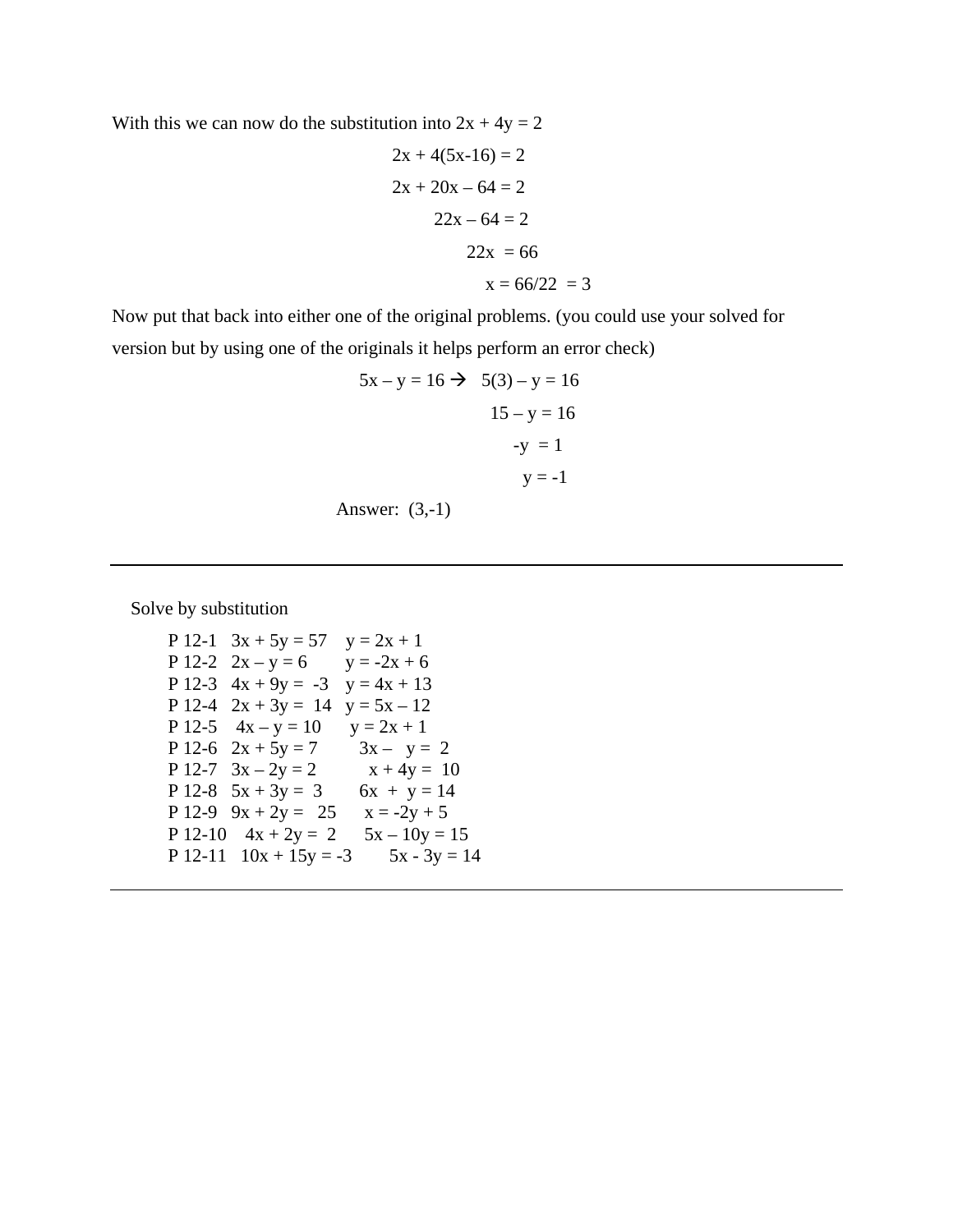### *Unit 13: More on Solving Systems of Equations*

Just to remind you, solving a system of equations means that we are looking for the points (although usually only one) which satisfies a series of equations. Last time we just dealt with two equations and a method known as substitution. The priniciple idea is that we can take two equal expressions and replace one with the other. This allowed us take the following system

$$
3x + 5y = 12
$$
  

$$
y = 2x + 1
$$

and solve it by using the fact that, at the point we are interested in, y and  $2x + 1$  are the same thing. This being true we state that instead of  $3x + 5y = 12$  that  $3x + 5(2x+1) = 12$ . After all, y and  $2x + 1$  are the same so why shouldn't 5 times y be just like 5 times  $2x+1$ ? Unfortunately we discovered that while this worked rather well with systems like that above, it was not so easy to use if we are given

$$
3x - y = 7
$$
  

$$
5x + y = 17
$$

 In order to solve this with substitution, we had to solve one of the equations for one of the variables and then use substitution. We are going to use the same principle behind that method but in a new way called linear combination.

 Linear combination actually operates on two principles. The first is like that above where we should be able to substitute one thing with something that it equals. The second idea is that you can add to both sides of an equation without changing the equation as long as you add the same thing to both sides. Allow me to demonstrate. Lets add 17 to both sides of the first equation.

$$
3x - y = 7
$$
  
3x - y + 17 = 7 + 17  
3x - y + 17 = 24

 Now that did not seem terribly useful but lets remember the second equation which said that  $5x + y = 17$ . With that in mind we can use our second principle, substitution.

$$
3x - y + 17 = 24
$$
  
3x - y + (5x + y) = 24

A little algebra shows that the –y and + y cancel out leaving just  $8x = 24$  or  $x = 3$ .

Of course that that is the whole point of linear combination – to have one of the two variables cancel out. Of course we usually don't write it out like this. This just demonstrated why this method worked.

Here is a more typical problem: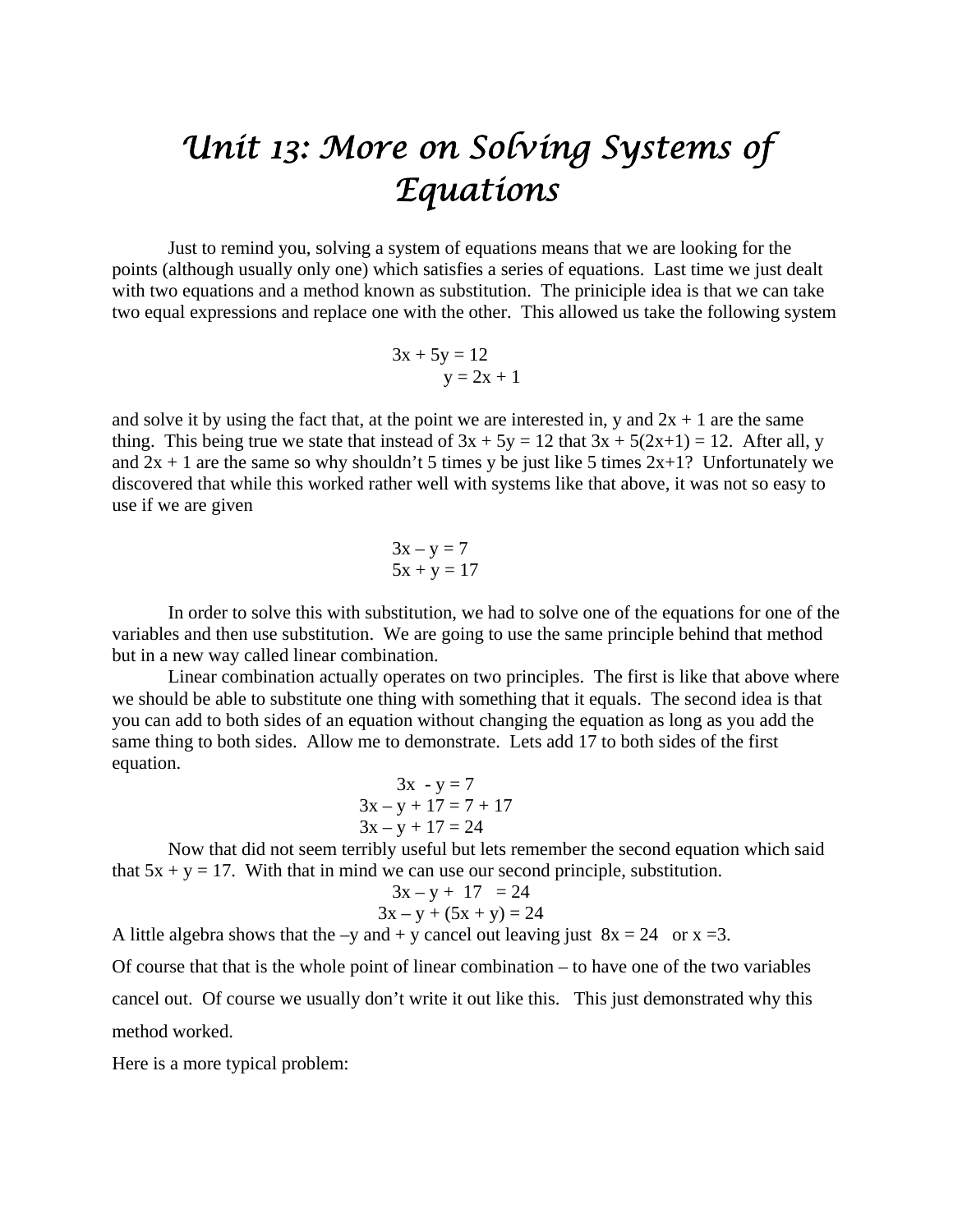Example 1:  $4x - 3y = 19$  $+ 5x + 3y = 17$  $9x = 36$  after adding the y's cancelled  $x = 36/9 = 4$ 

Now that we have x, put it into either equation to find y

$$
5(4) + 3y = 17
$$

$$
20 + 3y = 17
$$

$$
3y = -3
$$

$$
y = -1
$$

Answer: ( 4,1)

Of course if we had used the other equation we would still have gotten –1. If you try it and get something different than the x value had to be wrong.

Of course it is not always y that will cancel out.

| Example 2:         | $5x - 8y = -7$                   |
|--------------------|----------------------------------|
|                    | $-5x + 10y = 15$                 |
| add them together  | $2y = 8 \rightarrow y = 8/2 = 4$ |
| Substitute back in | $5x - 8(4) = -7$                 |
|                    | $5x - 32 = -7$                   |
|                    | $5x = 25$                        |
|                    | $x = 5$                          |

Answer: (5,4)

 Both these problems had something in common – simple adding cancelled out a variable but what if we are given something like this

Example 3:  $5x + 6y = 16$  $6x + 3y = 15$ 

Adding this time gives us  $11x + 9y = 31$  which we still can not solve. Here is the trick to this type of problem. In the first equation there is a  $+6y$ . To cancel that out we would need the other equation to have a –6y. It does not have this but we can make it have this by multiplying the entire equation by a negative two. Remember that not only can we add the same thing to each side but we can also multiply by the same thing on each side

$$
5x + 6y = 16 \implies 5x + 6y = 16
$$

$$
(-2)(6x + 3y = 15) \implies -12x - 6y = -30
$$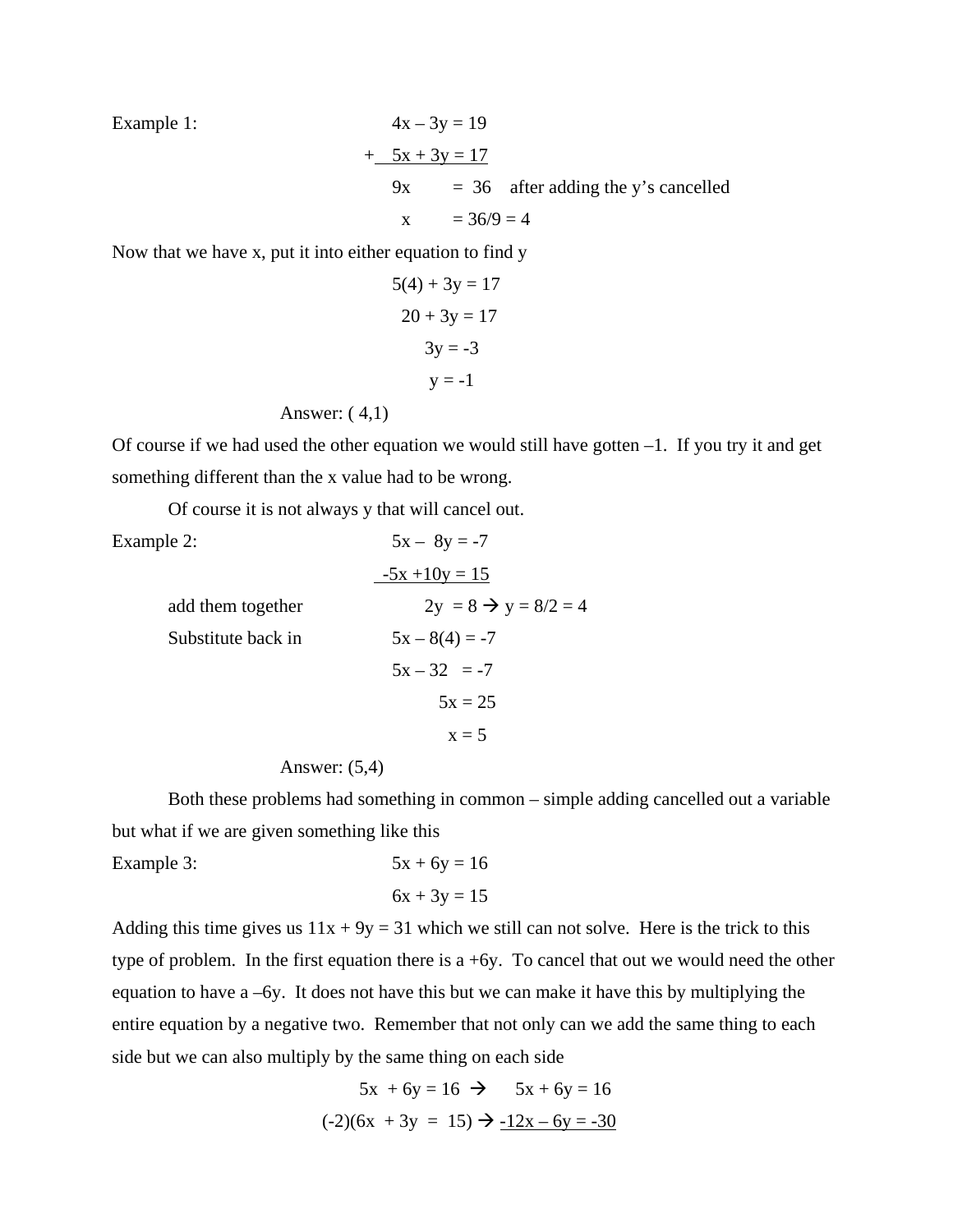Now we can add with something canceling out.  $-7x = -14$   $\rightarrow x = 2$ Substituting back in we will find that  $y = 1$  so the answer is (2,1).

Here is another one:

Example 4:  $10x + 3y = 36$ 

 $30x - 24y = 42$ 

To cancel out the 30x in the second equation we need a  $-30x$  so multiply the first equation by  $-3$ .

$$
-3(10x + 3y = 36) \rightarrow -30x - 9y = -108
$$

$$
30x - 24y = 42
$$

$$
-33y = -66 \rightarrow y = 2
$$

Substitution of this back into either equation gives us  $x = 3$  so the answer is (3,2).

 You may have noticed that multiplying the first equation by eight would also have worked since in that event the y's would have cancelled out.

Solve each system by linear combination – be sure to show your work including the substitution that takes place after you find the first value

P 13-1 
$$
4x + 5y = 17
$$
  
\n $3x - 5y = 4$   
\nP 13-2  $-2x + 8y = 26$   
\n $2x - 9y = -30$   
\nP 13-3  $5x + y = 12$   
\n $8x - y = 1$   
\nP 13-4  $6x + 2y = 14$   
\n $-6x + 3y = 5$   
\nP 13-5  $4x + 8y = -4$   
\n $2x - 5y = 7$   
\nP 13-6  $20x + 18y = 4$   
\n $13x - 9y = 1$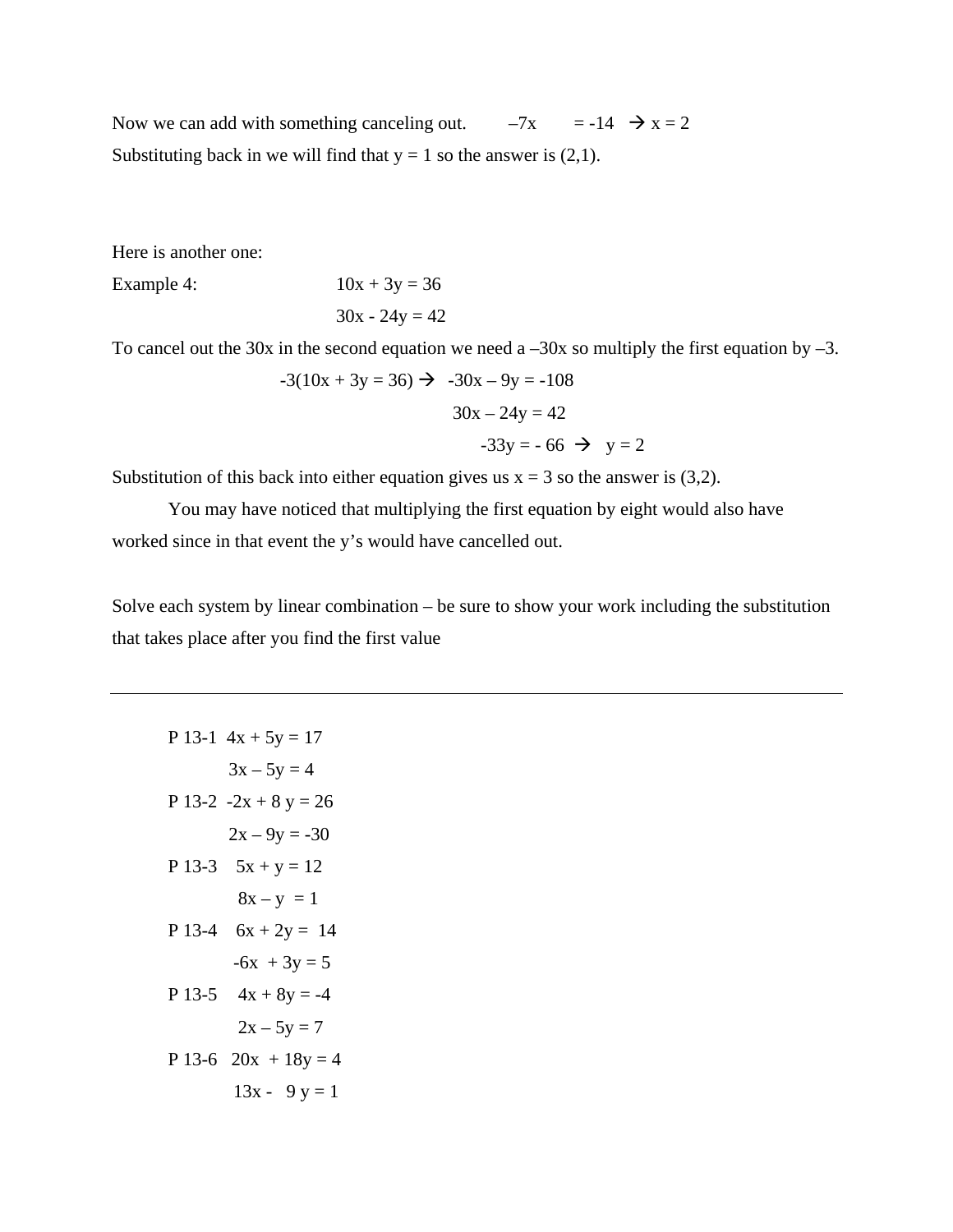P 13-7 
$$
-4x + 5y = -32
$$
  
\n $7x + 10y = 131$   
\nP 13-8  $10x + 3y = 9$   
\n $11x + 12y = 8$   
\nP 13-9  $24x + 9y = 3$   
\n $13x - 36y = 49$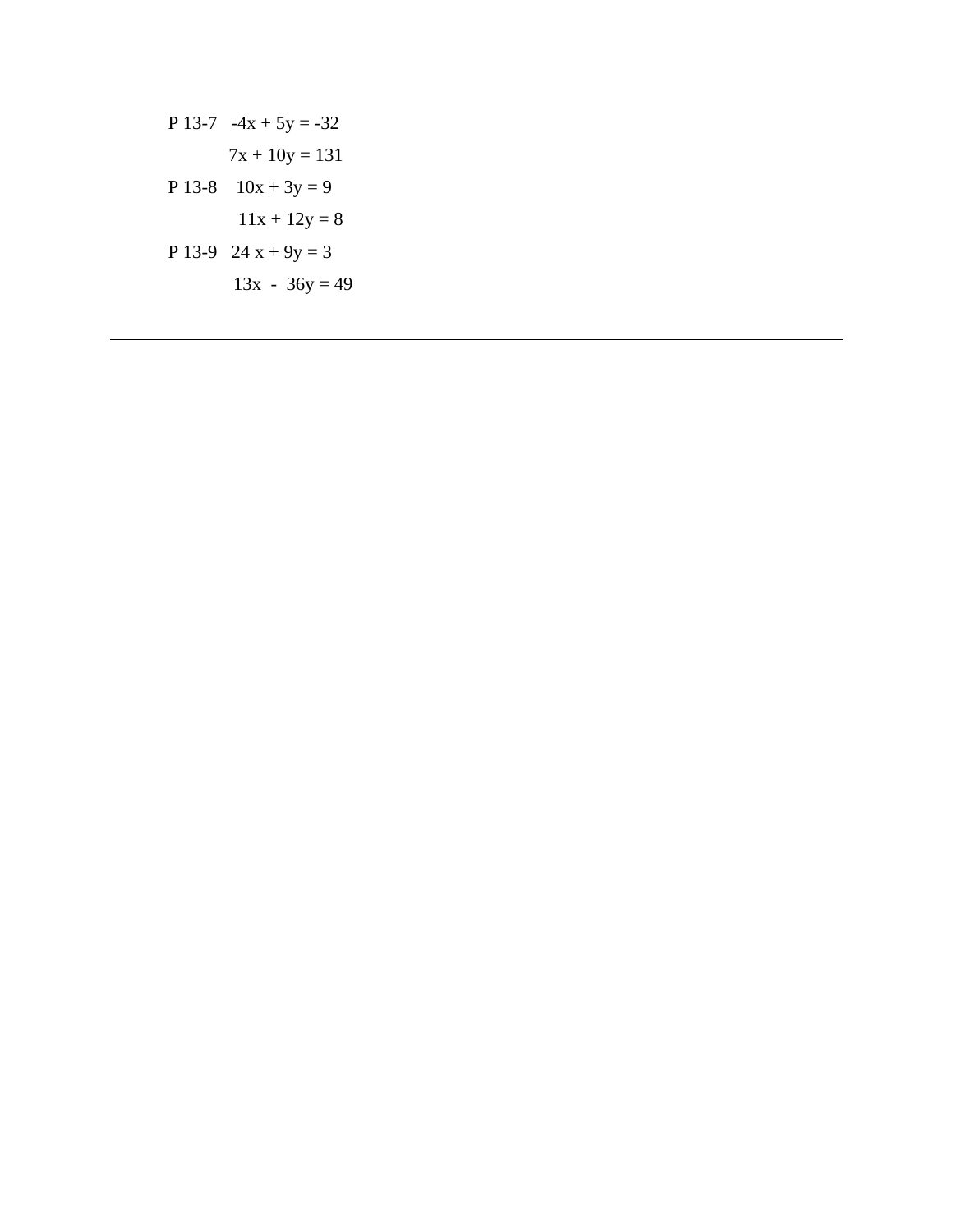### *Unit 14: Solving Even More Systems*

 The last two sections already dealt with the two primary methods of solving systems of equations – substitution and linear combination. I think most of you will admit that, although it was a little strange at first, even linear combination is not really all that difficult. Of course there are a few things we need to handle yet like unusual results and two multiplications

#### *Unusual Results*

There is really two different kinds of unusual results. Here is an example of the first.

$$
3x + 6y = 4
$$

$$
x = -2y+5
$$

You would solve this system by substitution as follows

$$
3(-2y+5) + 6y = 4
$$
  
-6y + 15 + 6y = 4  
15 = 4

Now that can't be write. Even a first grader knows that 15 does not equal 4 so what happens – did I make a mistake. Well actually know. Our idea of substituting  $-2y + 5$  for x was based on the assumption that there was a point where the two lines crossed. These lines were actually parallel and therefore don't cross.

Here is another one

$$
4x + 2y = 6
$$
  

$$
y = -2x + 3
$$
  

$$
4x + 2(-2x+3) = 6
$$
  

$$
4x - 4x + 6 = 6
$$
  

$$
6 = 6
$$

 This time the system did not lead to a incorrect statement but rather one that is kind of a no brainer. I mean of course 6 equals 6. As it turns out, unlike the last one which meant there was no solution, this one has an infinite number of solutions. In truth any point on the one line is also on the other because the two equations are actually representing the same line. That is usually how we state our answer is that they are the same line.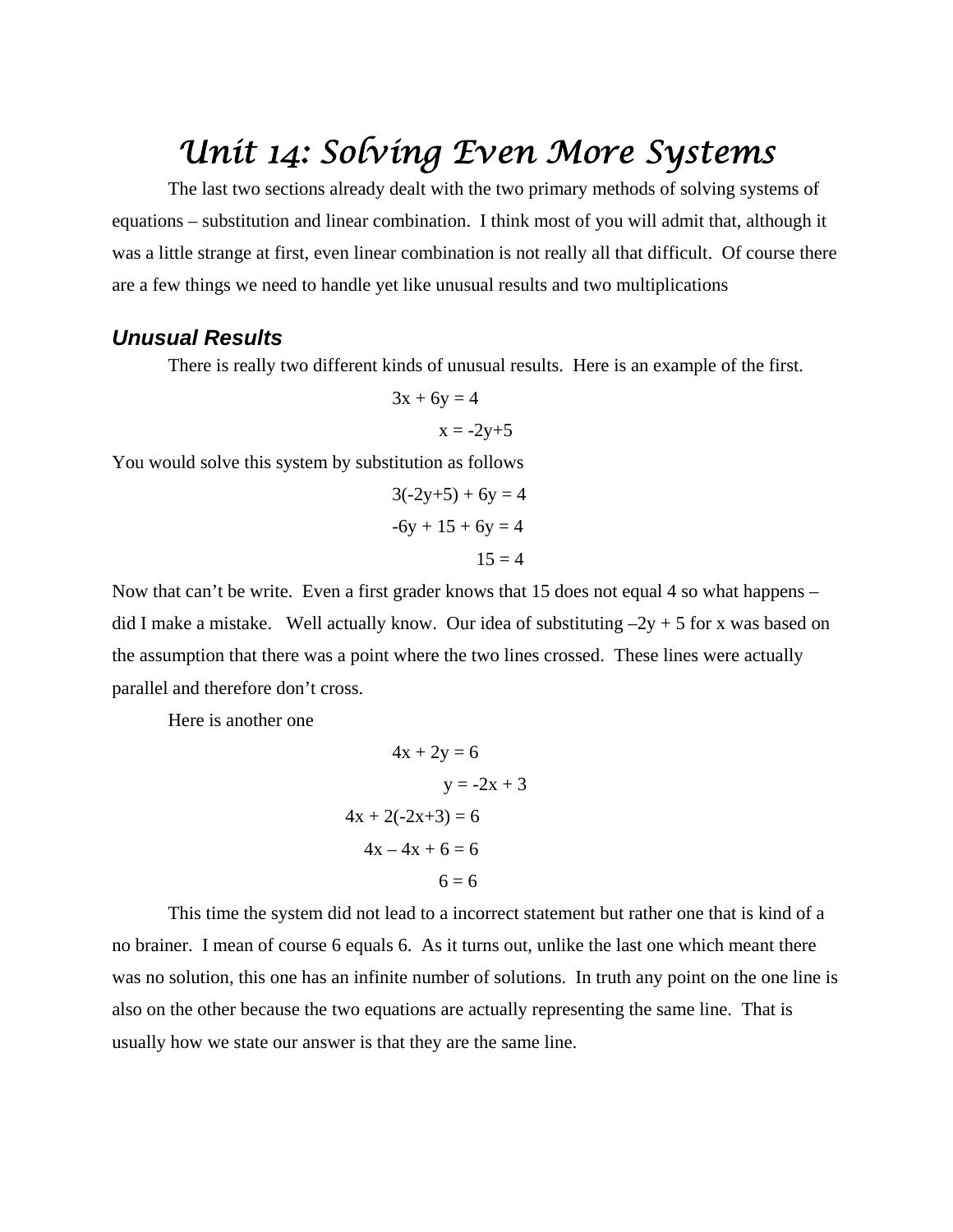In summary for this part, if you end up with a statement which makes no sense like  $2=1$ than the answer is no solution because they are parallel lines. If you get a statement which is always true like 3=3 than the answer is infinite, or same line

#### *Multiple Multiplications*

 When we dealt with linear combination before we were always either able to just add the equations as they were given or do so after multiplying one line by something. Look at the following example

$$
4x + 3y = 15
$$

$$
6x + 5y = 23
$$

Although I could find a fraction to multiply 4 by to make it a  $6 \frac{3}{2}$ , we generally avoid fractions since they can lead to too many errors. I could look at the y's but that won't work either in this case the best choice to find the a common multiple of either 4 and 6 or the 3 and 5 (it won't matter which). Well 12 is a multiple of both 4 and 6 so I am going to get one line to be a  $12x$  and the other  $a - 12x$ .

$$
3(4x+3y = 15) \rightarrow 12x +9y = 45
$$

$$
-2(6x+5y = 23) \rightarrow -12x -10y = -46
$$

Something will cancel now so I add to get  $-y = -1$  or  $y = 1$ . Now that I know that  $y = 1$  I substitute that back into one of the original equations

$$
4x + 3 \cdot 1 = 15
$$
  
 
$$
4x + 3 = 15
$$
  
 
$$
4x = 12
$$
  
 
$$
x = 3
$$
 so the answer is (3,1)

 The key is to find any multiple of the two coefficients and get both lines to have that by multiplying both lines to get it. Note you do not need to worry about finding the least common multiple because I could have multiplied by 6 and  $-4$  above and had 24 and  $-24x$  to cancel out. Here is one more example of this type before I give you the problems.

$$
4x + 7y = 9
$$

$$
5x - 3y = 23
$$

It does not really matter which variable I choose to work with but I will use the y's where a multiple of 7 and 3 is 21

$$
3(4x + 7y = 9) \rightarrow 12x + 21y = 27
$$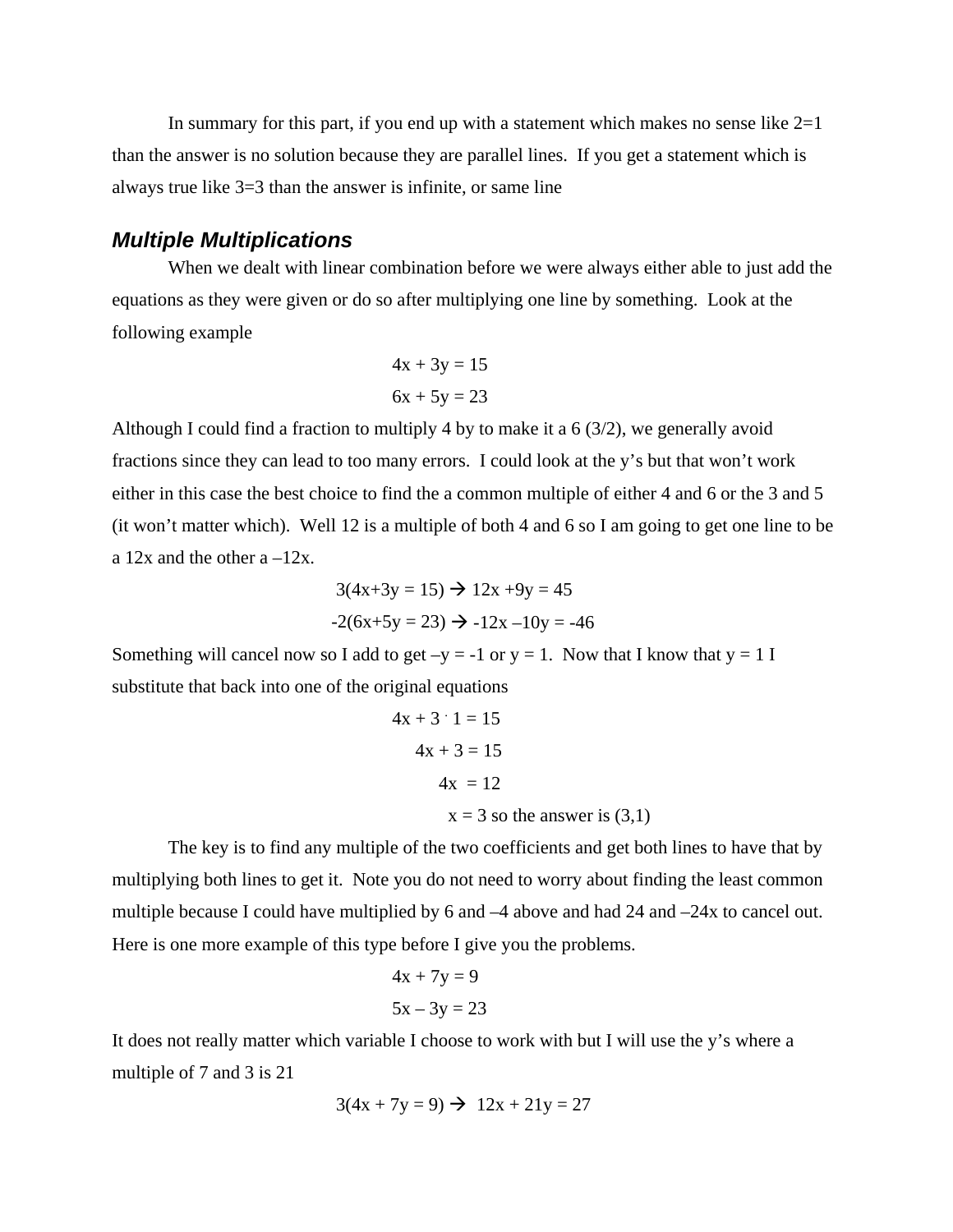$$
7(5x - 3y = 23) \rightarrow 35x - 21y = 161
$$
  

$$
47x = 188
$$
  

$$
x = 188/47 = 4
$$

with x equal to 4 we substitute back in

$$
4(4) + 7y = 9
$$
  
16 + 7y = 9  
7y = -7  
y = -1  $\rightarrow$  answer is therefore (4,-1)

Some of these will only require multiplying one equation, some will have no solution and some will be infinite- same line

P 14-1) 
$$
5x + 4y = 50
$$
  
\n $3x - 3y = 3$   
\nP 14-2  $7x + 2y = 12$   
\n $14x - 4y = 4$   
\nP 14-3  $5x + 6y = 14$   
\n $10x + 12y = 28$   
\nP 14-4  $-2x + 8y = 12$   
\n $7x + 3y = 14$   
\nP 14-5  $9x + 3y = 12$   
\n $18x + 6y = 20$   
\nP 14-6  $10x + 3y = 15$   
\n $20x + 12y = 60$   
\nP 14-7  $-2x - 3y = -1$   
\n $3x + 9y = -3$   
\nP 14-8  $5x - 6y = -4$   
\n $4x + 10y = -18$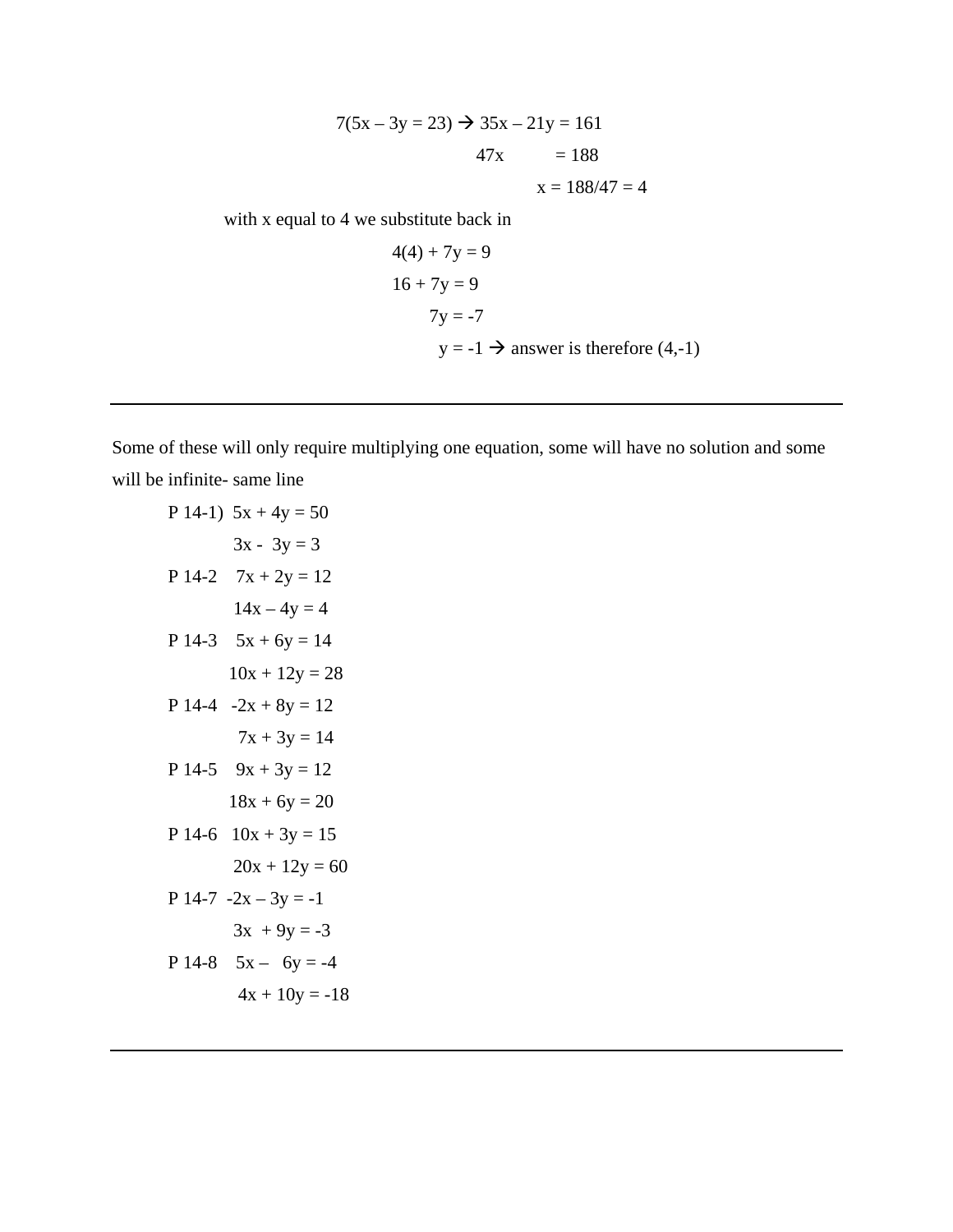### *Unit 15: Exponents*

 So far this year we have dealt mostly with linear equations and systems. These can model quite a few situations but not everything. We need to be able to model a number of equations using quadratics such as  $y = -9.8t^2 + 5t + 12$  representing the trajectory of an object and perhaps even high powers. Before we get into those situations we need to review some of the basic properties of exponents so we can handle the following situations:

Product of powers: 
$$
x^2 \cdot x^3
$$
  
Division of powers:  $\frac{x^6}{x^2}$   
Power of a power:  $(x^4)^3$ 

Please keep in mind a few rules we learned earlier this year such as  $x^0 = 1$  and  $0^x = 0$ unless  $x = 0$  since  $0^0$  is undefined. You may also remember that  $x^3$  means  $1 \times x \times x$  although for most of this unit we will be ignoring the 1 since it rarely makes a difference.

#### *Product of powers*

 By going back to the definition we can handle the product of powers explanation without much difficulty. Since  $x^2 = x \cdot x$  and  $x^3 = x \cdot x \cdot x$  we get

$$
x2 \cdot x3 = (x \cdot x) \cdot (x \cdot x \cdot x)
$$

$$
x2 \cdot x3 = x \cdot x \cdot x \cdot x \cdot x
$$

$$
x2 \cdot x3 = x5
$$

You may already see the pattern but just in case you are not convinced lets look at another example.

$$
x^{4} \cdot x^{5} = (x \cdot x \cdot x \cdot x) \cdot (x \cdot x \cdot x \cdot x \cdot x)
$$

$$
x^{4} \cdot x^{5} = x \cdot x \cdot x \cdot x \cdot x \cdot x \cdot x \cdot x
$$

$$
x^{4} \cdot x^{5} = x^{9}
$$
  
Here is a summary of the results 2 and 3  $\rightarrow$  5  
4 and 5  $\rightarrow$  9

The pattern is that when multiplying two terms, which have the same base, you add the exponents. Here is one more example

$$
x^{30} \cdot x^{532} = x^{562}
$$

Try writing that one out like I did the other two. It will take you awhile but the rule using 30+532=562 is pretty simple.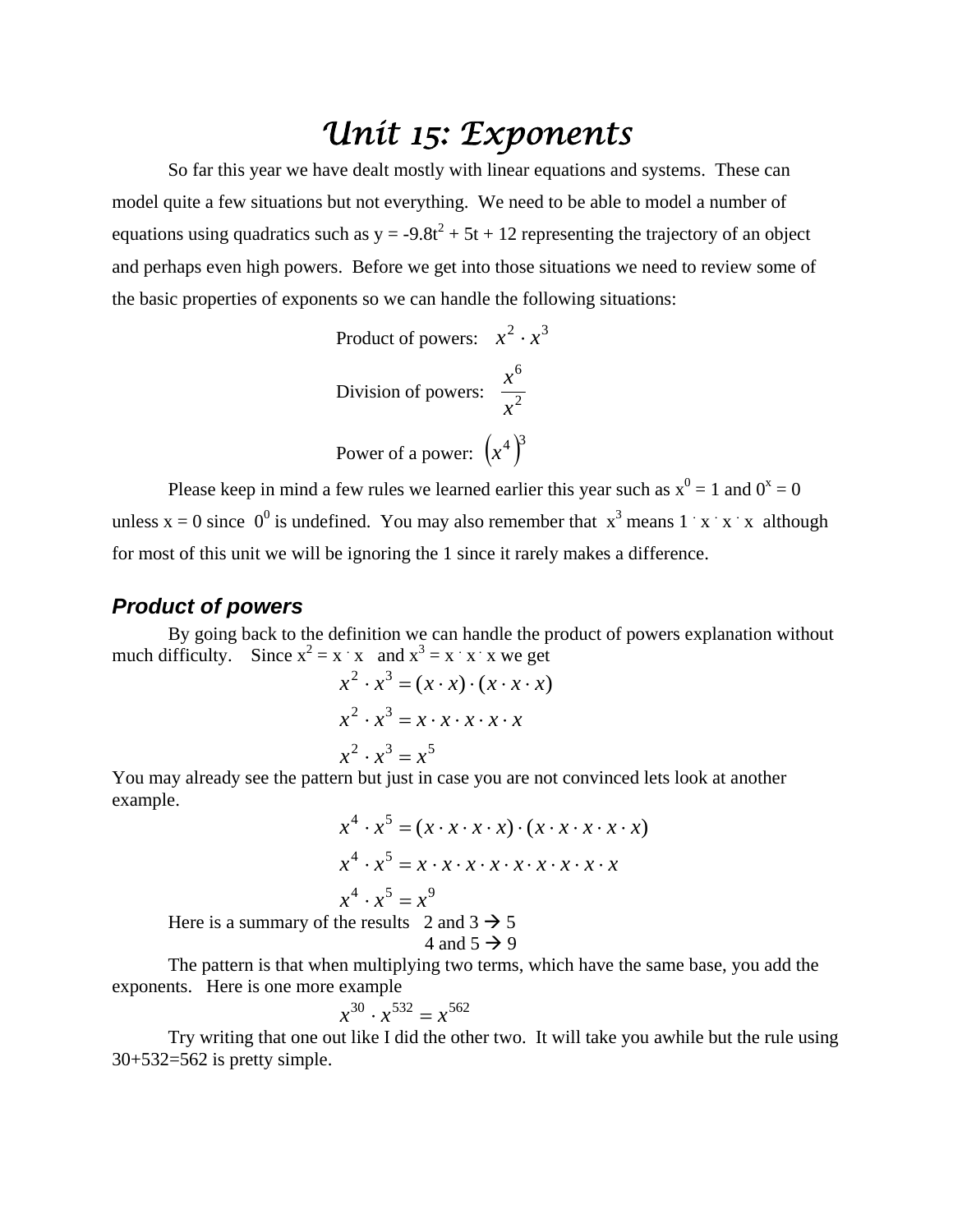#### *Division of Powers*

We can again use the definition of an exponent to figure this one out Since  $x^6 = x \cdot x \cdot x \cdot x \cdot x \cdot x$ and  $x^2 = x^2$  is we get

$$
\frac{x^6}{x^2} = \frac{x \cdot x \cdot x \cdot x \cdot x \cdot x}{x \cdot x}
$$

Since it is all multiplication we can cancel terms which are on top and bottom

$$
\frac{x^6}{x^2} = \frac{x \cdot x \cdot x \cdot x \cdot x \cdot x}{x \cdot x}
$$

$$
\frac{x^6}{x^2} = \frac{x \cdot x \cdot x \cdot x}{1} = x \cdot x \cdot x \cdot x
$$

$$
\frac{x^6}{x^2} = x^4
$$

Again before making any rash conclusions lets look at another example

$$
\frac{x^8}{x^3} = \frac{x \cdot x \cdot x \cdot x \cdot x \cdot x \cdot x \cdot x}{x \cdot x \cdot x}
$$

$$
\frac{x^8}{x^3} = \frac{x \cdot x \cdot x \cdot x \cdot x \cdot x \cdot x}{x \cdot x \cdot x}
$$

$$
\frac{x^8}{x^3} = \frac{x \cdot x \cdot x \cdot x \cdot x}{1} = x \cdot x \cdot x \cdot x \cdot x
$$

$$
\frac{x^8}{x^3} = x^5
$$

Here is a summary of the results 6 and  $2 \rightarrow 4$ 

8 and 3  $\rightarrow$  5

Remembering that multiplication and division are opposite operations, it is not really unexpected that since multiplication was addition that division would be subtraction.

If you want to know what  $\frac{x}{\sqrt{5}}$ 12 *x x* is just do  $12 - 5$  to get 7 and the answer of  $x^7$ .

#### *Power of a Power*

.

We need to use the definition and the product of powers to figure this one out. Lets suppose that we are given the problem

$$
\left(x^4\right)^3
$$

We need to realize that the third power on a complex term is just like any other so

$$
(x^4)^3 = (x^4) \cdot (x^4) \cdot (x^4)
$$

Now the problem looks like a product of powers where the rule was to add. So  $4+4+4=12$ So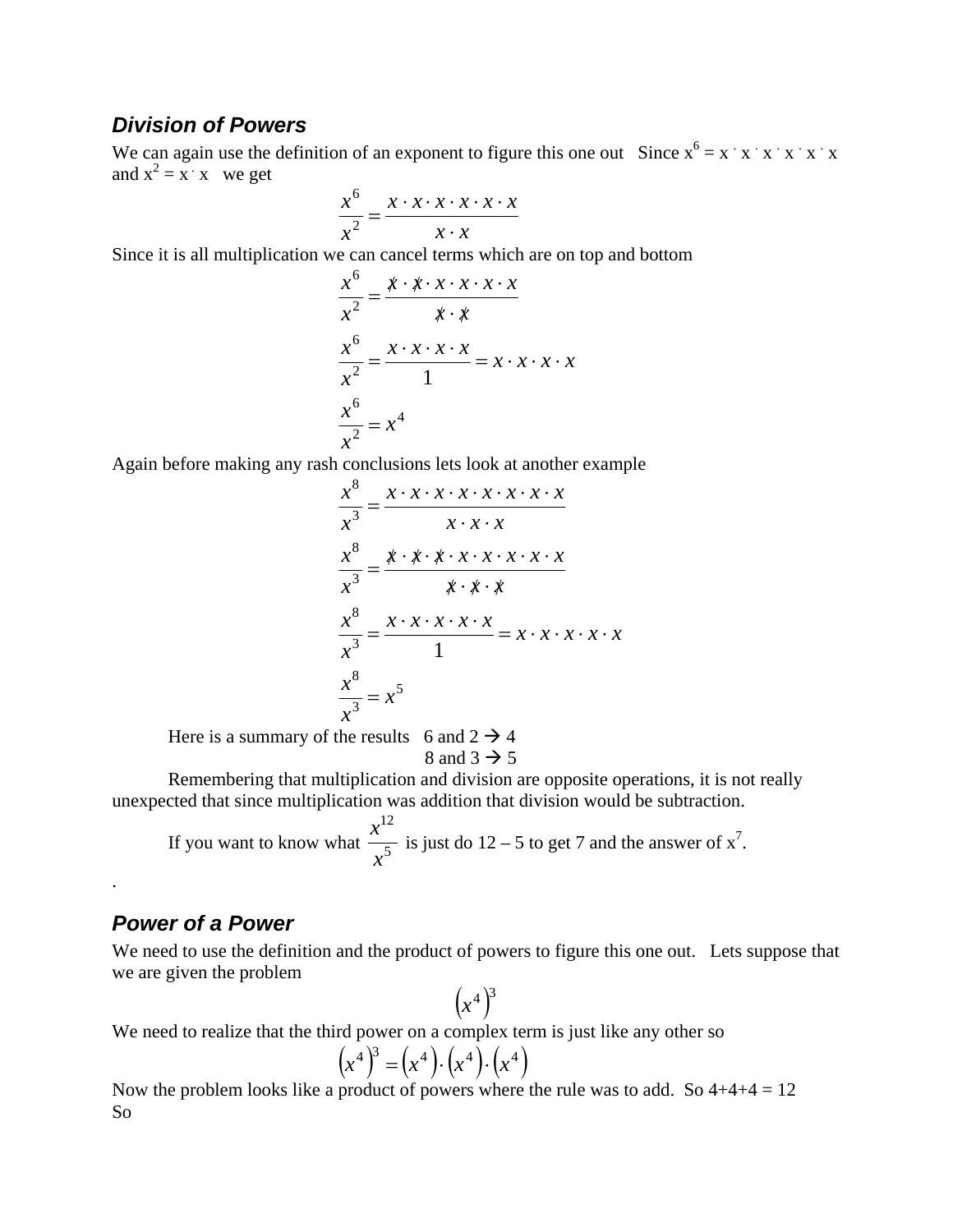$$
\left(x^4\right)^3 = x^{12}
$$

As long as we did two before saying the rule before we might as well do the same thing here.

$$
(x5)7 = x5 \cdot x5 \cdot x5 \cdot x5 \cdot x5 \cdot x5 \cdot x5
$$
  
since 5+5+5+5+5+5+5 = 35

 $(x^5)^7 = x^{35}$ 

Of course  $4 \cdot 3 = 12$  and  $5 \cdot 7 = 35$  which gives us our rule. If you have a term with a power to another power than multiply the exponents. This even works when there are multiple terms inside the parenthesis as long as everything inside is either multiplication or division

Example 1: 
$$
(x^2 y^5)^8 = x^{28} y^{5\cdot 8} = x^{16} y^{40}
$$
  
\n $(2x^3 y^4 w)^5 = 2^{15} x^{35} y^{45} w^{15}$   
\nExample 2:  $= 2^5 x^{15} y^{20} w^5$   
\n $= 32x^{15} y^{20} w^5$ 

For the next several examples remember that negative exponents mean a reciprocal  $x^{-2} = \frac{1}{x^2}$  $\frac{2}{1}$  1 *x*  $x^{-2} =$ 

 Example 3: 4  $3, 3$ 8 5 4  $\overline{\phantom{a}}$  $\bigg)$  $\setminus$  $\overline{\phantom{a}}$  $\setminus$ ſ  $x^3w$  $\left(\frac{x^8 y}{x^2}\right)^3$  look inside the parenthesis to simplify – the x's and y's 4 3  $\frac{4}{(4x^{8-3}+1)}$  $3...3...4$ 8 5 4 5 4  $\overline{\phantom{a}}$ J  $\setminus$  $\overline{\phantom{a}}$  $\setminus$  $\Bigg)^{4} = \Bigg($ J  $\setminus$  $\overline{\phantom{a}}$  $\setminus$  $(4x^8y)^4 (4x^{8-3}y^{1-}$ *w x y*  $x^3w^3y$ *x y* 4 3  $5, -3$ 5 4  $\overline{\phantom{a}}$  $\bigg)$  $\setminus$  $\overline{\phantom{a}}$  $\setminus$  $=\left(\frac{4x^5y}{2}\right)^{\frac{1}{2}}$ *w x y* 4  $3, 3$ 5 5 4  $\overline{\phantom{a}}$ J  $\setminus$  $\overline{\phantom{a}}$  $=\left(\frac{4x^5}{5w^3y}\right)$  $=\frac{1}{54} \frac{u}{12}$  $4,20$ 5 4  $w^{12}y$  $=\frac{4^4 x}{4}$ 

Example 4:  $\frac{3\pi}{45} \cdot \frac{5\pi}{2} \cdot \frac{3\pi}{2}$ 3  $5, 6, 8$  $2, 7, 3$ 2  $6x^2y'z^3$  5 *x xyz*  $t^5y^6z$  $\frac{x^2y^7z^3}{5-6.8}$ .

First multiply numerators and denominators

$$
=\frac{30x^3y^8z^6}{2t^5y^6z^8}
$$

Now see if anything can simplify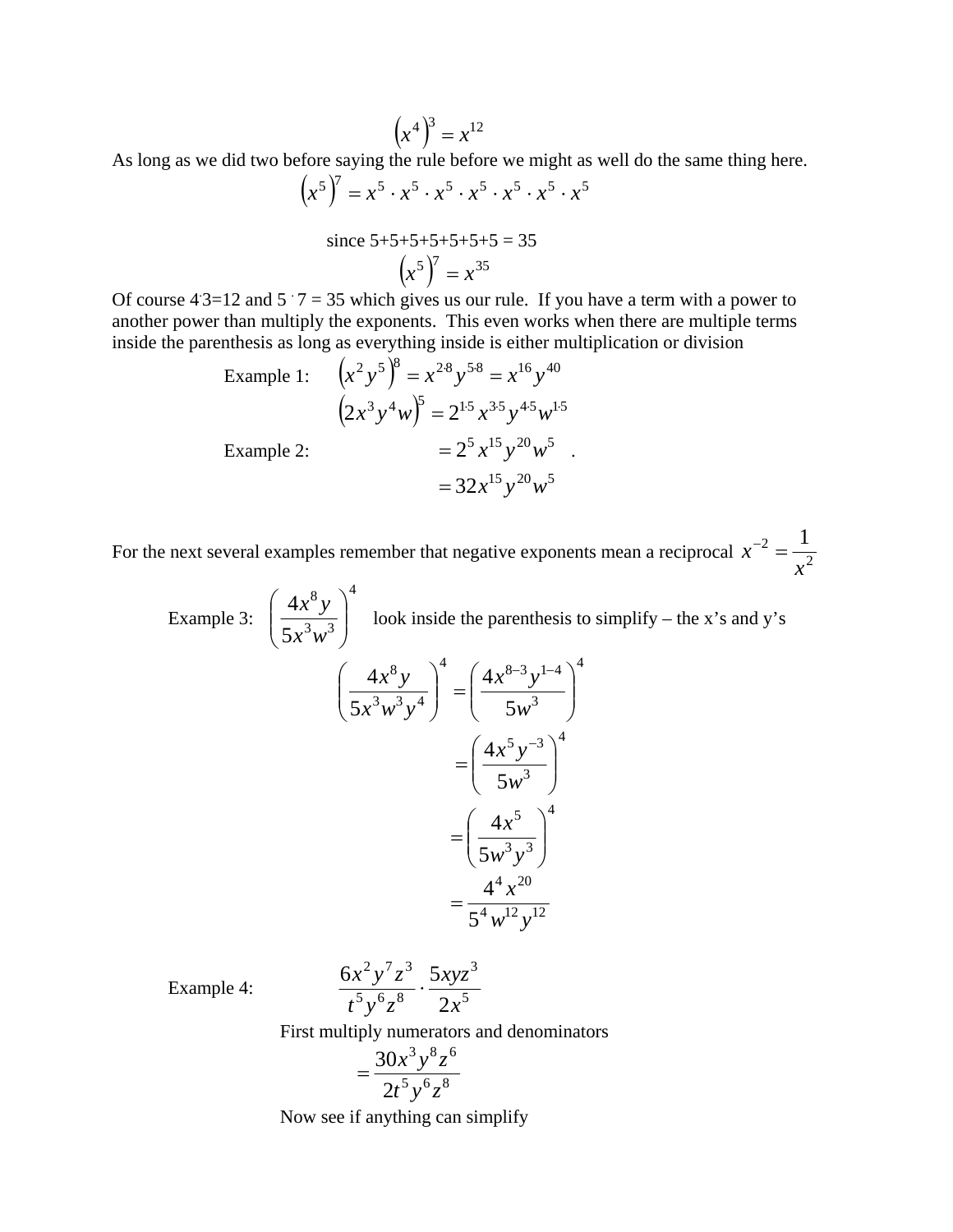$$
= \frac{15x^3y^2z^{-2}}{t^5}
$$

$$
= \frac{15x^3y^2}{t^5z^2}
$$

#### Problems -- if you have a number with an exponent of 5 or less evaluate it --- do not leave any negative exponents

P 15-1 
$$
x^5 \cdot x^{10}
$$
  
\nP 15-2  $(2x^2)^3$   
\nP 15-3  $(5^4x^4y^6z^{-2})^7$   
\nP 15-4  $\frac{5x^2}{x^5}$   
\nP 15-5  $\frac{4x^3m^4p^6}{7xm^2p^2}$   
\nP 15-6  $\frac{12xy}{z^3} \cdot \frac{3x^2}{z^4}$   
\nP 15-7  $(\frac{4w^3d^2}{5x})^{-3}$   
\nP 15-8  $(\frac{x^8y^9}{xy^3})^4$   
\nP 15-9  $\frac{5x}{y} \cdot \frac{2x}{8y^3}$   
\nP 15-10  $\frac{12x^2y^{-3}}{4xy^4zw^2} \cdot \frac{5y^2z^3}{w^9}$   
\nP 15-11)  $\frac{1x^2y^3}{7y^8z^9} \cdot \frac{4y^5z^6}{x^{10}}$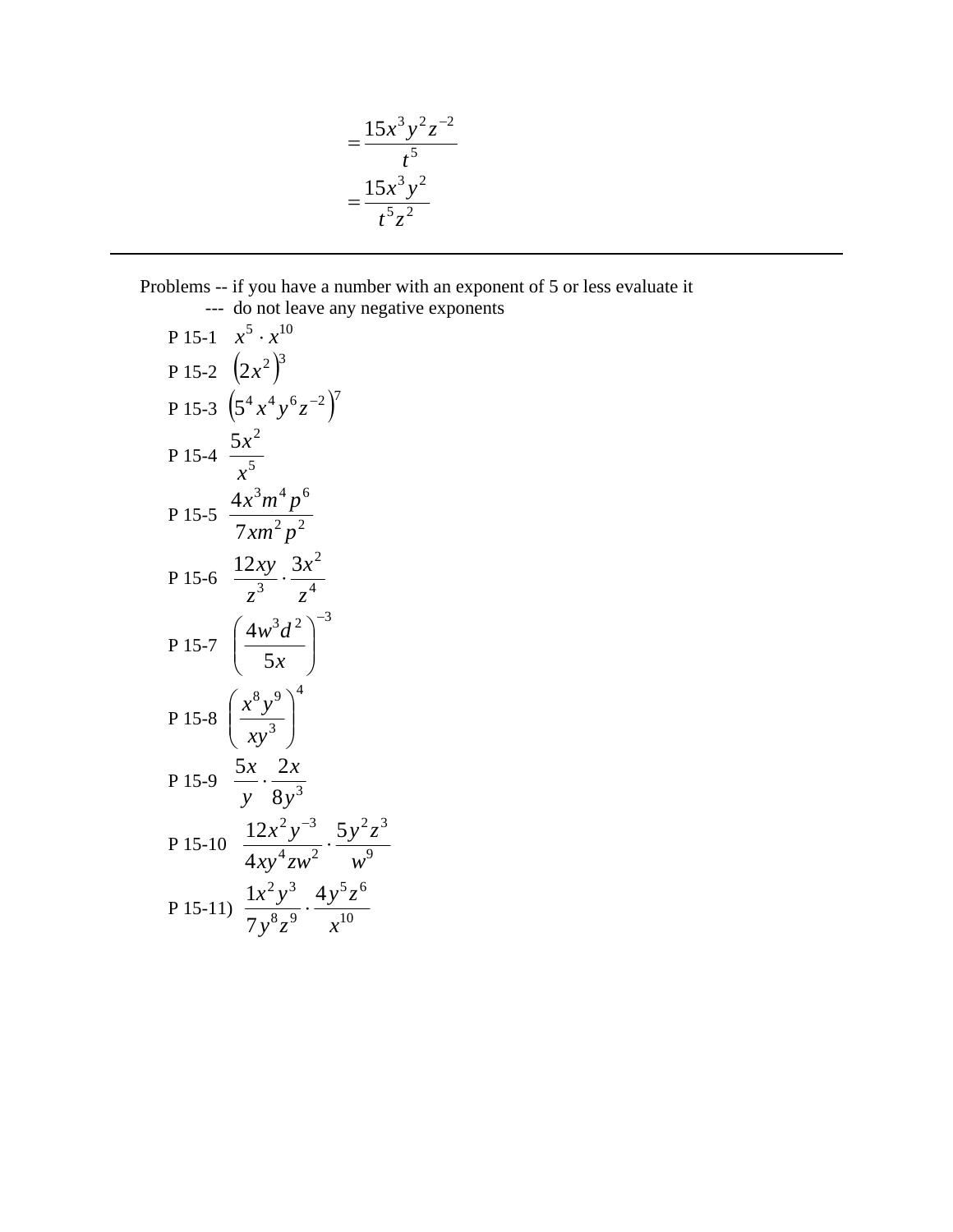### *Square Roots*

 Last time we reviewed how to handle exponents in a number of situations such as the multiplication, division, power of a power, zero and even negative exponents. Of course the most common case, other than a power of one which we usually do not even write, is to have a power of two. Having a second power leads to square roots.

What is a square root? Lets suppose that x is the square root of b. In other words  $x = \sqrt{b}$  This being the case, then  $x^2 = b$ . For example,  $3 = \sqrt{9}$  because  $3^2 = 9$ .

When finding square roots we use the definition to puzzle it out – usually by trial and error. Now lets suppose that we want to find  $\sqrt{49}$ . We are actually asking what number to the second power equals 49 ie

$$
\begin{bmatrix} 1^2 = 49 & or \end{bmatrix}
$$
 = 49

The second version represents the idea of "what number times itself equals 49". If you memorized your multiplication table you have probably already come up with the answer of seven. 7  $7 = 49$  so  $\sqrt{49} = 7$ 

|                             | Example 1: Lets try a larger one | $\sqrt{196}$               |                                   |  |  |
|-----------------------------|----------------------------------|----------------------------|-----------------------------------|--|--|
| Try some values             |                                  |                            |                                   |  |  |
|                             |                                  | $10^2 = 100$ too small     |                                   |  |  |
|                             |                                  | $20^2$ = 400 way too large |                                   |  |  |
|                             |                                  | $12^2 = 144$ too small     |                                   |  |  |
|                             |                                  |                            | $13^2 = 169$ too small but closer |  |  |
|                             |                                  | $14^2 = 196$               |                                   |  |  |
| Therefore $\sqrt{196} = 14$ |                                  |                            |                                   |  |  |
| Example 2:                  |                                  | $\sqrt{2431}$              |                                   |  |  |
| Again try some values       |                                  |                            |                                   |  |  |
|                             |                                  | $100^2 = 10000$ too large  |                                   |  |  |
|                             |                                  |                            | $60^2$ = 3600 too large still     |  |  |
|                             |                                  |                            | $50^2 = 2500$ a little too large  |  |  |

$$
50^2 = 2500
$$
 a little too large

 $49<sup>2</sup>$  $49^2 = 2401$  a little too small

 Now what? We tried 50 and it was too large but 49 is too small. We could go into decimal places like trying 49.5 which when squared is 2450.25 but still a little too large. As it turns out, we could never find the exact value since just like  $\pi$ ,  $\sqrt{2431}$  is an irrational number which means that it goes on forever without repeating. We would want to round it off if that was what the directions indicated you should do but what if the directions are just to simplify.

#### *Simplifying square roots*

 In most cases we are not given square root problems which turn out as exact answers. Some of these are irrationals which must be left alone or rounded off. Others can be simplified such as  $\sqrt{75}$ . A quick check shows that the answer is between 8 and 9 since it is between 64  $(8<sup>2</sup>)$  and  $81(9<sup>2</sup>)$ . We know use this property of square roots

$$
\sqrt{ab} = \sqrt{a} \cdot \sqrt{b}
$$